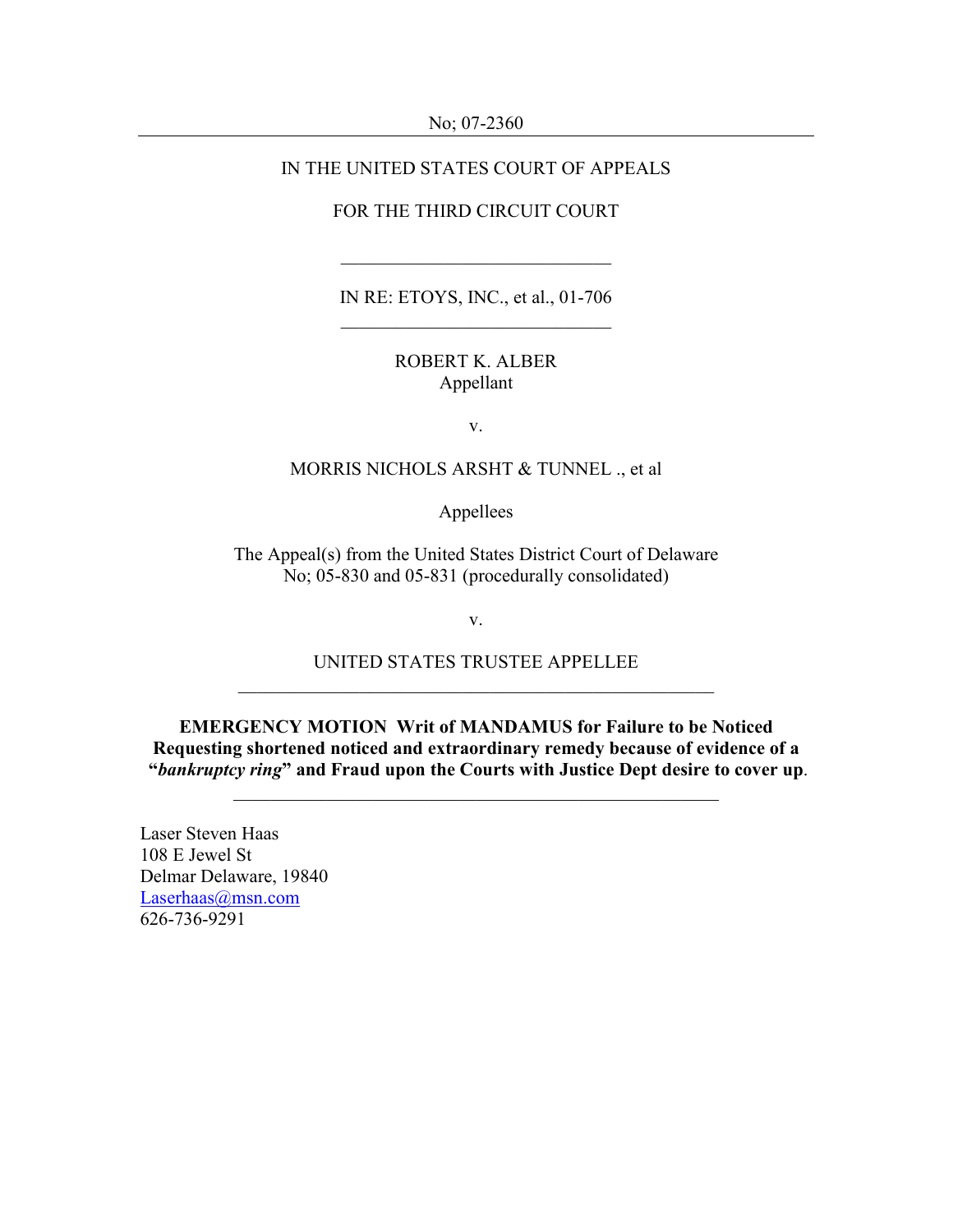# TABLE OF CONTENTS

| Dept of Justice refuses to prosecute confessed perjury and obvious fraud15      |
|---------------------------------------------------------------------------------|
| Trustee warned them not to do wrong as Fraud begins with Hiring Letter15        |
| The efforts of deny Haas standing are preemptory efforts to conceal Fraud16     |
| HAAS always had counsel until the Court expunged CLI in retaliation18           |
| The perpetrators are permitted retaliation as the Court expunges Haas19         |
| Asst US Trustee Frank Perch states that Fraud on the Court was intentional 20   |
| A double-minded US Trustee's office proffers immunity for intentional fraud22   |
| TBF confesses to four (4) payments of \$30,000 each to CEO of eToys22           |
| Dept of Justice persons is acting as defense counsel for perpetrators23         |
|                                                                                 |
| A pre-petition loan of \$40 million and over \$100 million fraud continues24    |
| Contacting authorities results in Obstructive run-arounds by DOJ personnel25    |
| The US Trustee is extensively instructed and knows the Law has been broken26    |
| Barry Gold 327(a) issue is a deception under the "color of law" false premise27 |
|                                                                                 |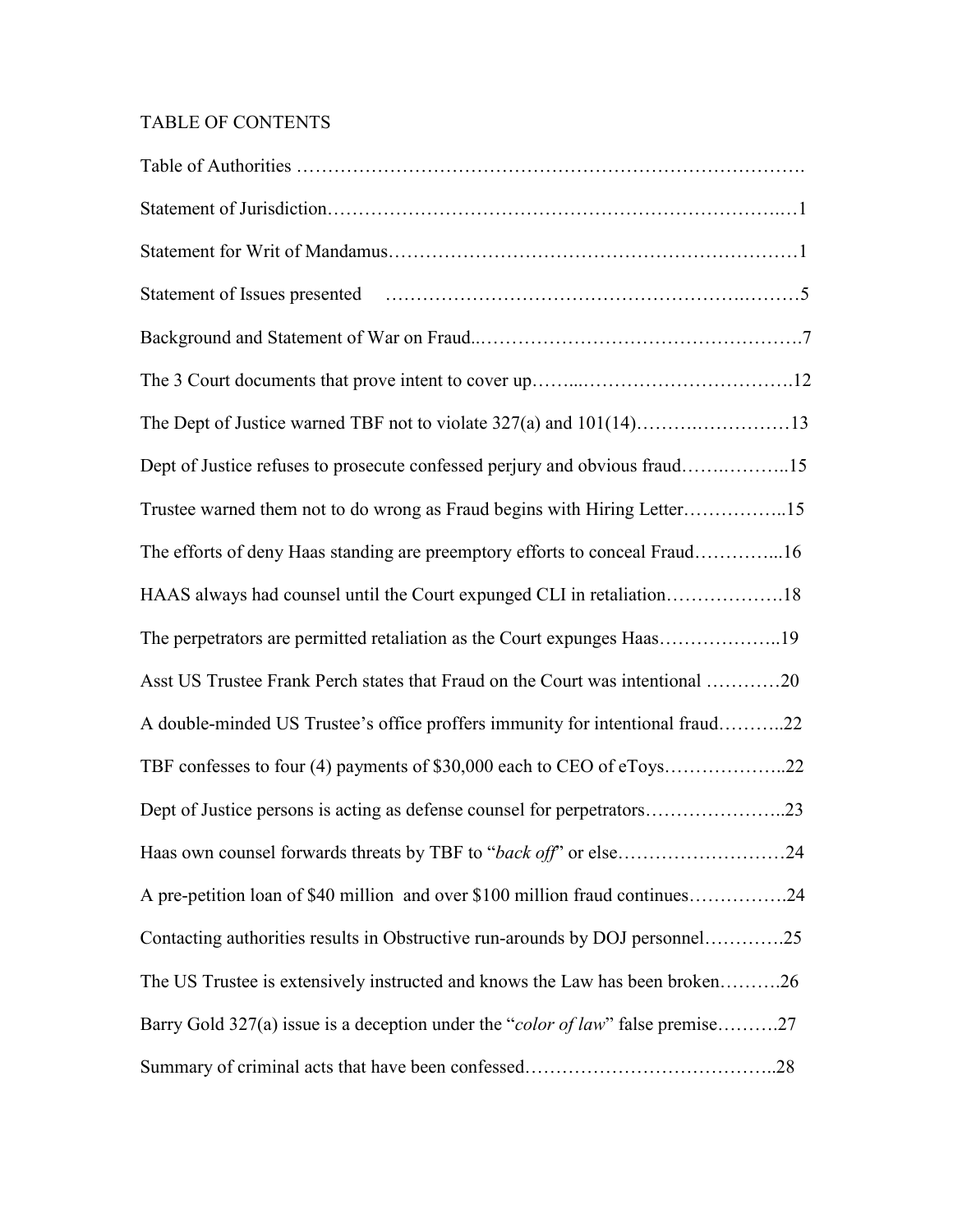| Dept of Justice breaches duty as it is not permitted discretion to give immunity29        |  |
|-------------------------------------------------------------------------------------------|--|
| Justice Dept personnel continue efforts to Cover up their fiduciary breach29              |  |
| It is a criminal conflict that the US Attorney in DE was a partner at MNAT30              |  |
| The criminal acts the shameful " <i>not seek to compel</i> " clause desires to Cover-Up30 |  |
| The acts of " <i>nolle prosequi</i> " seek to outclass the acts of perjury & Fraud34      |  |
| Denial of standing is a criminal attempt to conceal fraud with no legal basis35           |  |
|                                                                                           |  |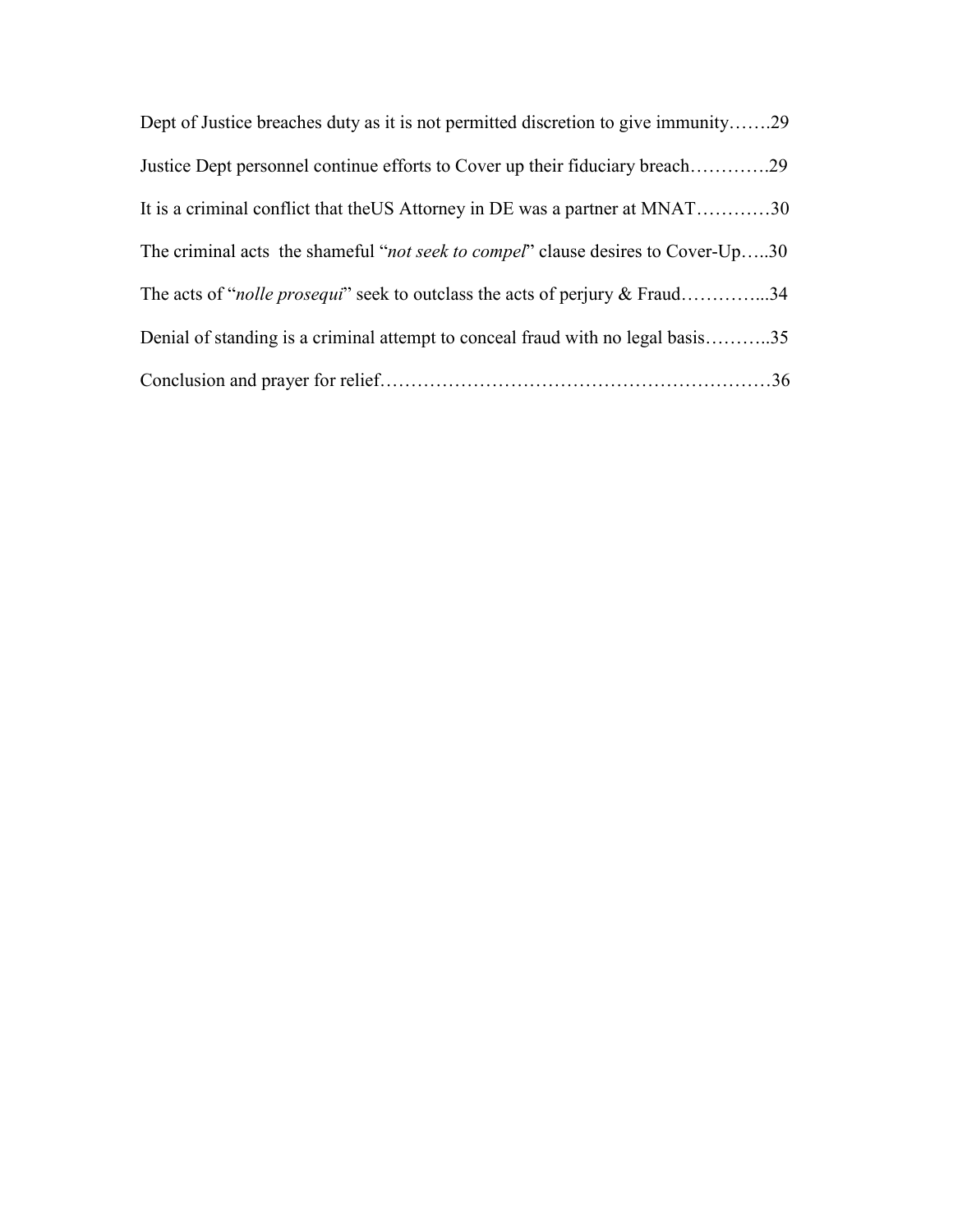#### I. STATEMENT OF JURISDICTION

 1. Quoting the US Trustee in their response to Robert Alber's initial brief, this appeal involves a core proceeding (as defined in 28 U.S.C. § 157(b)(2)) arising under title 11 of the United States Code, over which the United States Bankruptcy Court for the District of Delaware had jurisdiction pursuant to 28 U .S.C. § 157(b)(1). The United States District Court for the District of Delaware had jurisdiction over Appellant Robert K. Alber's appeal from the bankruptcy court's October 4, 2005 order pursuant to 28 U. S.C. § 158(a)(l), as it was an appeal from a final order of the bankruptcy court. Mr. Alber timely filed a notice of appeal of the district court's February 27, 2007 final order dismissing his appeal to the district court. Accordingly, this Court has jurisdiction over Mr. Alber's appeal pursuant to 28 U.S.C. § 158(d). This Writ also states such as well as various other, serious issues, that make the instant appeal a matter that this honorable body needs to address at the request of this "pro se" petitioner Steven Haas ("Haas"), the Court approved liquidation company sole owner whom the bankruptcy Court also gave standing  $1$  to.

#### II Extraordinary Circumstances dictating the need for Writ of Mandamus

 2. This Emergency Motion seeks a Writ of Mandamus that may be utilized when the system refuses to address matters of recusal or comply with unambiguous statutory mandates of disqualification. Fraud is continuous, even today, in eToys and the authorities thus far have engaged in staunch acts of "nolle prosequi". A Writ of

<sup>&</sup>lt;sup>1</sup> The bankruptcy court approved two contracts for Collateral Logistics (CLI) that also mandated a certain number of personnel be provided for by CLI to the Debtor estate at the direct expense to be paid by Debtor. The vast amount of arguments that Haas lacks standing are disingenuous as a ruse to cover up fraud.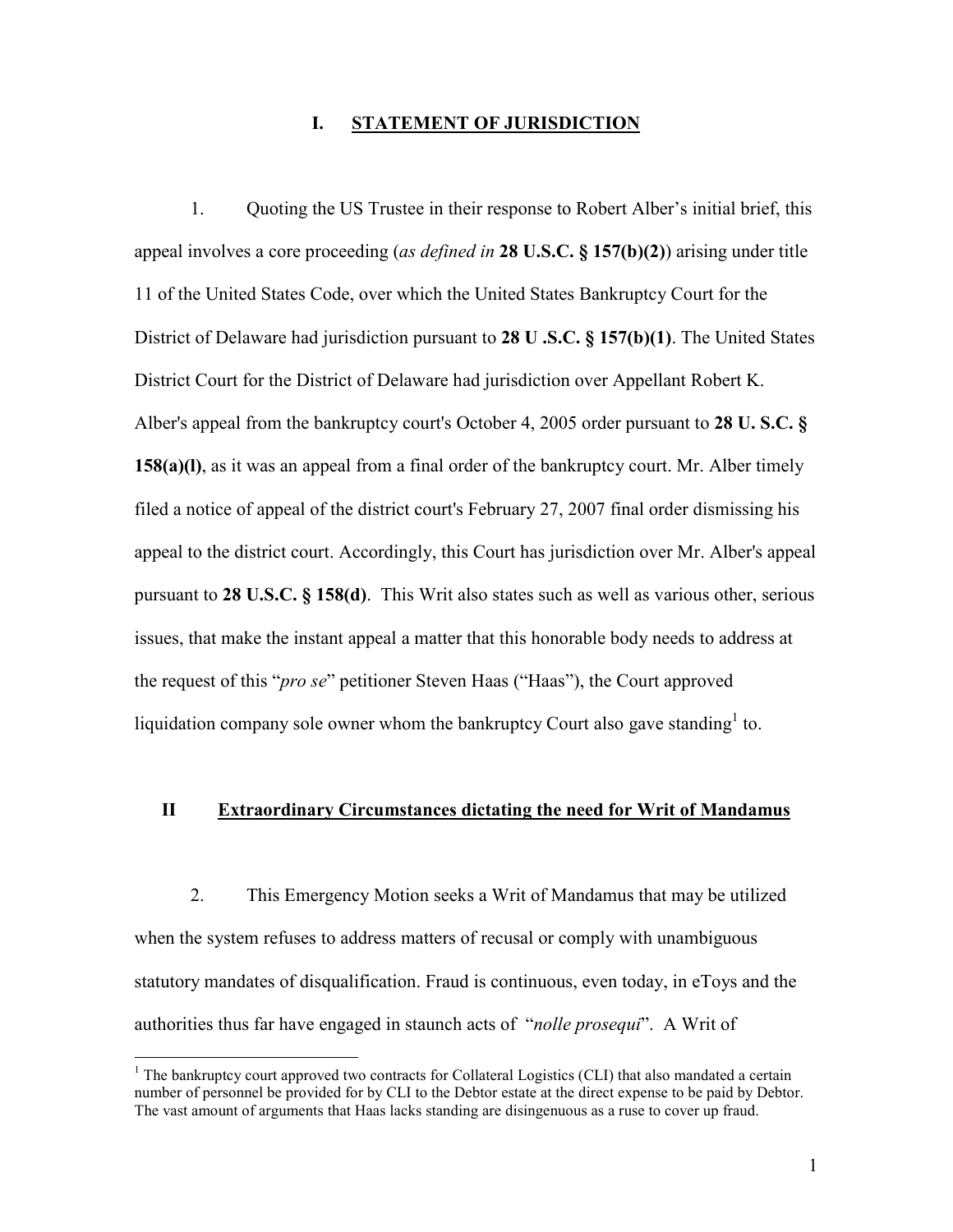Mandamus<sup>2</sup> is "*drastic remedy that a court should grant only in <u>extraordinary</u>* circumstances in response to an act amounting to a judicial usurpation of power" (In re: Mwanze, 242 F.3d 521, 524 (3d Cir. 2001)). This court has jurisdiction and is about to make a decision in the eToys case that is germane to  $\text{Energy}^3$  issues and this Court should be informed of the facts documented below to avoid any further wasting of the Court's efforts of justice. It is imperative to inform the Court that serious criminal "defensive" posturing is occurring in a possible effort to pervert justice for the benefit of "unclean hands". They are doing preemptive efforts to thwart the appeal outcome Jan 2nd.

3. This Circuit has addressed the issue of "bankruptcy rings" before. (In re

Arkansas Co., 798 F.2d 645 (3rd Cir. 08/13/1986)). This Circuit remarked upon the fabric of the stabs to clean up errant efforts, after the fact, to circumvent the Code, concerning offending applications of § 327(a) and Rule 2014 affidavits. This Circuit remarked;

"[ $W$ ]e reject the notion that a complete and thorough post-application review may substitute for prior approval in most cases. This approach would render meaningless the structure of the Bankruptcy Code and Rules, which contain provisions requiring both prior approval of employment and after the fact approval of compensation. 11 U.S.C. §§ 327(a), 1103(a), 330; Bankruptcy Rules 2014(a), 2016, 2017".

4. It is undisputed that errant, false **Rule 2014** affidavits<sup>4</sup> have occurred. This instant appeal originates from disputing the US Trustee signing of a Stipulation as the Court refused to disqualify parties who admitted mendacity. The illegality being readily

<sup>&</sup>lt;sup>2</sup> TITLE 28 > Part V > CHAPTER 111 >  $\S$  1651

<sup>(</sup>a) The Supreme Court and all courts established by Act of Congress may issue all writs necessary or appropriate in aid of their respective jurisdictions and agreeable to the usages and principals of Law.  $3^{3}$ "A writ of Mandamus<sup>3</sup> will issue only in extraordinary circumstances" (See Sporck v. Peil, 759 F.2d 312, 314 (3d Cir. 1985) (See remarks in Arkansas of In re Laurent Watch Co., 539 F.2d 1231, 1232 (9th Cir. 1976) (per curiam)

<sup>&</sup>lt;sup>4</sup> The US Trustee Motion to Disgorge and the bankruptcy Courts Opinion have affirmed false affidavits.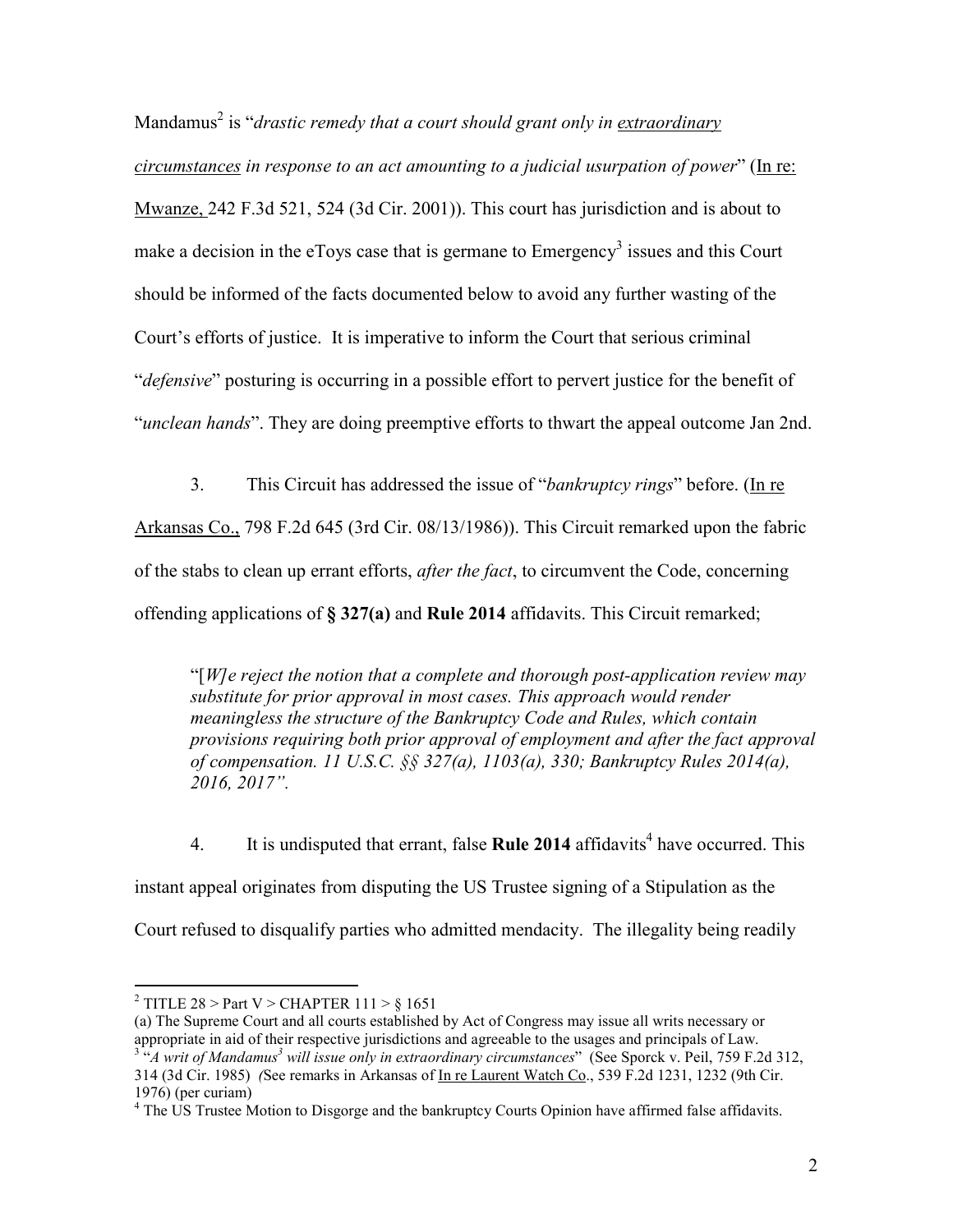apparent as the Court and US Trustee seek judicial usurpation of powers by the Court approving an illegitimate clemency clause;

### "WHEREAS, the United States Trustee shall not seek to compel TBF to make additional disclosures"

5. There is no legal basis for the Bankruptcy Court to use such "*clause*" as a qualitative or quantitative measure of "*judicial usurpation*" of the integrity of the judicial process. Chiefly important, manifest injustice is continuous, within the jurisdiction of this Circuit by willful blindness, "pretense" and "color of law", benefiting a "bankruptcy ring" that is becoming incestuous organized crime within the Delaware court system.

 6. The Matter of Arkansas was concerning a much less ruthless effort, being a "nunc pro tunc" employment, yet this Circuit felt it necessary to remark upon Cronyism and "bankruptcy rings" in the Arkansas matter to send a clear message and warning that the Circuit was aware of such nefarious possibilities, so that those that would engage in any efforts of end runs around the law and the Court's auspice would think twice. Where this Circuit specifically remarked;

 "It is significant that Congress chose to place the requirement of court approval for the employment of an attorney, accountant, or other professional by the creditors committee directly in the Bankruptcy Code in 1978. 11 U.S.C. § 1103(a). The legislative history makes clear that the 1978 Code was designed to eliminate the abuses and detrimental practices that had been found to prevail. Among such practices was the cronyism of the "**bankruptcy ring**" and attorney control of bankruptcy cases. In fact, the House Report noted that "in practice . . . the bankruptcy system operates more for the benefit of attorneys than for the benefit of creditors." H.R. No. 595, 95th Cong., 2d Sess. 92, reprinted in 1978 U.S. Code Cong. & Ad. News 5963, 6053"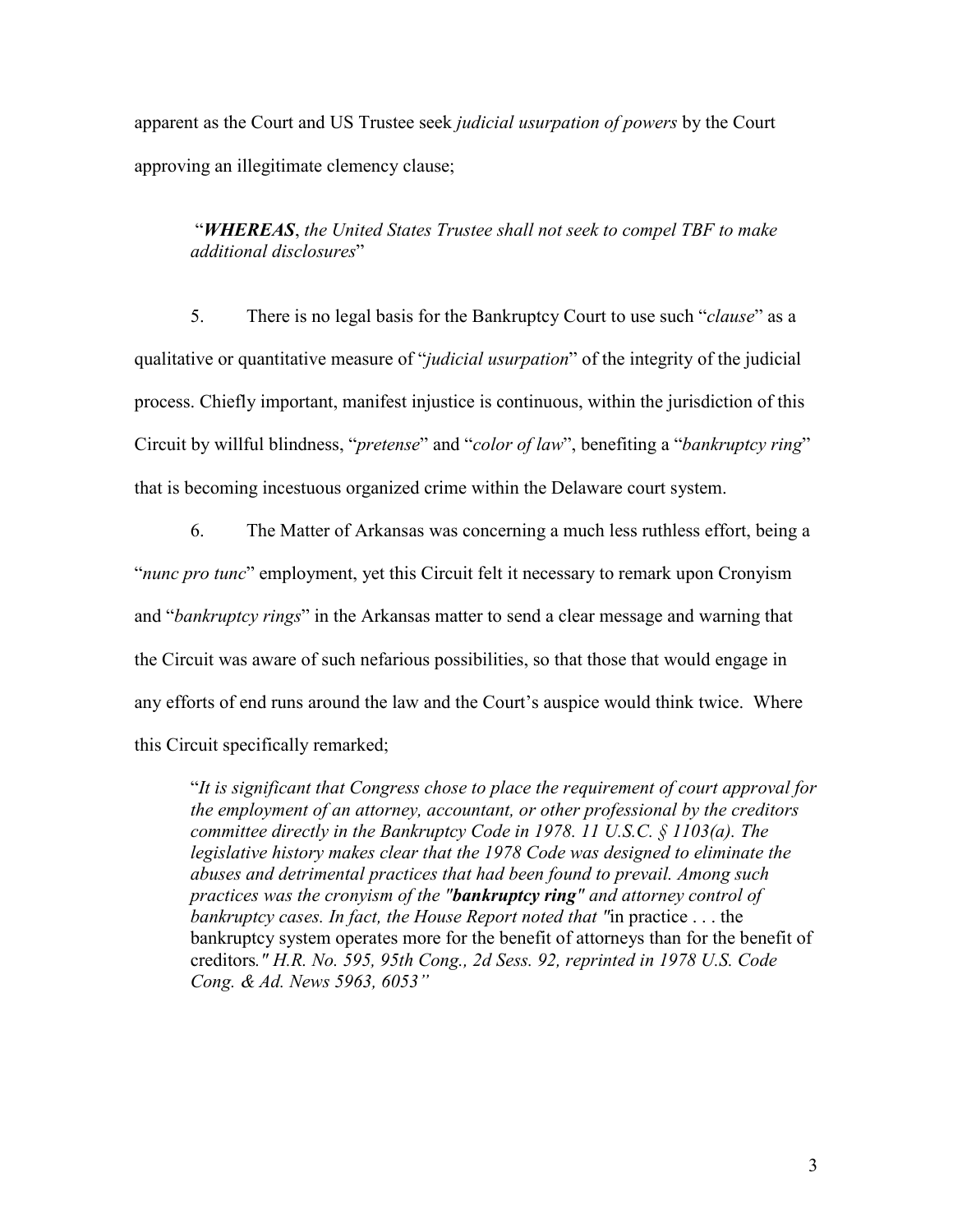7. On Dec. 14, 2007, this Circuit scheduled the mattes for Trial on January 2, 2008. Then on Dec. 18, 2007 a motion by the "*planted*" party of Barry Gold<sup>5</sup> who has implied he will, or has, withdrawn as CEO/ Plan Administrator occurred. The perpetrators and Mr. Gold are seeking payment of legal defense funds, at the same time the KB Toys case<sup>6</sup> (which owes the eToys Debtor tens and maybe hundreds of millions) is rushing to a close, while the NY Supreme Court trial of tens of millions remains in serious question of fraudulent peril.

 8. The Asst US Trustee testified to the fact that the parties sought permission concerning placing a connected party in as sole bankruptcy authority. Despite the warning the counsel for the Creditors and for the Debtor placed a connected party in as a "winddown coordinator" (Barry Gold), who has been the Plan Administrator since November 2002 till present. Now the parties seek to maintain control by ruse<sup>7</sup> in replacing Mr. Gold.

 9. While this movant does not desire to interrupt the current proceeding that is scheduled for January 2, 2008. Such may be necessary, at least for a few days, to give opposing parties the chance to respond. The fact remaining is the US Trustee and the other appellee's have refused to give this movant [Haas] proper notice, repeatedly, even after being forewarned<sup>8</sup> against such malevolent behavior. The perpetrators are in total, nefarious control of the estate, within and throughout, seeking to maintain safe control.

 $\overline{a}$ 

connections to Bain/KB Toys where the parties colluded and sold the assets of the eToys Debtor to Bain/KB for discounts in the tens of millions while the collaborative parties refused to seek public equity mergers.  $<sup>7</sup>$  The parties rigged the plan votes, control the Plan by negative notice and own many of the claims without</sup>

<sup>&</sup>lt;sup>5</sup> It is undisputed, actually "*confessed*" that the Creditor's law firm Traub Bonacquist & Fox (TBF) did place a TBF paid associate within the Debtor as a "wind-down coordinator" doing such post-petition. As affirmed in both the US Trustee Disgorge Motion (D.I. 2195) & the Bankruptcy Court's Opinion (D.I. 2319) <sup>6</sup> One of the non disclosures that remains ongoing is Barry Gold, the Debtor and Creditors counsel

disclosure of the facts. After already confessing to ignoring a warning by the US Trustee and doing misdeeds <sup>8</sup> When Haas sent the response to the Alber initial brief the email contained the specific warning for the parties to refrain from the continuous practice of not notifying Haas, which was patently ignored.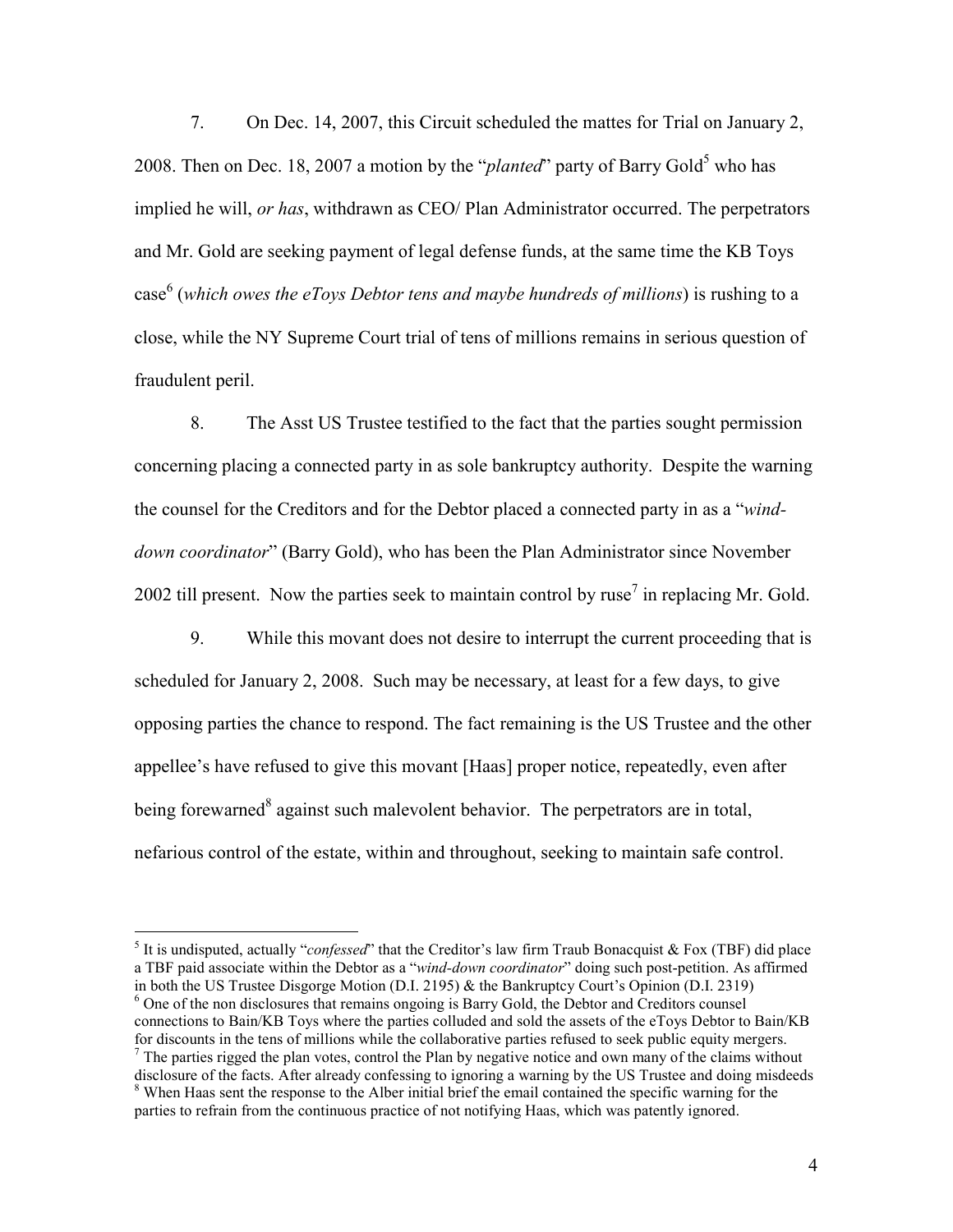10. It is a fact, not in contention, that the Creditor and Debtor's counsel have confessed to supplying, multiple false Rule 2014 affidavits to the bankruptcy court<sup>9</sup>. The counsels submitted monthly items to the Court and have provided over 19 false affidavits. Including two (2) false testimonies by the Plan Administrator. Yet, despite Court docket proofs of this perjury, the US Trustee and the bankruptcy court have stated no perjury has been documented being contradictory to its own  $\text{Opinion}^{10}$  while approving the US Trustee's clause. Once one confesses of perjury nothing they say has value or verity.

 11. This instant appeal also concerns the issue that no disentitlement has occurred as the bankruptcy court went on the record in the Opinion of October 4, 2005 refusing to disqualify,<sup>11</sup> also refusing to refer the matter to the US Attorney's office. Now the parties seek to pull a fast one on the Circuit's authority by replacing the Plan Administrator with a party hand picked to assure the continued success of their schemes.

### III Issues presented

 12. In the current debate of whether the district court abused its discretion in dismissing Mr. ALBER's appeal under Poulis, multiple parties requested to amend the appeal concerning Steven Haas (a/k/a Laser) (hereafter referred to as "Haas") and the

<sup>&</sup>lt;sup>9</sup> The Debtor and Creditor's law firm have admitted to supplying, multiple, false affidavits to the Court. The Disgorge Motion, ¶19 and ¶35 stated the parties were [warned] while the Disgorge Motion proved intent ¶18  $10$  The Court also stated in the OPINION that exculpations would not apply "for acts constituting willful misconduct or gross negligence." While Her Honor Walrath cited on such on page 12 & 13 of the OPINION in part 6 Exculpations; In re United Artists Theatre Co., 315 F.3d 217, 230 ( $3^{rd}$  Cir. 2003); and In re PWS Holding Corp., 228 F.3d 224, 246 (3<sup>rd</sup> Cir. 2000) as there are more than 23 false affidavits willful is affirmed.

 $\frac{11}{11}$  Where there is an actual conflict of interest, however, disqualification is mandatory. See In re Marvel Entertainment Group, 140 F.3d at 476.) (emphasis added.) . In re Middleton Arms, L.P., 934 F.2d 723, 724  $(6<sup>th</sup> Cir. 1991)$  the Sixth Circuit found that the prohibition against disinterestedness was "*unambiguous*" and held that "[section] 327 prevents individual bankruptcy courts from having to make determinations as to the best interest of the debtors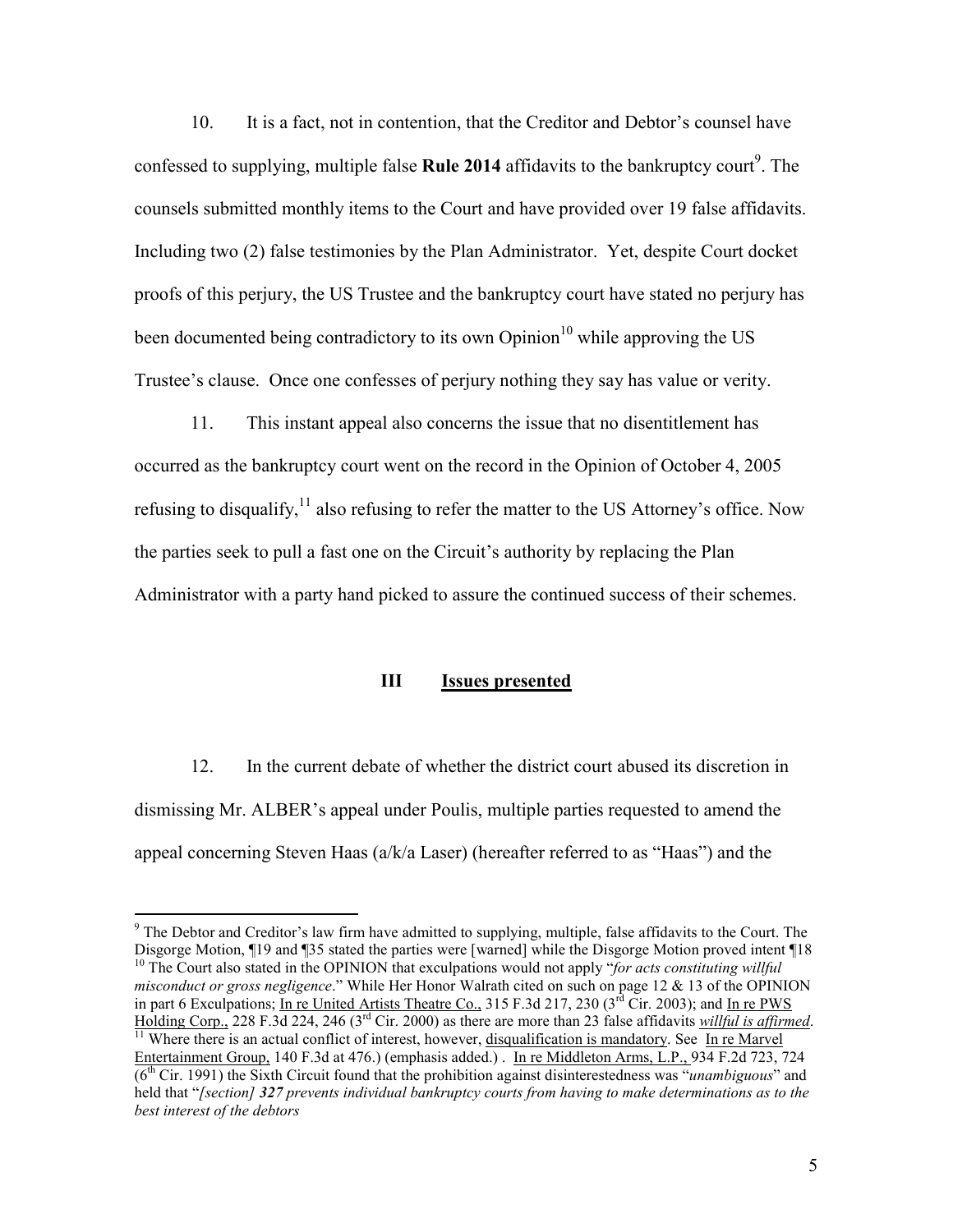parties sought also to amend the appeal headings concerning Kelly B Stapleton. MNAT law firm has specifically named Haas specifically in the MNAT cross appeal<sup>12</sup> of 05-831.

 13. This Court denied requests to amend parties, yet the parties of the US Trustee and various appellee's have refused to serve "proper" notice to party Haas. Haas notified the appellee's, when Haas sent out the Haas response brief in this instant appeal, warning the appellee's not to ignore Haas, or any other parties of interest<sup>13</sup>. That setback now presented, Haas also brings to this Court these other issues as well, for review,

- a. Does Haas have standing as person aggrieved and/or appellee
- b. Must the parties give notice to Haas and abstain from bad faith
- c. Under Fed. Rules of Evidence Judicial Notice  $201^{14}$ 
	- 1. Was Barry Gold required to apply per  $\S 327(a)$
	- 2. Is the US Trustee Stipulation to Settle circumvent of 327(a) valid
	- 3. Did the Bankr. Court errs in stating no perjury occurred.
	- 4. Did the Bankr. Court err in stating no disqualification
	- 5. Did the Bankr. Court err in refusing to refer to the US Attorney
	- 6. Did the Bankr. Court err in denying Haas standing
	- 7. Did the Dist Court err in dismissing Robert Alber under Poulis

 $12$  The appeals of Del. Dist. Ct. of 05-830 and 05-831 are procedurally consolidated

<sup>&</sup>lt;sup>13</sup> Haas received a belated mailing of the US Trustee's response brief and appellant Robert Alber gave Haas a copy of the other appellee brief, remedies are required, as the parties, including the US Trustee endeavor to persuade this Court that Haas is a "non party". Schemes to defraud will prevail without vigilance.

<sup>&</sup>lt;sup>14</sup> Federal Rules of Evidence 201 re: ARTICLE II. JUDICIAL NOTICE - Rule 201.

<sup>(</sup>a) Kinds of facts. A court may take judicial notice of a fact. A judicially noticed fact must be one not subject to reasonable dispute in that it is either (1) generally known within the territorial jurisdiction of the trial court or (2) capable of accurate and ready determination by resort to sources whose accuracy cannot reasonably be questioned.

 <sup>(</sup>b) Kinds of law. A court may take judicial notice of law. Law includes (1) the decisional, constitutional, and public statutory law, (2) rules of court, (3) regulations of governmental agencies, and (4) ordinances of municipalities and other governmental subdivisions of the United States or of any state, territory or other jurisdiction of the United States.

 <sup>(</sup>c) When discretionary. A court may take judicial notice, whether requested or not.

<sup>(</sup>d) When mandatory. A court shall take judicial notice if requested by a party and supplied with the necessary information.

<sup>(</sup>e) Opportunity to be heard. A party is entitled upon timely request to an opportunity to be heard as to the propriety of taking judicial notice and the tenor of the matter noticed. In the absence of prior notification, the request may be made after judicial notice has been taken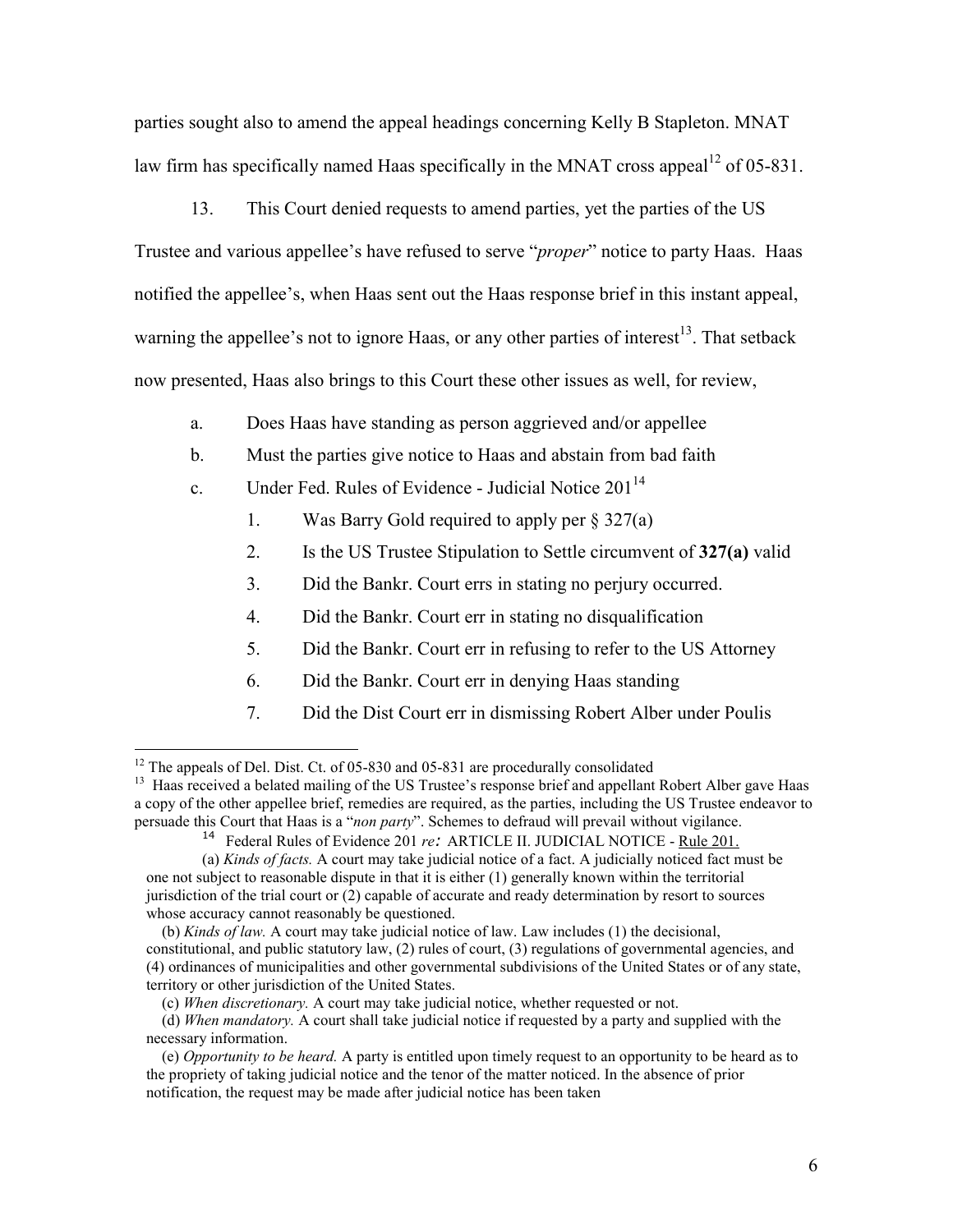- 8. Will this Court void Barry Gold, ab initio, per 327(a) or Plan 5.2
- 9. Was the Ordered response of January 25, 2005 a total come clean
- 10. Will this Court rule that "fraud on the court" has occurred, intentionally and make official referral to the US Attorney office
- d. Can this Court order that Haas or CLI be Plan Administrator in place of the voided Barry Gold, for the sake of rectifying fraud  $\&$  the Plan protection<sup>15</sup>.
- e. Due to the abundant skullduggery overwhelming documented; will this Court maintain authoritative watch over the case or Order a change of venue to assure integrity of the judicial process, including the "extraordinary" method of "*Quo Warranto*" as this criminal conspiracy warrants.
- f. Will this Court take notice that the Plan has extraordinary circumstances that exists that the Debtor's estate can be made whole by a comfort order

### IV This brief is submitted by Oath "under penalty of perjury".

 14. These facts are brought to you this day, by Steven Haas (a/k/a Laser Haas) (hereafter referred to as "Haas"). Whereby I, Steven Haas, this  $26<sup>rh</sup>$  day of December 2007, "under penalty of perjury" testify to all items above as well as the following items below;

 15. Accordingly the questions that we pose to you, or any reader of this criminal saga, shall simply be, - do you mind? Does one mind that officers supplied the court with sworn affidavits that were false, intentionally? Does one mind that the Dept of Justice has chosen to crush a whistle-blower while defending the perpetrators of fraud

 $15$  This request, while unusual is not improper. The bankruptcy Court originally approved Haas's company, Collateral Logistics Inc (CLI) as the Court's "sole" liquidation consultant. The parties conspired to defeat the liquidation efforts by perjury and willful fraud on the court. Haas has remained diligent in CLI duties. The position of "wind-down coordinator" and liquidation consultant or Plan Administrator are the same.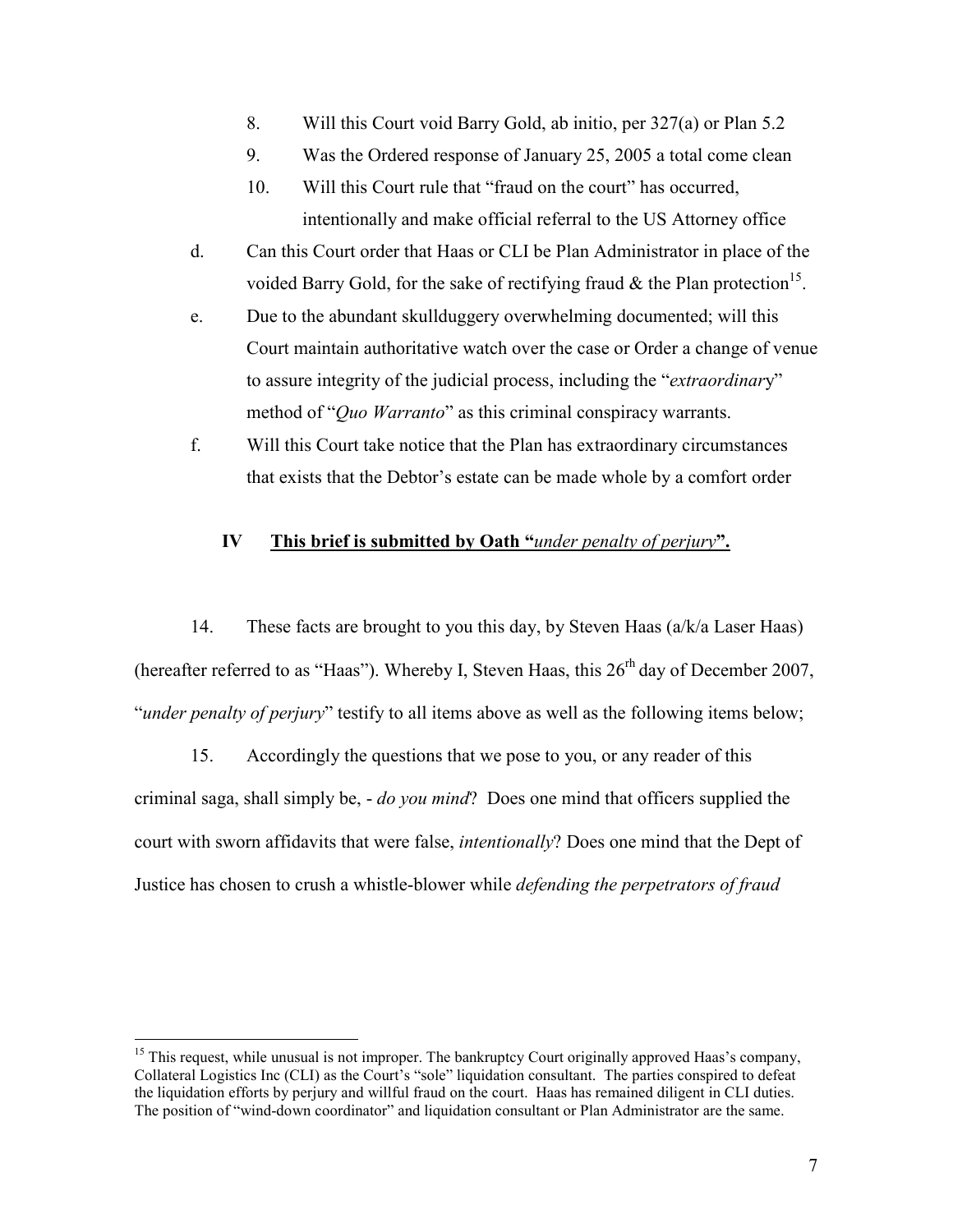instead of protecting the public's trust as they are sworn to  $d_0$ <sup>16</sup>? Are you incensed by the fact that the Court itself, sought to be lenient on behalf of well-established colleagues<sup>17</sup>?

 16. Is it upsetting to know the bankruptcy court's leniency is complicit in defrauding creditors and whistle-blowers<sup>18</sup>? Can anyone sit inactive while our system of justice, the US Trustee's bureau and US Attorney's office engage in a cover up that seeks to keep every authority from knowing that their acquaintances are involved in a plot of \$300 million in fraud? Where the "*police*" of the Courts are defending versus arresting malfeasance as a "*syndicate*" has reared its ugly head and dares anyone to question why!

 17. They have given implied, blanket, immunity to their well-established colleagues! Is this mockery of justice to continue? Can we stop people who state, with legal fraud, that they are Above the Law? Can we stop Organized Crime in our Courts?

### V Background and Statement of the War of Fraud

A simple desire to destroy books n records and the next thing \$300 million disappears.

 18. One is bound to be astonished, and cynical, at the same time. The amount of subterfuge in the eToys saga makes it necessary to present this chronicle in a manner that will cure the doubter within. Haas is "*pro se*" after having hired eight different counsels, (even though the Debtor's estate is contractually obligated<sup>19</sup> to provide defense), where all

<sup>&</sup>lt;sup>16</sup> The US Trustee is commanded by Oath of office and **28 USC § 586(a)(3)(F)** (and more) to halt the crimes.

<sup>&</sup>lt;sup>17</sup> It is highly plausible that the Opinion of the Bankruptcy Court of Oct 4, 2005 was influenced to vindicate. <sup>18</sup> The Court approved the Hiring of CLI and Haas; as a prudent matter of equitable justice it is appalling that

the bankruptcy court would retaliate & deny adjudication upon merits of good faith, court approved work while refusing to address the issue of Fraud on the Court. Any Court must halt, rather than encourage Fraud.

<sup>&</sup>lt;sup>19</sup> The bankruptcy Court approved the Contracts for CLI and Haas that stated the paperwork of CLI would be submitted to the Court with the "assistance of Debtors counsel" [MNAT] and the Indemnification clauses of the two [2] bankruptcy court approved CLI contracts specifically state the Debtor shall defend Haas and CLI.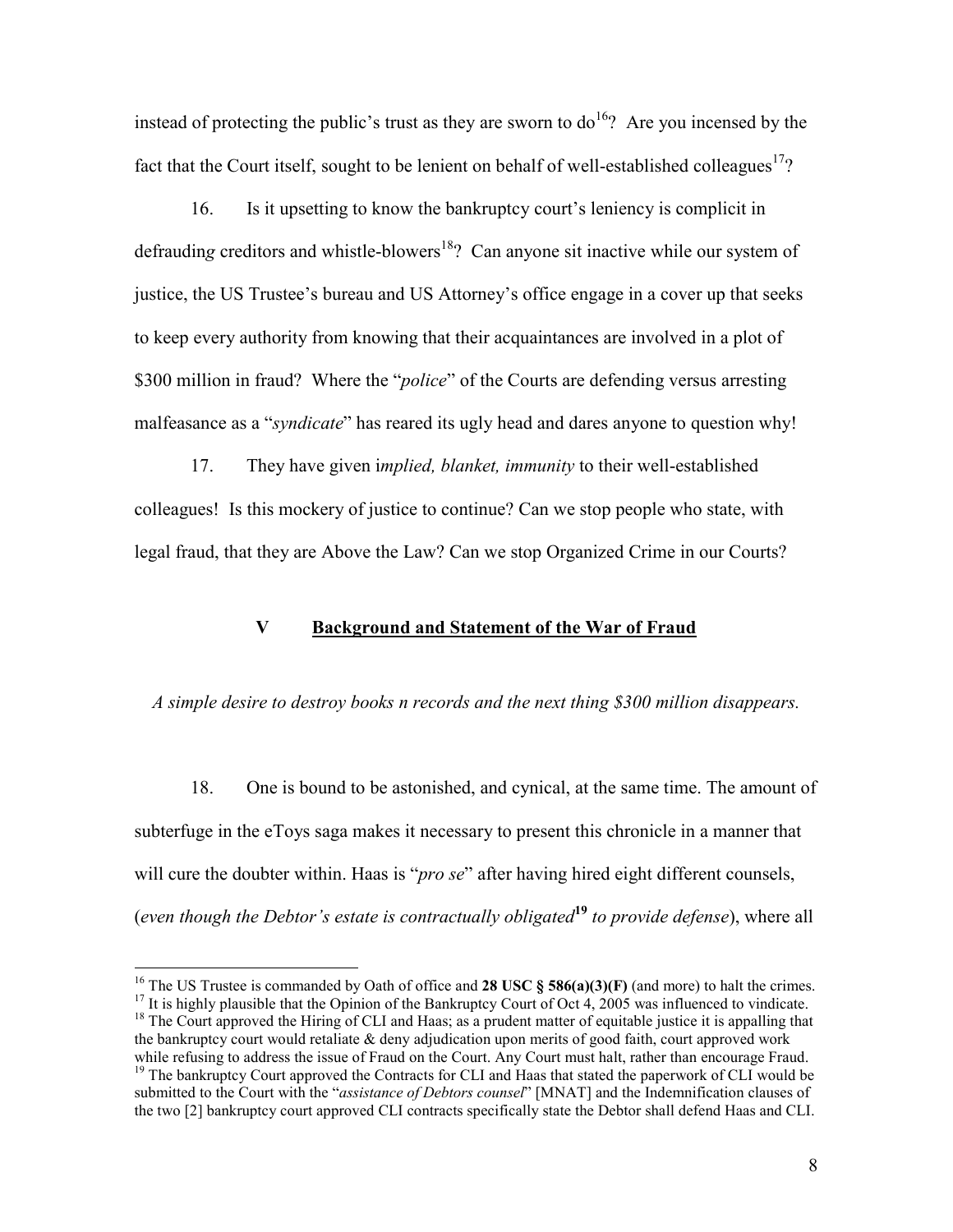counsels refused, despite 18 USC § 4 MisPrison and 18 USC § 3057(a), firmly declining to report fraud on the court, by officers of the court, to any authority. As a result Haas and CLI was an abandoned client and was forced to become "pro se".

19. It is a moral  $\&$  legal imperative that verification of the facts occurs. (To assure the purity of the System of Justice). Self-dealings, being illegal, are profuse<sup>20</sup>. They are enjoying the qualm that such cannot be, taking advantage of the unwillingness to hear.

20. It is necessary to review the three key court docket items,  $2<sup>1</sup>$  the US Trustee and Bankruptcy Court provided, which will substantiate the actual criminality and a give anyone all the tangible evidence needed to know something is seriously wrong.

 21. The firm of Morris Nichols Arsht & Tunnel (MNAT) was the Court approved counsel for the eToys bankruptcy case in Delaware (Bankr.# 01-706) (the "Debtor"). The firm of Traub Bonacquist  $& Fox$  (TBF) was the Court approved counsel for the Official Committee of Unsecured Creditors in eToys. The firm of Collateral Logistics, Inc., (CLI) was the Court approved, "sole" liquidation consultant of the Debtor. (Haas is the 100% sole owner of CLI). Robert Alber is an eToys public equity shareholder. The Post Effective Date Committee (the "PEDC") is the court approved Plan committee.

 22. Abundant proofs of vast felony violations, including \$300 million in fraud & voluminous acts of perjury (several acts already confessed<sup>22</sup>), have already been

 $^{20}$  A debtor in possession is bound by a duty of loyalty that includes an obligation to refrain from self dealing, to avoid conflicts of interests and [even] the appearance of impropriety See e.g., Lopez-Stubbe v. Rodriguez-Estrada (In re San Jaun Hotel Corp.,) 847 F.2d 931, 950 (1<sup>st</sup> Cir. 1988); Bennitt v. Gremmill (In re Combined Metals Reduction Co.), 557 F.2d 179, 196-97 (9<sup>th</sup> Cir. 1977)

<sup>21</sup> The Fed R App Proc states that all parts of the original docket record are part of the Record. Therefore we ask that the Court review the US Trustee Motion to Disgorge Traub Bonacquist (D.I. 2195), the US Trustee Stipulation to Settle the Disgorge Motion (D.I. 2201) and the Opinion by the Bankruptcy Court (D.I. 2319)

 $^{22}$  The Opinion & Order of the Court already documents that MNAT, Barry Gold and TBF had conflict of interest issues. It skips by the fact that false affidavits are Perjury. The fact remains perjury is confessed.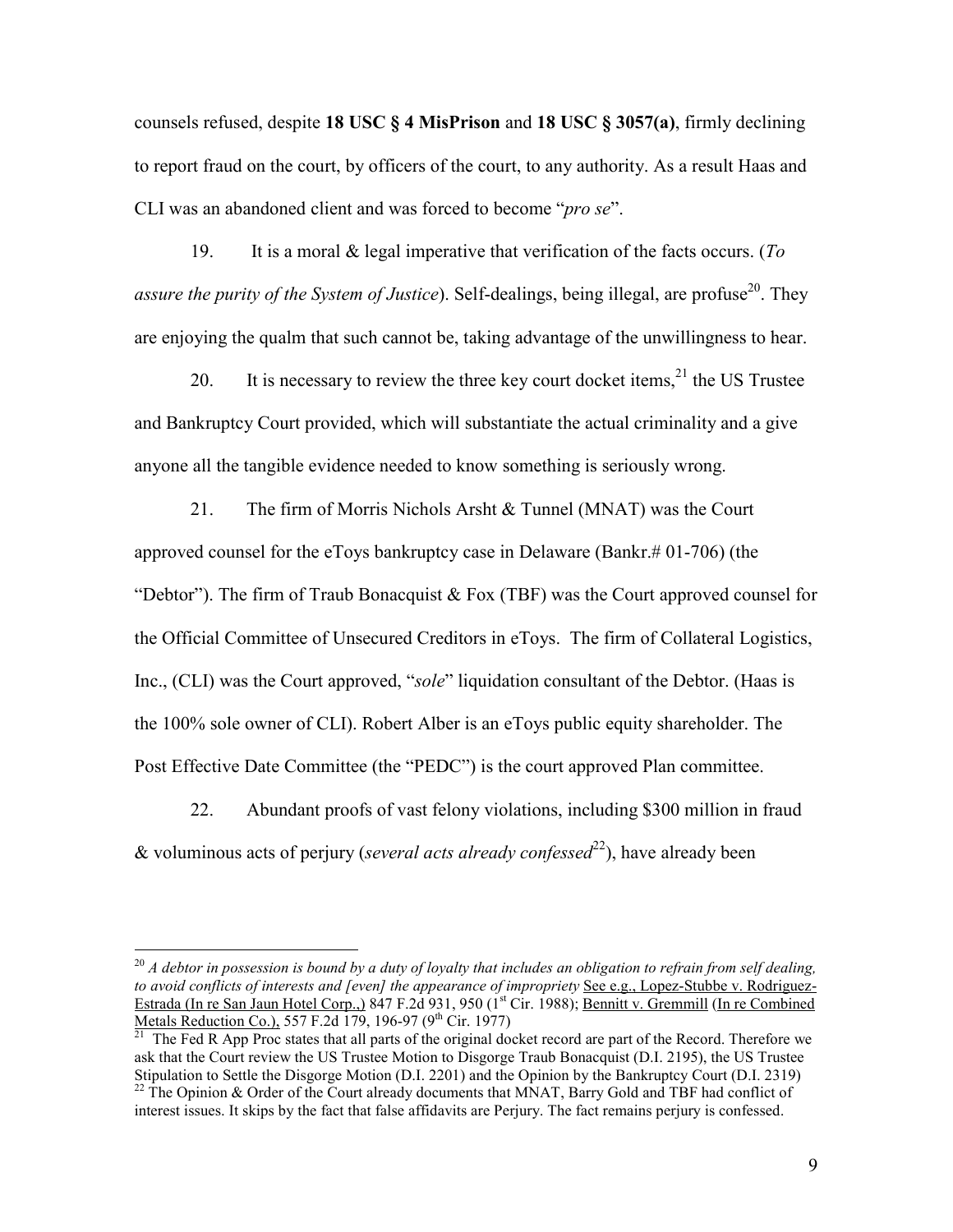documented by the Bankruptcy Court<sup>23</sup>. The lawful authority<sup>24</sup> of the system has become void and rogue parties of the system making efforts to cover up an OOPS are now caught!

 23. The management team that had originally formed eToys and went public in 1999 decides to file bankruptcy in 2000 and then declared that they were going to vacate the estate. The Court approved an Order to destroy<sup>25</sup> "books n records" (D.I. 300) after the eToys Debtor filed bankruptcy around March 7, 2001, leaving a void by a paperless trail.

 24. Thus you have an uncanny situation where the Court should appoint a US Trustee; in opposition, Delaware is notorious for its disinclination to do so. Paul Traub the founder of Traub Bonacquist & Fox, as counsel for the creditors, being an opportunist, seized upon this perfect scenario as a pioneer of coarse ways to take advantage of the bankruptcy system. All the evidence of Court docket records demonstrates that TBF continuously became more brazen and flagrant<sup>26</sup> in disregard of  $\S$  327 and Rule 2014.

25. The fact is they (TBF & MNAT) admitted to acts of filing false **Rule 2014** affidavits in  $eTovs^{27}$ , stating, in a cheeky<sup>28</sup> manner, that it was inadvertent. While

<sup>&</sup>lt;sup>23</sup> The Asst US Trustee, Frank Perch, Disgorge Motion (D.I. 2195) only addressed a few of the 100 felony violations and concluded that there were multiple, intentionally false, Rule 2014 affidavits and Fraud upon the Court had occurred. The US Trustee already proved TBF planted Barry Gold in the Debtor nefariously.  $24$  Many parties staunchly persevere in denying appeal party Haas, Article III standing, as "*person aggrieved*" in order to dupe any honorable authority of the System of Justice and parties of interest from knowing that egregious, heinous crimes have occurred. Doing so under "pretense" and "color of law". Quite simply, the parties desire to cover up the issues, to hide the fact that well-established colleagues have stepped over the line. They need Haas to be denied standing so that adjudication upon merits never occurs. This will assure that the crimes go unpunished and cements material harm to parties of interest.

<sup>&</sup>lt;sup>25</sup> (Approving destruction of books  $\&$  records is a specious event all its own)

<sup>&</sup>lt;sup>26</sup> Barry Gold has not disclosed his resume fact of being CFO of TSS Stores for 24 years, yet it is there where Mr. Gold first did a juggling act with § 327(a) and a §503(b) claim, as a Supplemental Affidavit in the Stage Stores Bankruptcy case shows that the dodging of § 327(a) of TBF and Barry Gold in many cases is profuse.  $^{27}$  It is an undisputed Fact that both MNAT and TBF supplied multiple (19), false Rule 2014 Affidavits.

<sup>&</sup>lt;sup>28</sup> In re Envirodyne, 150 B.R. at 1022 ("if the professional sought to be employed does not satisfy one prong of this standard, the Code prohibits the court from authorizing his or her employment"). His Honor Judge Alito stated In the Matter of Price Waterhouse 19. F.3d 138,  $\overline{140}$  (3<sup>rd</sup> Cir. 1994) that the 3<sup>rd</sup> Circuit rejects the endeavor to misappropriate the Language that the Court may take a "*flexible approach*" in reference of In re BH&P, 949 F.2d at 1315 [\*\*12] stating that "in the current case, we must interpret and apply Section 327(a)  $\overline{a}$  ----- as we have explained, we find no ambiguity in the relevant language of Section 327(a)." (It should be noted that none of the debtors' creditors objected to the proposed retention in the Price Waterhouse case)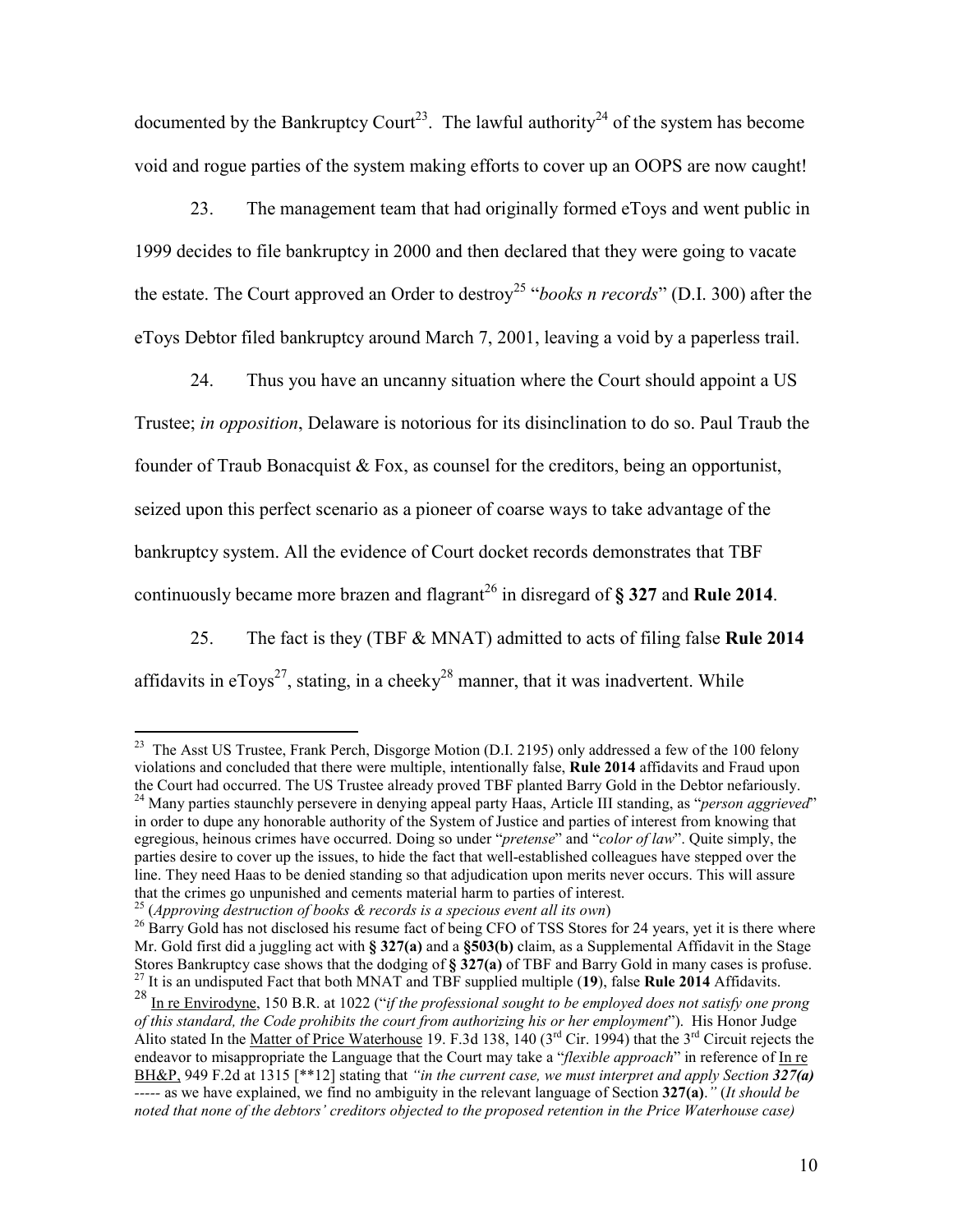fiendishly the truth is they admitted to a small amount of illegal acts, as they continuously remain silent about \$300 million in fraud. They are also unfettered in major threats of retaliation, obstruction of justice and racketeering because of *implied immunity*<sup>29</sup>.

26. The Asst US Trustee originally responded with a Motion to Disgorge<sup>30</sup> TBF. Which was then inexplicably followed by a Stipulation to Settle, by Mark Kenney (the attorney for the US Trustee). Additional fraud occurred in the KB Toys case, in March 2005, that Haas whistled upon, as TBF had threatened Haas to "back off" or CLI would not get paid and that Haas and/or CLI would suffer additional retaliations $^{31}$ .

 27. The eToys Bankruptcy Court then retaliated, expunging and dismissing Haas & CLI, wiping out CLI/ Haas's Senior priority admin claim for \$3 million. That Haas did appeal in September 2005. The bankruptcy court then issued an Opinion and corresponding Order that approved the Stipulation to Settle on October 4, 2005.

 28. Haas and Robert Alber immediately appealed this approval, while MNAT also cross-appealed. Multiple appeals, petitions for rehearing, including requests for en banc rehearing occurred, that were all dismissed without adjudication upon the merits of Haas, CLI issues or proper review of the matter of Fraud on the Court. (Many by Judge Kent A Jordan<sup>32</sup> which demands recusal under  $$455$  and additional appeal rehearing).

 29. Subsequently the most recent appeal currently being reviewed by this Court, as the Dist. Ct. used the extreme of a prejudicial Poulis Std., to dismiss Robert Alber, where the dismissal by Poulis, to be utilized last, is in debate as the Judge used it as a first.

<sup>&</sup>lt;sup>29</sup> With the Stipulation to Settle, the Bankruptcy Court simply ignores a request for **Rule 5004** Recusal and Rule 2020 Review of Failure to Act of US Trustee and the Opinion. Thus parties remain openly "conflicted"!

 $30$  The Asst US Trustee resigned after placing in the Motion to Disgorge TBF for \$1.6 million (D.I. 2195)

<sup>&</sup>lt;sup>31</sup> Haas has testified, continuously, that the CLI attorney, Henry Heiman, emailed the threat of TBF to Haas. <sup>32</sup> It has been subsequently learned that Judge Kent A Jordan was a partner of the Morris James law firm that Haas initially engaged for the CLI claim. The Morris James firm issue necessitates Recusal under § 455.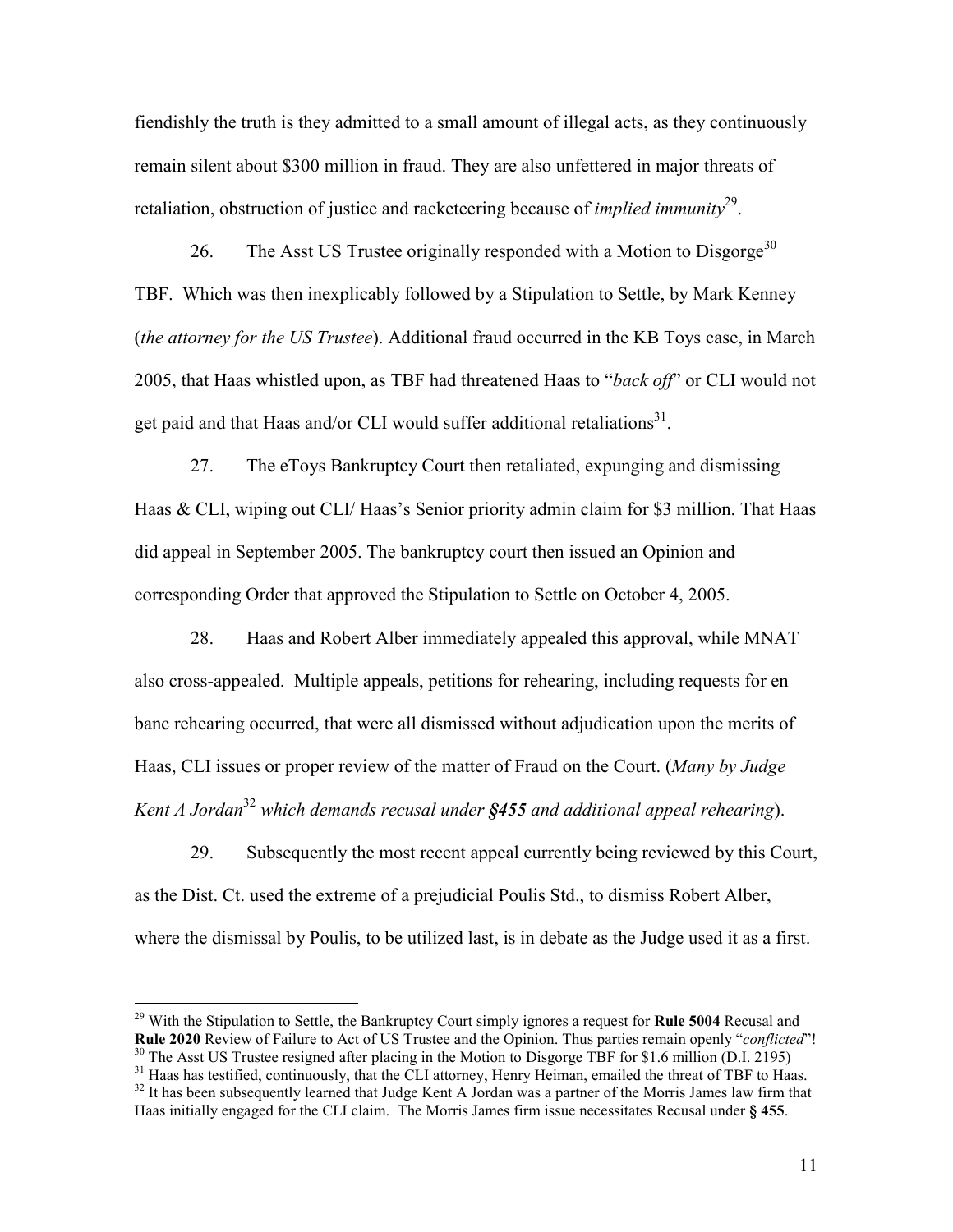30. Everyone, including more than four (4) parties from the US Trustee's office have submitted briefs, response briefs and letters to this Third Circuit Court seeking to expunge Haas and Robert Alber, while the Justice Dept has refused to prosecute the case<sup>33</sup>.

 31. The lack of action by the Dept. of Justice parties, (that have breached their *fiduciary duties*), are thereby forcing the question<sup>34</sup> of "*Quo Warranto*"! As the scheming parties of TBF, MNAT & Barry Gold can only succeed by ploy and plot, with the blind eyes of the police (US Trustee), as they are now conniving to replace the position of Plan Administrator with another of "*their*" own and justice dictates that this cannot be allowed.

### VI. The 3 court documents that prove the intent to do a Cover Up

32. The proof of perjury and fraud is the Asst US Trustee's Motion to Disgorge

TBF for \$1.6 million<sup>35</sup>. (The Disgorge Motion) (D.I. 2195 in eToys Bankr) (Feb. 15 2005).

 33. The Asst US Trustee did not seek the mandatory disqualification, required by law and falsely concluded that a "planted" party by the Creditors attorney (Barry Gold) (a "wind down coordinator") was kosher, being opposite to the Code mandates.

 34. This false premise of stating Barry Gold was not required to apply per § 327(a) is a requisite in order to hoodwink inquiries<sup>36</sup> and to defeat Haas and Alber.

<sup>&</sup>lt;sup>33</sup> The US Attorney Colm F Connolly whose office has declined to prosecute the eToys perjury and Fraud. The Delaware US Attorney said there is no case. (While not revealing the fact that Colm F Connolly was a partner with MNAT in 2001, when the fraud and perjury began. The violations of ethics remain insidious). <sup>34</sup> The Director of the US Trustee EOUST in Washington DC had replaced Roberta DeAngelis with a press release dated Dec. 22, 2004, as that was the very same date of the Emergency hearing on perjury it is key. At the same time, Director Friedman also had personnel, direct contact, with both Haas and Robert Alber, informing them that the issues would be addressed. Then, contrary to that assertion, Mark Kenney issues the Stipulation to Settle and Paul Traub continues his fraud pursuits in the KB Toys case, asking, without disclosing connections thereto, to be the one to prosecute a \$100 million transfer. After Haas complained to the Asst US Trustee and Director Friedman both parties resigned for "personal reasons" with no remedy. <sup>35</sup> The Disgorge Motion states, effectively, that TBF did file multiple, intentionally false, **Rule 2014** affidavits (more than 19), which were materially adverse to the eToys estate and the Disgorge Motion, concluded, materially adverse harm with fraud upon the court had occurred by TBF. (The Disgorge Motion only addressed four (4) of the 100 felony items documented to the Courts)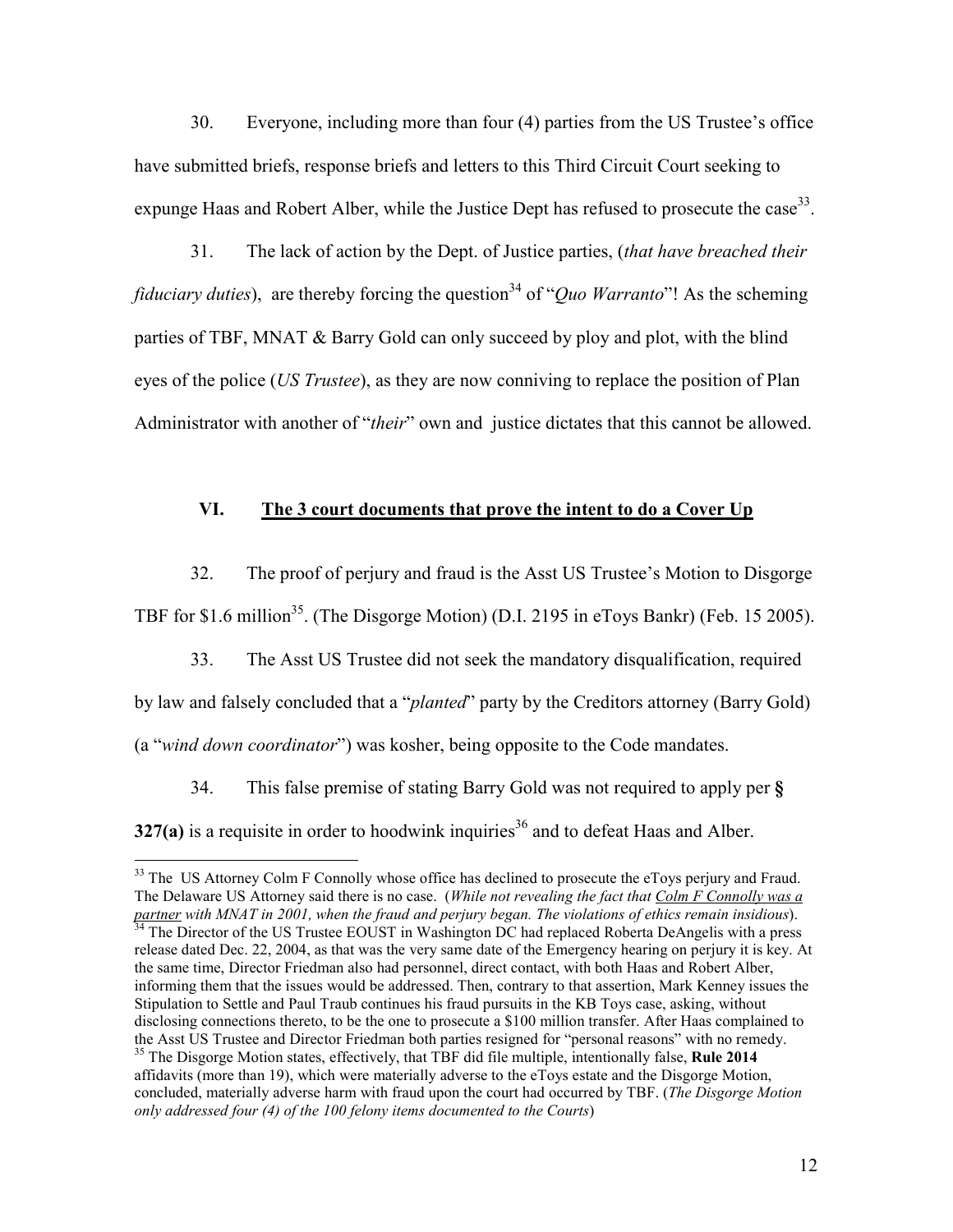35. The Disgorge Motion occurred because Haas proved and Alber joined Haas regarding "undisclosed" conflict of interest existing between TBF and Barry Gold (as well as many other items of non-disclosure).

 36. Then, less than 10 days later, on Feb 24, 2005, the Dept of Justice attorney, Mark Kenney, made that Disgorge Motion void impiously. Mark Kenney supplied a Stipulation to Settle, (D.I. 2201) to give new leniencies to TBF as it concluded that TBF only would pay \$750,000 sanction for TBF's transgressions, with abatement of disclosure.

37. This act to Settle can only be described as subversion to an oath of office.

 38. Finally, the third document, that pulls the wool over the eyes of the public, is the Bankruptcy Court's Opinion<sup>37</sup> of October 4, 2005 (D.I. 2319). That had a corresponding Order attached (D.I. 2320). Despite the fact that Paul Traub of TBF confessed<sup>38</sup> to the Court, in a March 1, 2005 hearing to multiple statutory violations, the court refused to disqualify or refer for prosecution. Even after TBF admits it paid Barry Gold four (4) payments of \$30,000 each prior to TBF placing Barry Gold, in a clandestine manner, as the bankruptcy Court clearly errs in remarking no wrongdoing occurred.

 39. The Opinion headed off Haas's appeal stating the Court finds the no criminal acts occurred. (A statement made in comfort as everyone keeps striking and expunging Haas). Then the Court also remarked, in a flagrant manner of Mark Kenney's Stipulation to Settle, that it refused to refer<sup>39</sup> the matter to the US Attorney's office<sup>40</sup>.

### VII The Dept of Justice warned TBF not to violate Section 327(a) and 101(14)

 $36$  The Disgorge Motion is also erroneously silent concerning MNAT and footnote1 says Mr. Gold is O K. <sup>37</sup> http://www.deb.uscourts.gov/Opinions/2005/EtoysMNATfees.pdf

<sup>&</sup>lt;sup>38</sup> Paul Traub was under direct Bankruptcy Court examination March 1, 2005 and while on the stand Paul Traub confessed to the fact that TBF paid Barry Gold four [4] payments of \$30,000. (Transcript D.I. 2228)  $39$  (Violating 18 USC 3057(a), the Judicial Canon's of Conduct as well as any sense of ethical decency).

<sup>&</sup>lt;sup>40</sup> The Opinion is a 57 page that actually appears to be a defense document and is contradictory to itself and clear "unambiguous" statutory requisites and well established precedents within the Third Circuit.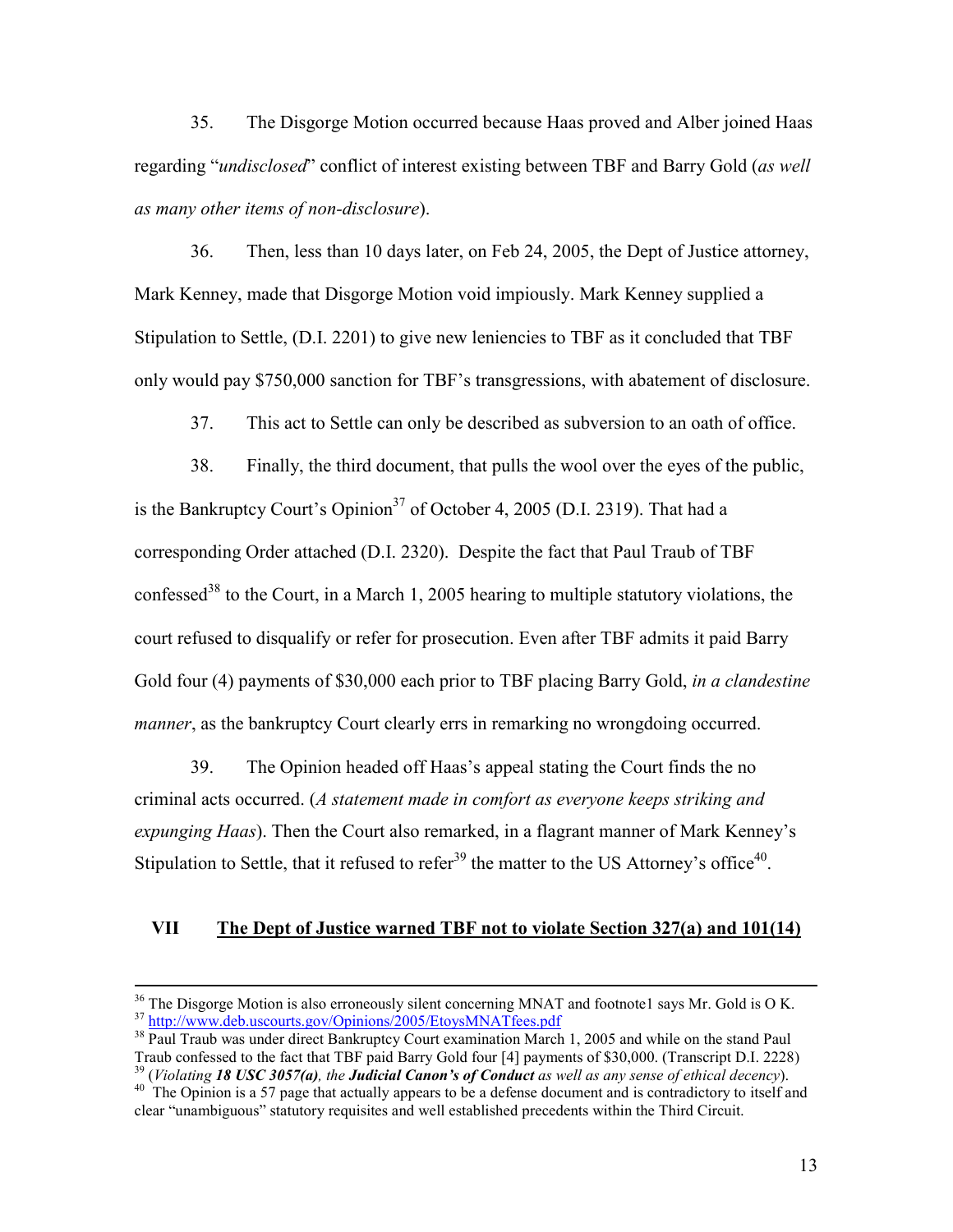40. Congress was aware that undisclosed conflicts are dangerous, which was affirmed by this Circuit, concerning the bankruptcy realm<sup>41</sup>. Therefore the Laws of

101(14) "definition of disinterested person", Code 327(a) "Employment of Professional

Persons" and the affidavit requisite, to confirm that a court approved professional is in compliance, Rule 2014, was formed to assure judicial as well as professional integrity. The Asst US Trustee Disgorge Motion stated that he [fore] warned the parties<sup>42</sup>. (D.I. 2169 ¶19 & ¶35). Yet the Disgorge Motion and bankruptcy Court Orders refuse to disqualify.

 41. Despite an authoritative instruction against an obvious unlawful act, the parties nefariously conspired to commandeer control of the estate. Whereby both the Debtor and Creditor's counsel (MNAT  $&$  TBF) drafted a clandestine Hiring Letter<sup>43</sup> (D.I. 2169) to place a connected party (Barry Gold of TBF) within eToys as the "sole" bankruptcy authority of the estate. They simply kept one exec on the payroll, to assure an appearance of a Debtor, (David Gatto) even though they were in essence, void of a client. The Hiring Letter documents duplication of CLI approved work by Barry Gold, who was a "wind down coordinator<sup>44</sup>" (an effort to flip flop on what duties he was performing).

 $\overline{a}$ 

Gold, along with a willfully blind US Trustee's office effectively muscled out Haas and CLI from duties.

<sup>&</sup>lt;sup>41</sup> A recent report given to Congressional parties by the Legal Victim Assistance Project remarks upon the fact that it appears the US Trustee system is complicit in fraud. The document by Meryl Lanson reflects upon the Third Circuit case of In re Arkansas Co., 798 F.2d 645 (3rd Cir. 08/13/1986) which specifically noted that the system will continuously be corrupted by attorneys. The Third Circuit specifically cited Arkansas issues and remarked, "This approach would render meaningless the structure of the Bankruptcy Code and Rules which contain provisions requiring both prior approval of employment and after the fact approval of compensation. 11 U.S.C.  $\S$ § 327(a), 1103(a), 330; Bankruptcy Rules 2014(a), 2016, 2017". While this Circuit also remarked, "Among such practices was the cronyism of the "bankruptcy ring" and attorney control of bankruptcy cases. In fact, the House Report noted that "in practice . . . the bankruptcy system operates more for the benefit of attorneys than for the benefit of creditors." H.R. No. 595, 95th Cong., 2d Sess. 92, reprinted in 1978 U.S. Code Cong. & Ad. News 5963, 6053"

 $42$  The Disgorge Motion is very professionally written and detailed in proving fraud and perjury. Asst. US Trustee Frank Perch specifically states that the parties discussed the item of replacing key personnel of the Debtor with connected persons to the Court approved retained professionals and the US Trustee said NO! <sup>43</sup> The eToys docket item 2169 is Barry Gold's response Jan  $25$ , 2005 the Hiring Letter is Exhibit 1 thereof <sup>44</sup> The Hiring Letter says Mr. Gold is a "wind down coordinator" this is duplicative of CLI as "sole" liquidation consultant for the Debtor's estate The combined collaborative powers of TBF, MNAT and Barry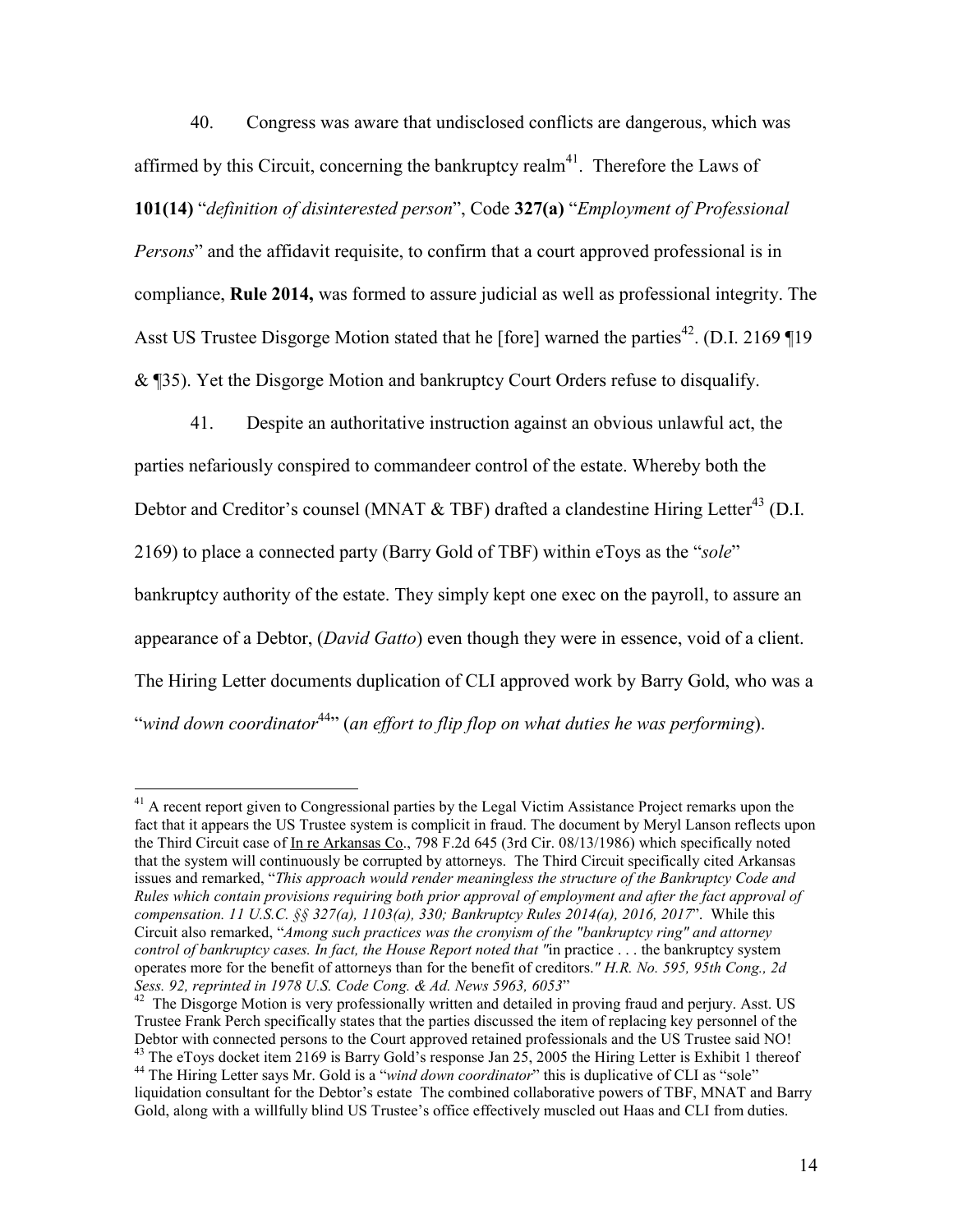#### VIII Dept of Justice refuses to prosecute confessed perjury and obvious fraud

 42. As the Asst Trustee remarked upon in the Disgorge Motion, the US Trustee is charged with overseeing Chapter 11 cases within the Delaware Judicial District in accordance with 28 U.S.C. § 586. The US Trustee's office was designed by Congress to protect the system and public from "*bankruptcy rings*" and cronyism. The US Trustee is the "policing" authority of Chapter 11 bankruptcy matters as the Disgorge Motion pointed out in referencing *Morgenstern v. Revco D.S., Inc. (In re Revco D.S., Inc.)*, 898, F.2d 498, 500 (6 th Cir. 1990) (describing the US Trustee's office as a "watchdog").

 43. When we shouted and screamed to all the authorities concerning the profuse frauds, the Delaware US Attorney, Mr. Colm Connolly's staff failed to tell us then (3 years ago) that Mr. Connolly was a partner with MNAT in 2001, when the bulk of the offenses occurred. (It is perceptible that any honorable review of the facts, will kismet many).

### IX Trustee warned them not to do wrong as Fraud begins with a Hiring Letter

 44. The Hiring Letter was submitted into the record, three years after it was drafted, along with their confessions to false affidavits. (D.I. 2169) as many false items are verified by the Disgorge Motion (D.I.  $2195^{45}$ ). The exact verbiage of the Hiring Letter circumvention of the Code by offers, states the following;

"you shall retain such position  $-$  (i) the approval of your employment as an officer by Order of the U.S. Bankruptcy Court"--

<sup>&</sup>lt;sup>45</sup> Both the US Trustee Disgorge Motion and the subsequent Bankruptcy Court Opinion of October 4, 2005 directly quote the issue of "wind-down coordinator" which is only provided within the Hiring Letter of Barry Gold. How a policing and judicial authority can see such "*prima facie*" evidence and remain silent is absurd!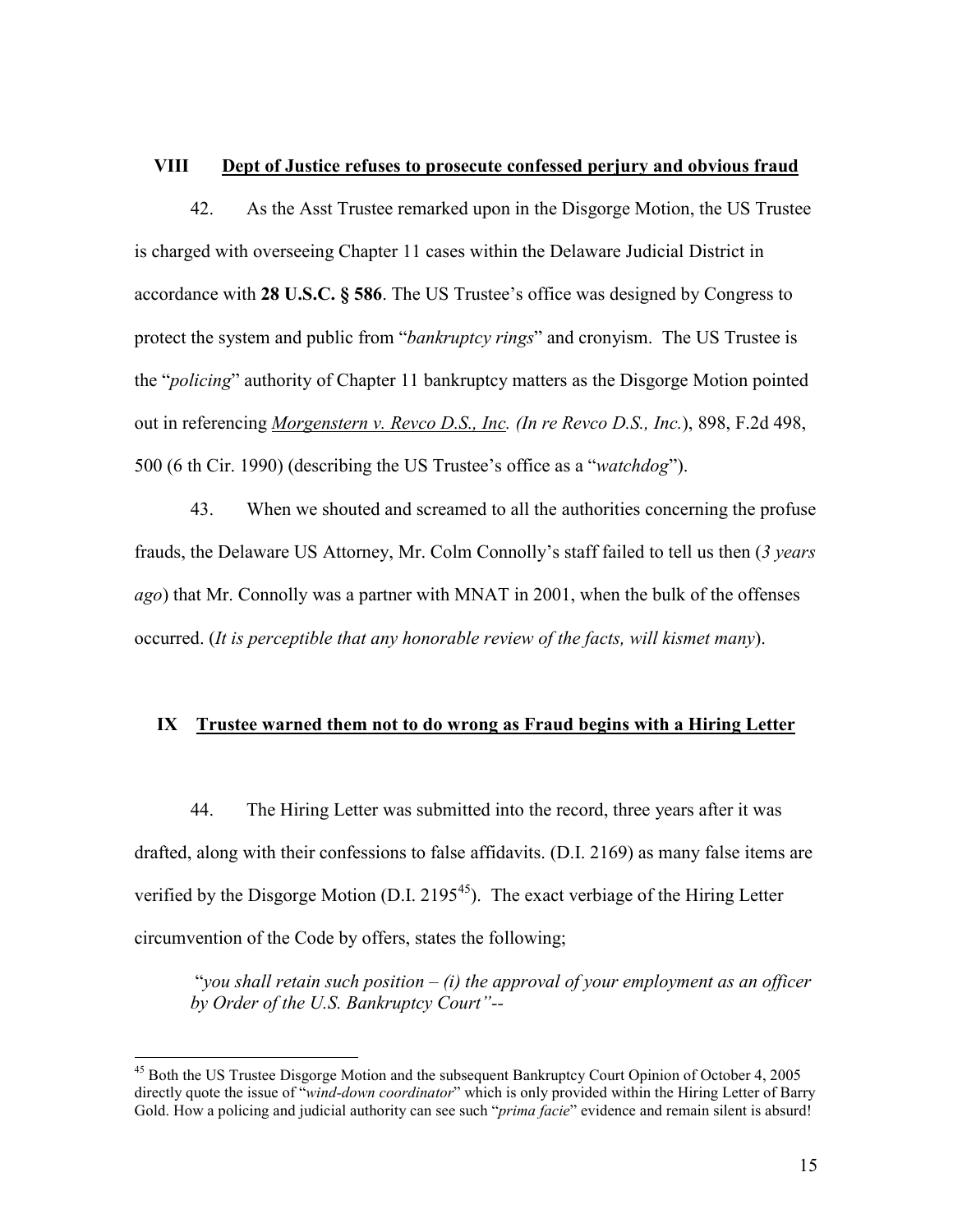That was then made invalid by a bold, willful, circumvention and inducement –

" $-you$  have waived the condition in clause(i) you shall be appointed as President and Chief Executive Officer of the Company –"

45. At such time Barry Gold was then paid \$40,000 per month (for two days work every two weeks) and a promise of a bonus at the end of the case if he chooses willfully to evade the auspice of the Court. (The letter was a scheme by TBF  $\&$  MNAT).

 46. So restrictive is the statutory requisite on disqualification it is beyond the flexible powers of a Federal judge to circumvent the mandate, as is confirmed by *In re* Middleton Arms, Ltd. Partnership, 934 F.2d 723 (6th Cir. 1991). This Circuit has affirmed that disqualification is a Code mandate when non-disclosure violations occurs.

 47. The failure of counsels to not independently review disbursed million dollar preferential cash transfer items, is a crime. (In re Bucyrus 94-20786 (E D Wisc.) Matter of Gellene, Milbank & Tweed, Gellene imprisoned for perjury, total disgorgement of Milbank as they lost a \$30 million lawsuit as a result of one instance of perjury to cover up a loan).

 48. Allowing the parties who engaged in subterfuge to keep their \$14 million in semi -approved fees in eToys is the least of the criminal acts that has occurred in this saga. The US Trustee attorney, Mark Kenney now allows the parties to keep control of the vault of eToys, which the parties have seized nefariously by duping the Court's through perjury.

### X The efforts of deny Haas standing are preemptory efforts to conceal Fraud

 49. The Debtor was scheduled to hold an auction to sell the bulk of eToys assets to several parties in March 2001 for \$5 million. Haas efforts helped the estate to accumulate over \$45 million for liquidation assets. Instead of being appropriately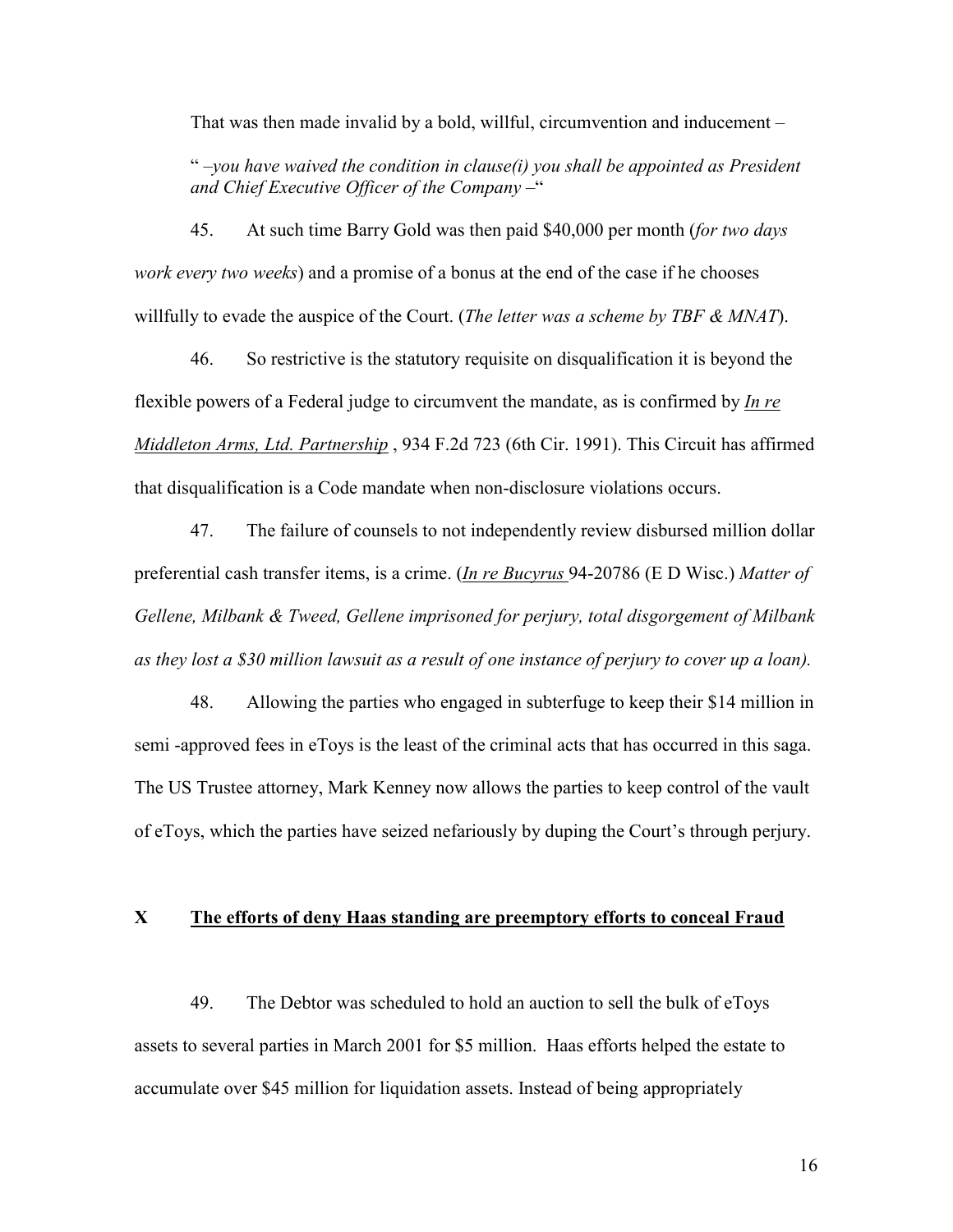compensated for such triumph, CLI is being punished as the good faith sale efforts harmed the scheme to sell the assets to connected parties. TBF, MNAT & Barry Gold are all hiding, under the guise of immunity *from disclosing clause*; of their relationship to Bain that acquired the eToys assets. They are all also connected to Bain's Liquidity Solutions<sup>46</sup>.

50. MNAT, TBF and Barry Gold (*TBF's direct paid associate*) refused to compensate Haas or CLI at the end of 2001 and entered a document into the record, (purportedly on behalf of CLI), entitled the HAAS Affidavit in November 2001. The Certificate of Service document proves that MNAT did not give notice to Haas and  $CLI<sup>47</sup>$ .

 51. The parties had collectively discouraged Haas from seeking independent counsel for CLI; (as a cost saving benefit to the estate). The Court approved the Order that stated the paperwork of CLI would be supplied to the Court with the "assistance of Debtor's counsel" while waiving **Rule 2016**. This is corroborated by the Court Orders approving CLI (D.I 253  $\&$  523) and the multiple affidavits of the Chairman of the Creditors Committee. So every time the scheming parties mention that CLI failed to file paperwork, they are testifying against their own failure to perform a fiduciary duty.

52. The Chairman also testified within multiple affidavits<sup>48</sup>, to the fact that MNAT, TBF and Barry Gold deceived the Chairman when TBF and MNAT placed Mr. Gold in as eToys "wind-down coordinator". At all times Barry Gold was supplied by TBF,

<sup>&</sup>lt;sup>46</sup> Liquidity Solutions acquired many of the Claims of the Debtor and Liquidity is Co-debtor of Bain's Stage. <sup>47</sup> MNAT supplied the HAAS Affidavit to the Court and then later claimed it was a "waiver". The HAAS affidavit is eToys docket item 816 and any review clearly shows that CLI is entitled to success fees as it states in items 10 and 11 of the HAAS Affidavit. Combined with the amount of subterfuge no honorable body of justice can cleanly permit the parties to retaliate against HAAS without independent adjudication. <sup>48</sup> The Courts simply ignore the Chairman's affidavits including the one of June 2005 (D.I. 2288 Exh A)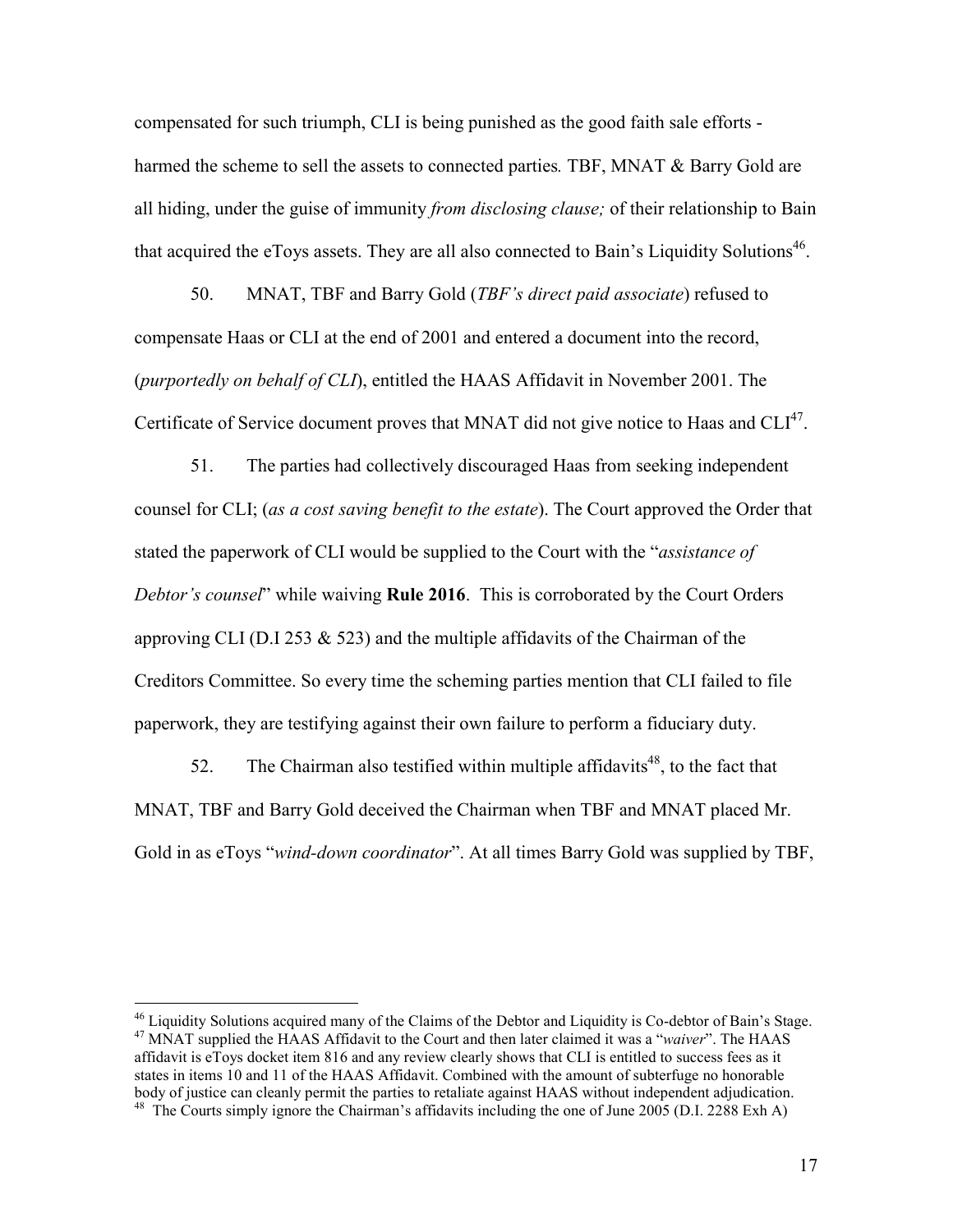Traub stated Mr. Gold was as an "arms length" entity, unconnected to anyone, as another court approved, Xroads LLC submitted a bill stating<sup>49</sup>, " awaiting *court approval of Gold*".

 53. When the eToys shareholders questioned Mr. Gold about his TBF connections in a hearing on the Plan confirmation (transcript D.I. 1394). Mr. Gold denied<sup>50</sup> connections to TBF while on the stand and many in the room, *(including the Dept*) of Justice), knew the statement was false at that time. Mr. Gold cemented the ruse by a Plan Declaration - Affidavit, where Barry Gold falsely stated, perjuring himself, that all the negotiations were done by "good faith" "arms length" parties (D.I. 1312) (Gold &TBF).

#### XI HAAS always had counsel until the Court expunged CLI in retaliation

 54. From the time of the Haas Affidavit, once the defiant parties established goals in unethical behavior, until August 2005, Haas had engaged more than 8 counsels for CLI. All of who refused, despite the duty mandated under 18 USC § 4 MisPrison, to report the acts of non-disclosure of conflict of interest to the Court or US Trustee. During the August 2005 hearing where the Bankruptcy Court expunged the CLI and Haas Senior priority Admin claims, His Honor Baxter refused a new counsel from speaking (Transcript D.I. 2322) where Haas had to go out of the Delaware system and seek new counsel to put in a "pro hac vice" as Judge Baxter made all counsel efforts moot expunging CLI claims.

 55. Haas had informed, continuously, Mark Kenney, (the Dept. of Justice, Wilmington DE, attorney for the Region 3 U.S. Trustee's office), of the issues at hand. The

 $49$  EToys docket item 467 by CrossRoads LLC (the Court approved financial consultants) specifically states that Xroads negotiated the new D&O insurance for Barry Gold and was waiting up the Court's approval of the hiring of Barry Gold

<sup>&</sup>lt;sup>50</sup> The Chairman of the Creditors Committee also gives affidavits stating TBF and Barry Gold deceived the Creditors Committee and the Court on Barry Gold and CLI issues. (D.I. 1481, 2111, 2281 & June 2005 2288.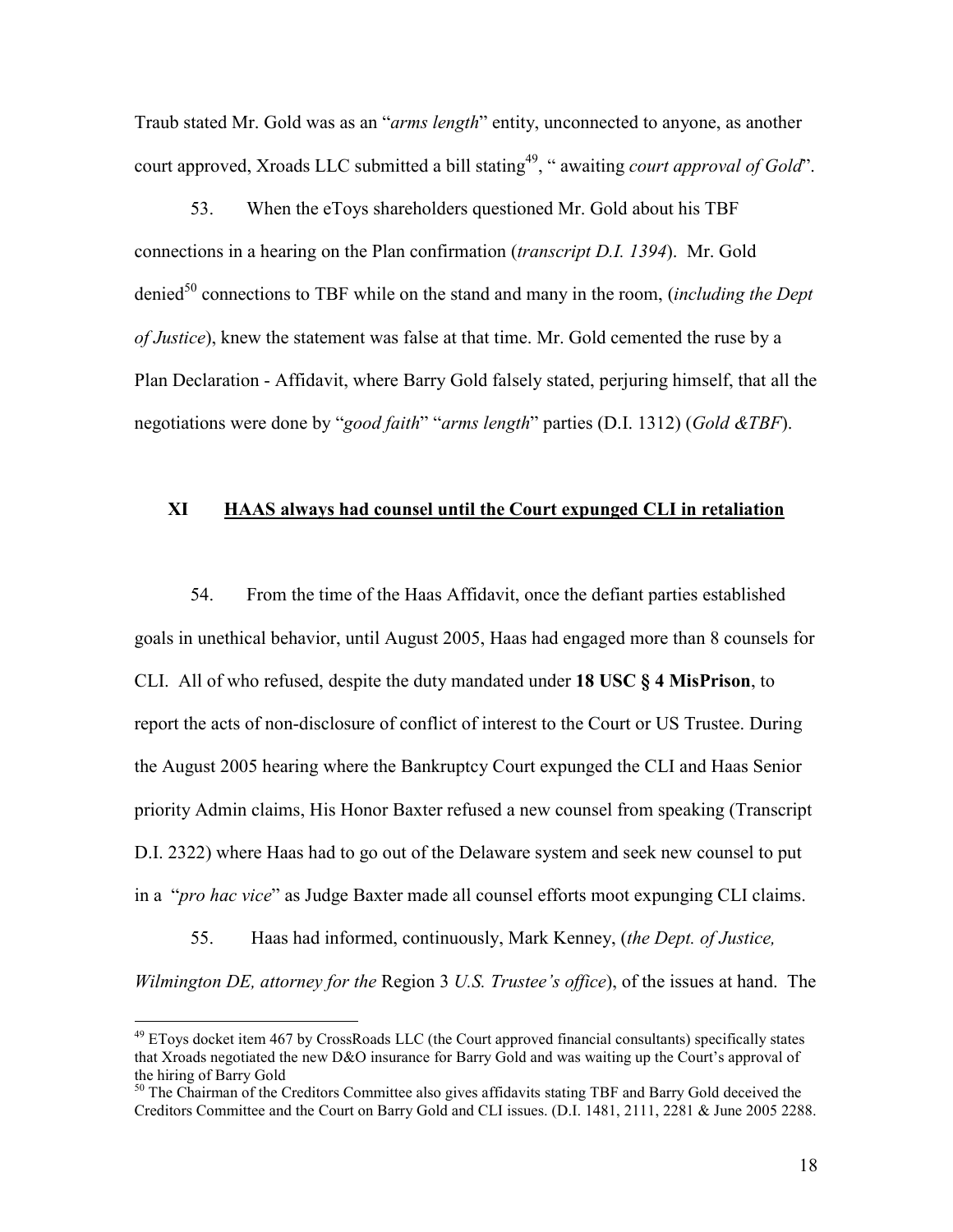responses by Mr. Kenney<sup>51</sup> were always dismissive until one day, in a fit of irritation; Mark Kenney did a "lapse linguae" as Mark Kenney stated that the conflict of interest issues of TBF & Barry Gold was resolved in the Bonus Sales case(DE Bankr 03-12284).

 56. Researching how one case could cross collaterally solve the issues in another case led to the discovery of the Bonus Sales proof that inadvertently brought down their house of deceptive cards. Bonus Sales and the similar case of In re Homelife 01-2412 both had addressed the issues of TBF, Barry Gold their entity ADA and ineligibility due to conflicts of interest. TBF, Gold and Fleet Bank had already been addressed multiple times by the US Trustee. Fleet Bank remains a non-disclosed issue, even to this day, in the eToys matter by TBF and Barry Gold, along with many other "*hidden*" issues of the parties.

### XII. The perpetrators are permitted retaliation as the Court expunges Haas

 57. Enigmatically the Dept of Justice personnel, the perpetrators, and the Court's, have stated that Haas does not have permission to bring the issues of Fraud on the Court to the attention of the Court. The haughtiness to infer that one needs permission to point out fraud is disgraceful! This illegitimate denial of Article III standing is disingenuous, having no basis in statutory Law. The ardent horde does take advantage of loopholes or ambiguity. (A policeman can refuse to halt a robbery, if your money is ??)

58. It is only through this "*color of law*" that the parties are able to dodge prosecution by denying Haas or CLI standing. This is despite the fact that the Court did

<sup>&</sup>lt;sup>51</sup> Mark Kenney was irritated at Haas persistence as Haas had notified Mark Kenney all along including Haas calling to Mark Kenney attention that the case Mark Kenney told Haas of, to dismiss Haas allegations, the Bonus Sales case and Mark Kenney failed to move immediately to rectify. Whether Mark Kenney has received remuneration or other considerations or is just seeking to be a good buddy, he is complicit overtly.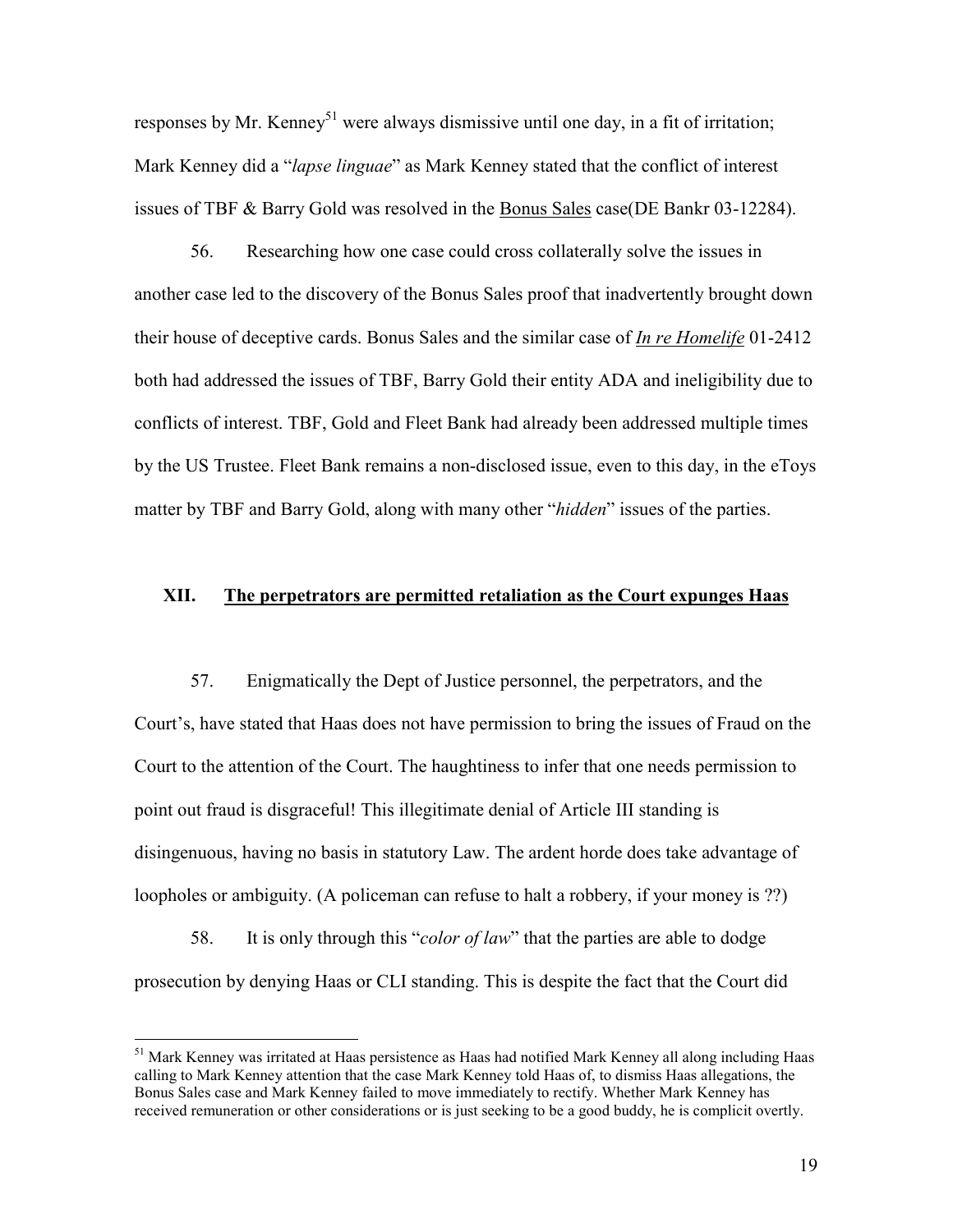approve the CLI contracts, which state the eToys Debtor is directly responsible for all labor and expense "to be paid for by eToys" (eToys D.I 253 & 523). Thus the nine (9) months of labor by Haas for eToys gives pecuniary interest. As well as Code 503(b) Substantial Contribution, if for no other contribution than that which has resulted in the disgorgement of \$750,000 that TBF has agreed to pay. Courts are required to give adjudication upon the merits of  $\delta$  503(b)<sup>52</sup>. It is reprehensible unfairness, the worst manifest injustice that one could perpetrate, to punish a whistle-blower, while parties gain by collusion and perjury  $-(thus far there has been no equitable justice in the eTovs case)!$ 

 59. MNAT, TBF and Barry Gold, did connive to persuade Haas, parties of interest and the Creditors, to "trust them" where they persuaded Haas not to obtain independent counsel for CLI as a cost saving measure to the estate, beguiling everyone. It is extremely specious that the only item that MNAT, TBF or Barry Gold supplied to the Court is the HAAS Affidavit of November 2001, which the parties falsely state it is a waiver. Who believes anyone would work a year and then say don't pay for the good faith work? Why would anyone fight for something given away? **Rule 2016** let off is specious!

60. A court cannot tender rewards to conflicted attorneys<sup>53</sup>, who have gained unjust enrichment, with admitted "unclean hands", while the integrity of the court has been intentionally defiled. Any equitable justice has become a vacant notion in Delaware fraud.

### XIII Asst US Trustee Frank Perch states that Fraud on the Court was intentional

<sup>52</sup> Matter of Stewarts Foods v. Broeckor (In re Stewart Foods) 64 F.4d 141, 27 Bankr. Ct. Dec. (CRR) 1016,

<sup>34</sup> Collier Bankr. Cas. 2d (MB) (a claim arising from breach is an administrative expense if actual benefit) <sup>53</sup> Evening the Opinion of the Bankruptcy Court concluded that "*extraordinary*" circumstances existed in the eToys case & failure to address fraud on the court would "reward conflicting attorneys and punish plaintiff"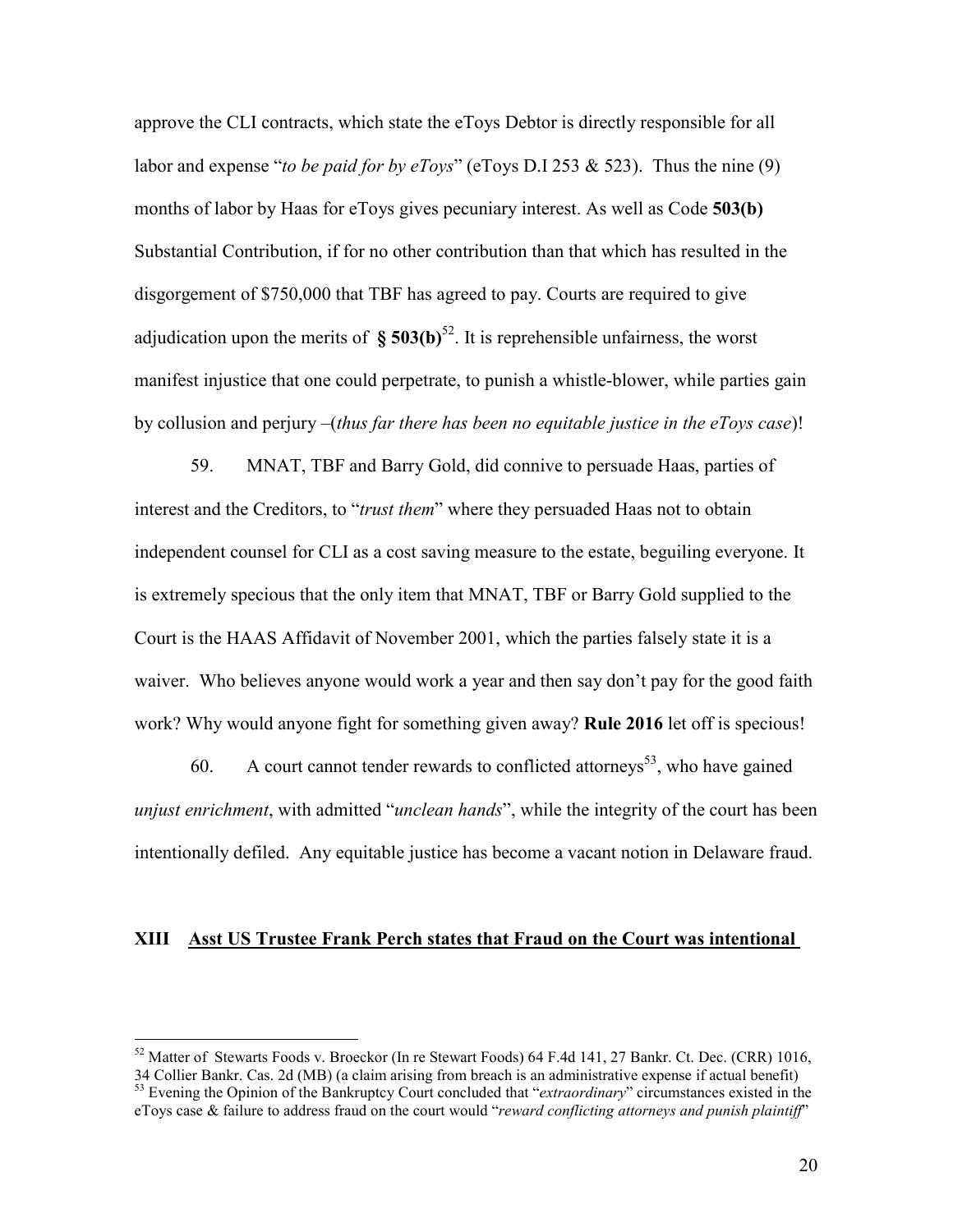61. As a result of finding Court docket (Bonus Sales) irrefutable proof of an

ongoing, non-disclosed, relationship between TBF and Barry Gold, Haas placed such

information into the Court docket record in the fall of 2004. After requests for an

Emergency hearing the following acts occurred,

- 1. Two members of Goldman Sachs sat on the board of RR Donnelley while Donnelley voted on eToys/Sachs an issue, (including the \$300 million lawsuit of the Debtor in NY Supreme Ct against Goldman Sachs) RR Donnelley and Goldman Sachs divested themselves of each other in Dec. 2004.
- 2. Lawrence Friedman the Director of the Dept of Justice EOUST office replaced the Region 3 Trustee; Roberta DeAngelis with Kelly B Stapleton and a DOJ UST press release was issued on *December 22*,  $2004<sup>54</sup>$ .
- 3. An Emergency hearing to address the non-disclosure/conflict issues occurred on December 22, 2004. At which time the Asst US Trustee stated to the Court it was apparent that *non-disclosures* occurred, (Transcript docket item 2151)
- 4. The Court Ordered responses to the allegations to occur by Jan 25, 2005.
- 5. The confessions to the non-disclosure occurred in the responses, also during a Feb 1, 2005 hearing and confessions during depositions taken per court approval on Feb. 9, 2005. (*Transcript of February 1, 2005 docket item 2191*).
- 6. The court rescheduled February 4, 2005 trial, for the CLI and Haas claims.
- 7. Asst US Trustee Frank Perch was to travel on Feb. 16, 2005 and informed the Court he would make the US Trustee's position on the issues known prior to.
- 8. On Feb 15, 2005 the Disgorge Motion of TBF for \$1.6 million occurred.
- 9. The Disgorge Motion Feb. 15 2005 (D.I. 2195) stated that
	- a. The US Trustee had [fore] warned the retained professionals against replacing key personnel of the debtor with anyone connected to TBF
	- b. That therefore the acts were deliberate, rather than inadvertent.
	- c. There was material adverse harm.
	- d. That the [diametric] lines between debtor and creditor were destroyed.
	- e. TBF was vastly experienced bankruptcy attorney in national cases
	- f. Fraud on the Court had occurred.
	- g. To disgorge anything less than \$1.6 million of the \$3.5 million TBF had acknowledged receiving - would lack deterrent value
	- h. The Disgorge Motion erroneously stated Barry Gold did not have to apply as a "post-petition" "wind-down" coordinator [per  $327(a)$ ]
- 10. Less than 10 days later Mark Kenney issued a Stipulation to Settle (D.I. 2201) containing the illegitimate clause "shall not seek to compel – disclosure"
- 11. Speciously neither the Disgorge Motion nor the Stipulation to Settle mentions MNAT. The crimes of MNAT non-disclosure issues are vastly understated.

 $\overline{a}$ 54 http://www.usdoj.gov/ust/eo/public\_affairs/press/docs/stapleton\_release2\_12-04.htm (DeAngelis replaced)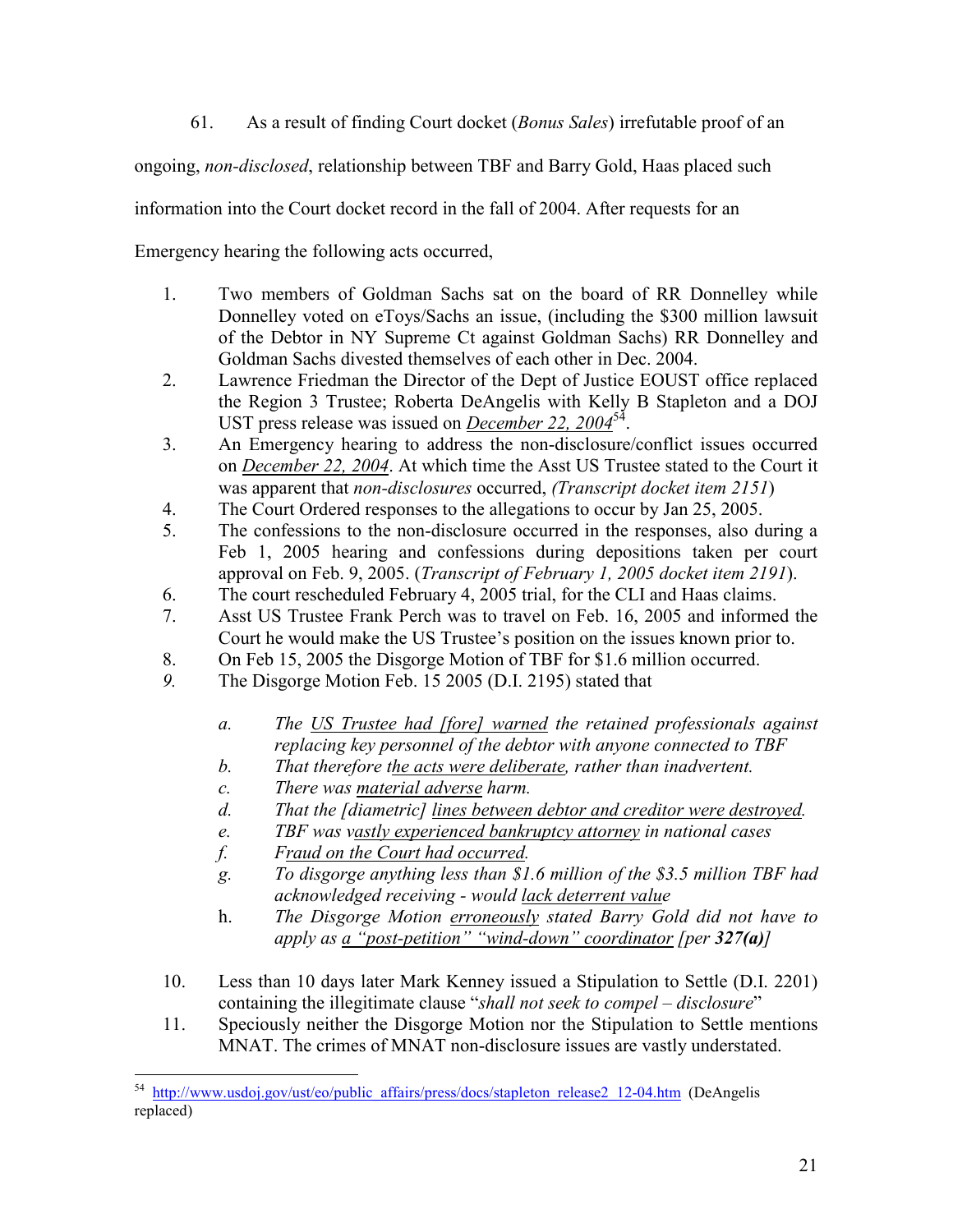- 12. On March 1, 2005 a hearing was conducted where Paul Traub of TBF confessed to the Court that he placed Barry Gold within the Debtor after TBF had paid Barry Gold four (4) payments of \$30,000 each. (D.I. 2228)
- 13. We investigate why the "*no seek to compel*" clause was necessary and find an additional \$100 million fraud item in KB Toys which Mark Kenney obstructs justice of when he asks the courts to expunge our proof . (KB Toys D.I. 2228)
- 14. We inform Frank Perch and Director Lawrence Friedman of the additional \$100 million in Fraud<sup>55</sup> and Frank Perch, along with Lawrence Friedman resign<sup>56</sup>.
- 15. The Court retaliates by rescheduling CLI trial date, expunges CLI, refuses CLI new counsel and denies Haas standing as "*person aggrieved*".

### XIV A double-minded US Trustee's office proffers immunity for intentional fraud

62. The Stipulation to Settle (D.I. 2201) went way beyond Frank Perch's initial

efforts of leniency with the improper permission to circumvent the Code.

63 This effort by Mark Kenney ignores the Law. As well as it smears the US

Trustee's office by breach of fiduciary duty to protect the Courts from malfeasance. Here,

we have extensive effort by TBF to abuse such an esteemed level of trust<sup>57</sup> flagrantly. With

direct overt protective acts by the "*policing*" US Trustee on behalf of perjury and fraud.

# V TBF confesses to four (4) payments of \$30,000 each to CEO of eToys

 64. On March 1, 2005 a hearing was conducted where Paul Traub of TBF was under direct Court examination (*Transcript D.I. 2228*) while the Court ordered, that as Haas's counsel refused to be present; Haas shall be denied standing per Article III. (one would think the Court should have Ordered Haas's counsel to be present).

 $\overline{a}$ <sup>55</sup> Proving Asst US Trustee Frank Perch correct, about lacking sufficient deterrent, Paul Traub of TBF was discovered to be petitioning to handle the \$100 million cash payment to Bain in the KB toys bankruptcy case. Where TBF has not disclosed connections to Bain, Barry Gold worked in KB Toys with ADA and MNAT brazenly and flagrantly represents Bain. When Haas pointed it out Mark Kenney defended fraud. (DI 2228) <sup>56</sup> http://www.usdoj.gov/ust/eo/public\_affairs/press/docs/friedman\_resignation\_4-27-05.htm (Friedman resigns)

<sup>&</sup>lt;sup>57</sup> Please see In re California Canners and Growers (Bankr. N.D. Cal 1987) 74 B.R. 336, also affirmed in Image Technical Services, Inc v. Eastman Kodak Company (N.D. Cal. 1993) 820 F. Supp. 1212, 1217 that also cites Schmitz v. Ziveti (9<sup>th</sup> Cir. 1994) 20 F.3d 1043, 1048-1049 "a lawyer has a duty to investigate for his [firm's] potential conflicts of interest [reporting any violations to the court].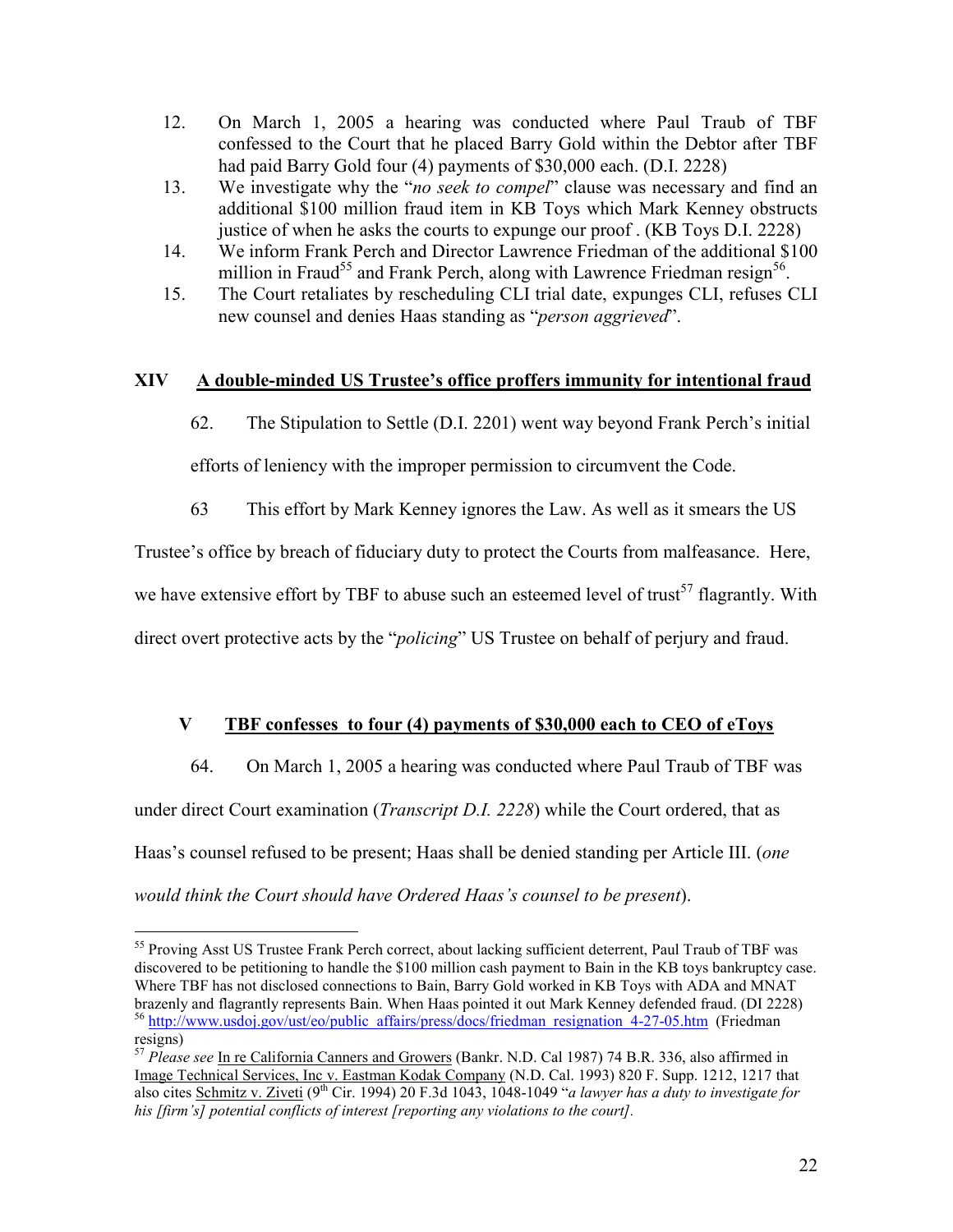65. Again, Haas must be silenced in order to hide the facts of their crimes.

 66. During the March 1, hearing Paul Traub of TBF confessed to the fact, under direct Court examination, that TBF, as Creditor's counsel paid Barry Gold four (4) separate payments of \$30,000 each, prior to placing Barry Gold secretly within the Debtor. Yet the Court and US Trustee totally disregard this issue and the Hiring Letter furtively!

 67. These acts of perjury and fraud are made extensively heinous, as the Asst US Trustee Frank Perch testified, in the Disgorge Motion of warnings (¶ 19 & ¶35).

 68. The Justice Dept and the Court are defending the perpetrators. Is it any wonder why Haas and CLI cannot find a lawyer? Anyone with common sense can see that the Law is now not being applied. Speaking to over 1323 firms and attorneys all said no.

### XVI Dept of Justice persons is acting as defense counsel for perpetrators

 69. Further investigations by Haas and the eToys shareholders led to the discovery by Haas that TBF and MNAT had ongoing relationships with Bain/KB Toys. The significance being that MNAT, TBF and Barry Gold negotiated the sale of the Debtor's assets to Bain/KB Toys for discounts in the tens of millions.

 70. As morose as that is, TBF further compounded their nefarious acts by petitioning the KB Toys court for the right to prosecute the \$100 million cash that Bain and Michael Glazer had paid themselves pre petition. At which time Mark Kenney engaged in his  $3<sup>rd</sup>$  overt act to obstruct justice by asking the KB Toys Court (successfully) to strike and expunge Haas (KB Toys # 04-10120)(D.I.2228).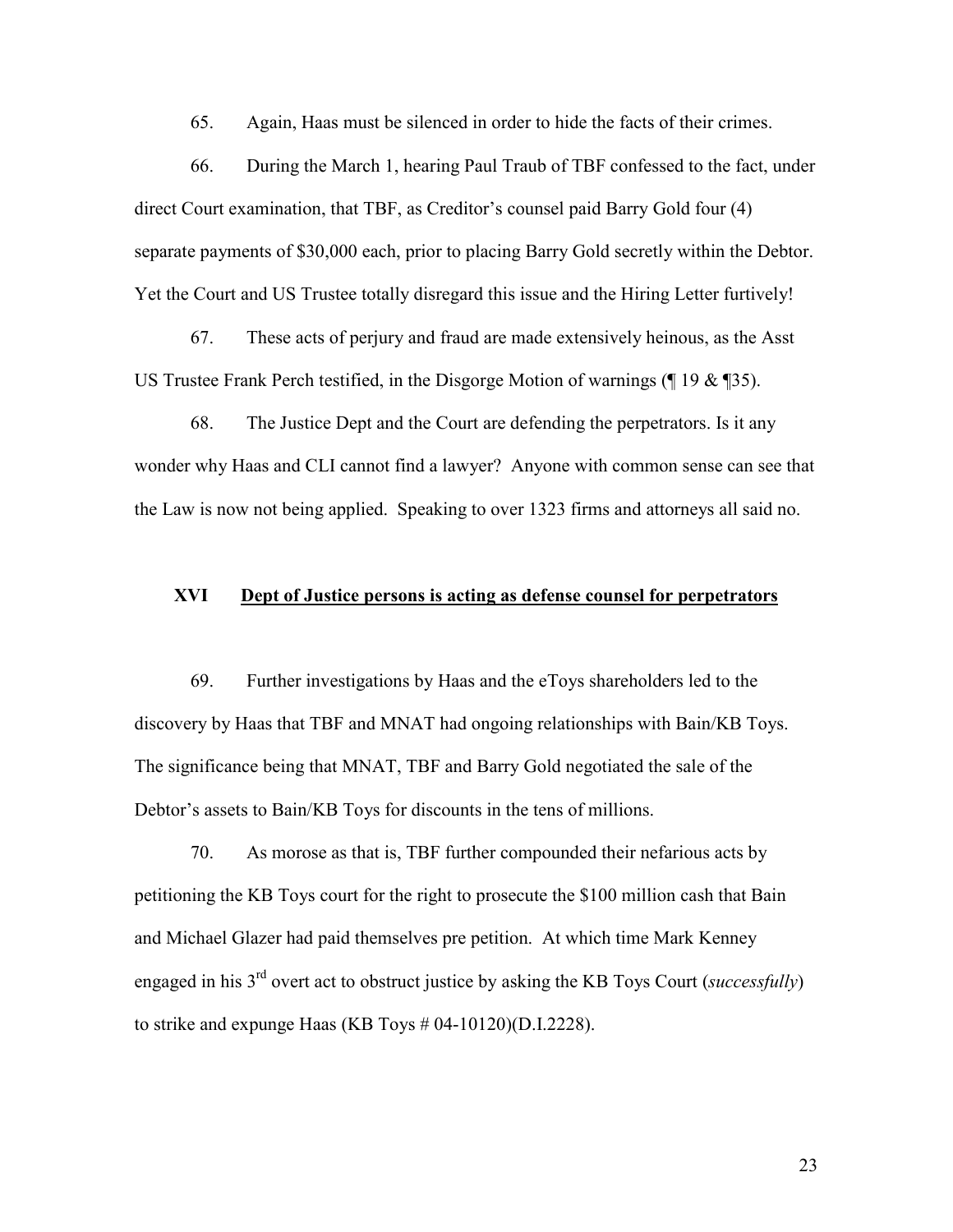71. The US Trustee office has persistently aligned themselves with the perpetrators as an appellee asking the Courts to expunge Haas and the eToys shareholders.

#### XVI Haas own counsel forwards threats by TBF to "back off" or else

 72. Previously Haas attorney, Henry Heiman had passed on a threat by TBF's Susan Balaschak, doing so by email<sup>58</sup>. Whereupon TBF warned Haas that if he did not "back off" not only would CLI and Haas not be paid for the work, Haas's career would suffer greatly and additional retaliations would occur.

 73. The outcome speaks for itself, as probability and result, where the court threw away Haas and CLI without any proper review upon quantum meruit!

#### XVII A pre-petition loan of \$40 million and over \$100 million fraud continues.

 74. Haas also discovered that TBF and Barry Gold also had an ongoing undisclosed relationship with Wells Fargo/Foothill Capital. An entity which loaned the Debtor \$40 million in November 2000 and transacted over \$120 million<sup>59</sup> in withdrawals prior to the March 7, 2001 bankruptcy petition filing (again see *In re Bucyrus 94-20786* -Gellene/ prison – The case of Bucyrus is exactly on point with eToys fraud).

 75. Haas discovered overseas-undeclared cash deposits in excess of \$2 million. (The Court stated it had no authority over international cash deposits). More assets are

<sup>&</sup>lt;sup>58</sup> Haas has submitted this into the record along with other items and His Honor Baxter permitted the parties to Strike and Expunge the Haas statement at the behest of the perpetrators. (D.I. 2294, 2295, 2297 & 2302). In revealing the actuality that Heiman passed along the threats by email Haas and CLI do not waive attorney client privilege.

 $59$  The Debtor's schedules stated that eToys only transacted \$100 million prior to filing bankruptcy.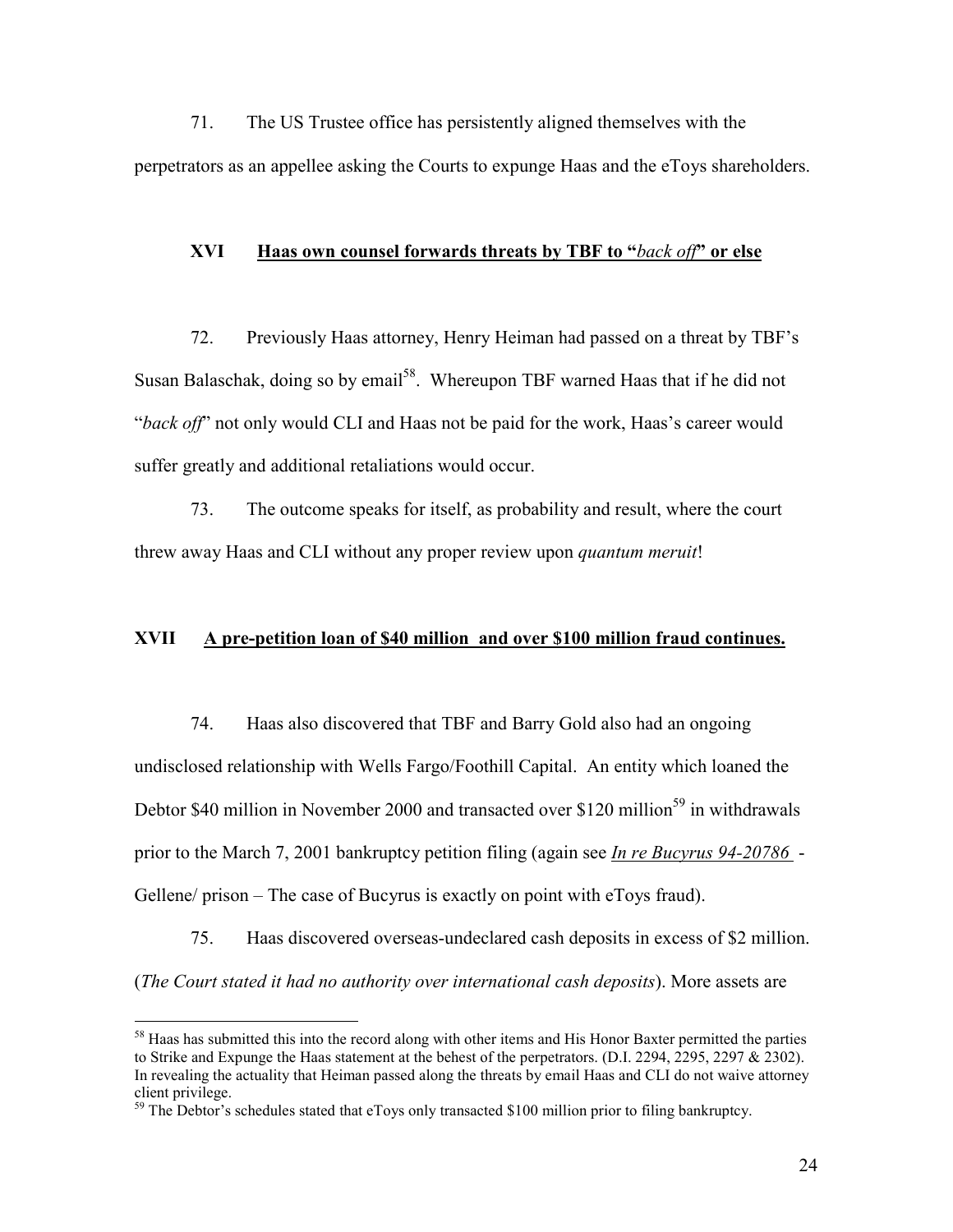hidden by the conspired petition of the court for destruction of books and records in the very beginning of the case (approval D.I. 300).

#### XVIII Contacting authorities results in Obstructive run-arounds by DOJ personnel

 76. The Court remarked that it had warned Haas against any further notices to the Court and had also warned of sanctions on July 26,  $2005^{60}$ .

 77. Haas had also contacted the OIG, the OGE, the OPR and the FBI (especially after physical threats occurred.) Also informing the Public Integrity Section and Pres Bush Corp Fraud Task Force, all of which referred Haas and the eToys shareholders back to the General Counsel (currently Roberta DeAngelis) of the EOUST office in Washington D.C and the US Attorney in Delaware.

 78. Roberta DeAngelis in violation of protocol and ethics is now in charge of reviewing her own cases. The Opinion and Order were also immediately appealed and denied due to the US Trustee aligning themselves with TBF & MNAT .

 79. Referring items to the US Attorney's office has had similar results. As the US Attorney in Delaware has now been nominated for the position of Delaware District Court Judge, his resume became public, upon which it is now discovered that Colm F Connolly was a partner with the MNAT law firm in 2001, when the fraud and perjury began. Not appointing an independent prosecutor is a disgraceful ethics violation.

 80. The Opinion and corresponding Order of October 4, 2005 aids the readily apparent efforts to cover up as it is a 57-page testimony vindicating the parties with offpoint remarks on ADA.. The Opinion also stated, errantly, that Barry Gold was not

 60 July 25, 2005 the WSJ had issued a press story about the issue, which can be seen at http://www.wjfa.net/bk/etoys.html A Wall Street Journal article on the TBF issued was printed July 25, 2005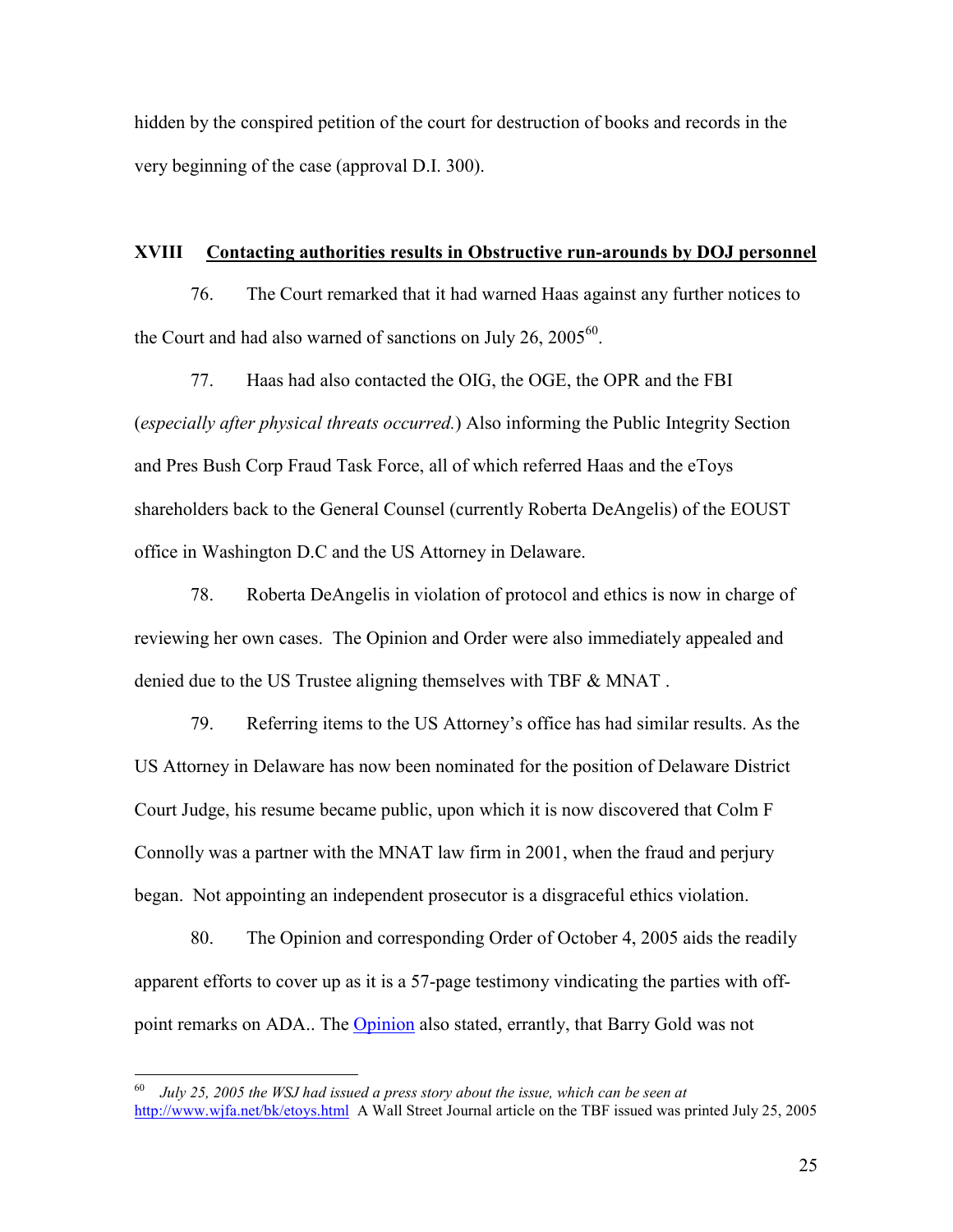required to apply per  $\S 327(a)$ . (They fraud needs this deceitful concept maintained). The Court and US Trustee simply ignored a Dec. 1, 2005 Motion to Recuse under Rule 5004 and a Motion to Review Failure to Act by US Trustee under Rule 2020.

### XIX The US Trustee is extensively instructed and knows the Law has been broken

 81. Multiple appeals have been filed and there is now this appeal in the Third Circuit appeal (case# 07-2360). The US Trustee's office is acting as an appellee with TBF, MNAT and Barry Gold defending the right to proffer the illegitimate settlement and immunity clause. Even the new Asst US Trustee Vara has joined violates his own actions.

82. The new Asst Trustee Vara handled the case of *In re Cold Metal* 02-43619 (E D Ohio Bankr 2002) where Trustee Andrew Vara addressed, extensively, the on-point issue of § 327(a) as the brief signed by Trustee Vara cited the accurate case of Stahl v Bartley Lindsay Co. (In re Bartley Co.,) 137 B.R. 305, 309 (D. Minn. 1991) stating "financial advisor or workout consultant is considered a professional subject to retention". (Barry Gold was required to apply and even Asst US Trustee is aware of it).

 83. At the same time former Region 3 Trustee Roberta DeAngelis, in a report to the "Subcommittee on Commercial and Administrative Law" which was to the Committee on the Judiciary cited cases demonstrative of Her and the US Trustee's office detailed knowledge of Barry Gold scenarios, as DeAngelis quoted In re: Harnischfeger, case 99- 02171 (Bankr. D. Del. 1999) The US Trustee [successfully] moved to disqualify the [*financial advisor*] firm for failure to disclose.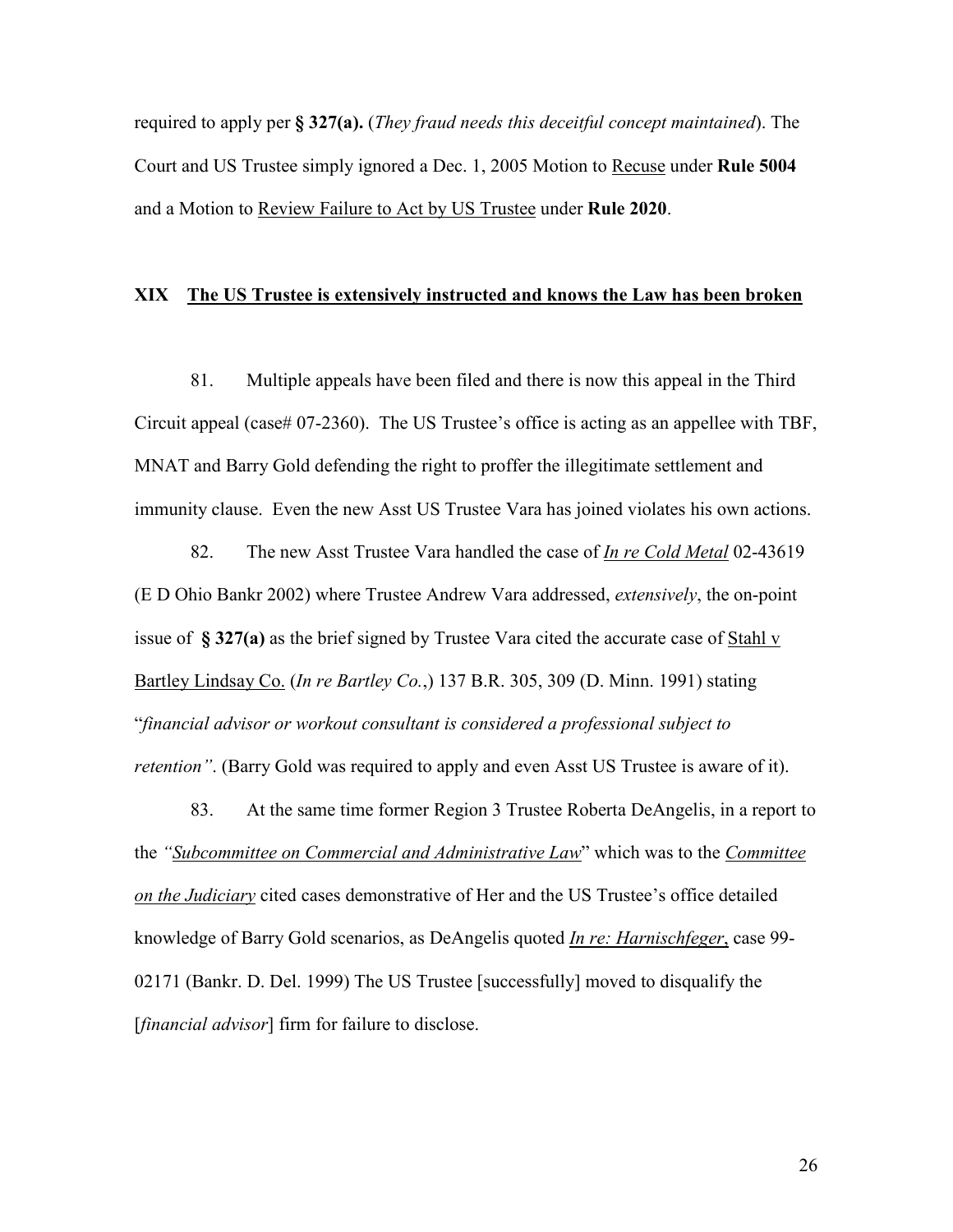84. Mr. Gold is guilty of participating in the conspiracy to deceive the Creditors by participating in the Hiring Letters and his false testimony on the stand and the Plan Declaration. While there is also abundant "*prima facie*" evidence that the acts of perjury, etc., were "deliberate, rather than inadvertent" (D.I. 2195 ¶19).

### XX. Barry Gold 327(a) issue is a deception under the "color of law" false premise.

 85. The whole illegitimate premise of no prosecution is based upon the specious seed of pretense that Barry Gold was not required to apply per § 327(a). Such "color of law" pretense is a fallacy as Mr. GOLD complies with the factors to determine whether an entity to be employed by a debtor is a professional within the meaning of  $327(a)$ . In re *Martin 817 F 2d 175 180 (1<sup>st</sup> Cir. 1987)* addressing both the "*unclean hands*" doctrine and listing the 12 factors to consider in application of who must apply and disclose by  $327(a)^{61}$ . In re Kraft v Aetna 43 B.R. 119 Bankr. Ct. Dec (MD Tenn 1984) ([Trustee] cannot bypass 327(a) by stating mechanical services.) All Circuits have adopted "autonomy" as the key.

86. The US Trustee is instructed from the onset, by a Handbook & Guidelines which can be found online at the US Trustee's website under the heading "Significant Guidance Documents" (please see Handbook<sup>62</sup>). All evidence aptly demonstrates the extensive knowledge they have on the issue at hand concerning Barry Gold per § 327(a).

<sup>&</sup>lt;sup>61</sup> See also *In re Seatrain Lines, Inc.*, 13 B.R. 980, 981 (S.D.N.Y. 1981) and *In re Fretheim*, 102 B.R. 298, 299 (D. Conn. 1989). In re Twinton Properties 27 B.R. 817 Bankr. (CCH) 69096 (MD. Tenn. 1983) listing the 9 elements to be clear and convincing of no conflict. In re: Childress v. Middleton Arms ("Bankruptcy") Court may not authorize even if the [Plan] debtor would be better served".) (The Sup Ct and Third Cir affirmed Middleton Arms certification that failure to disclose mandates disqualification.) The quotes comes from the US Trustee's Manual vol. 3, United States - Kraft v. Aetna Casualty and Sur. Co., 43 B.R. 119 (M.D. Tenn. 1984)

<sup>&</sup>lt;sup>62</sup> http://www.usdoj.gov/ust/eo/public\_affairs/sig\_guidance/index.htm This Dept of Justice Trustee Handbook and Guidelines is on a website so that everyone may know the Law. To keep the system Kosher.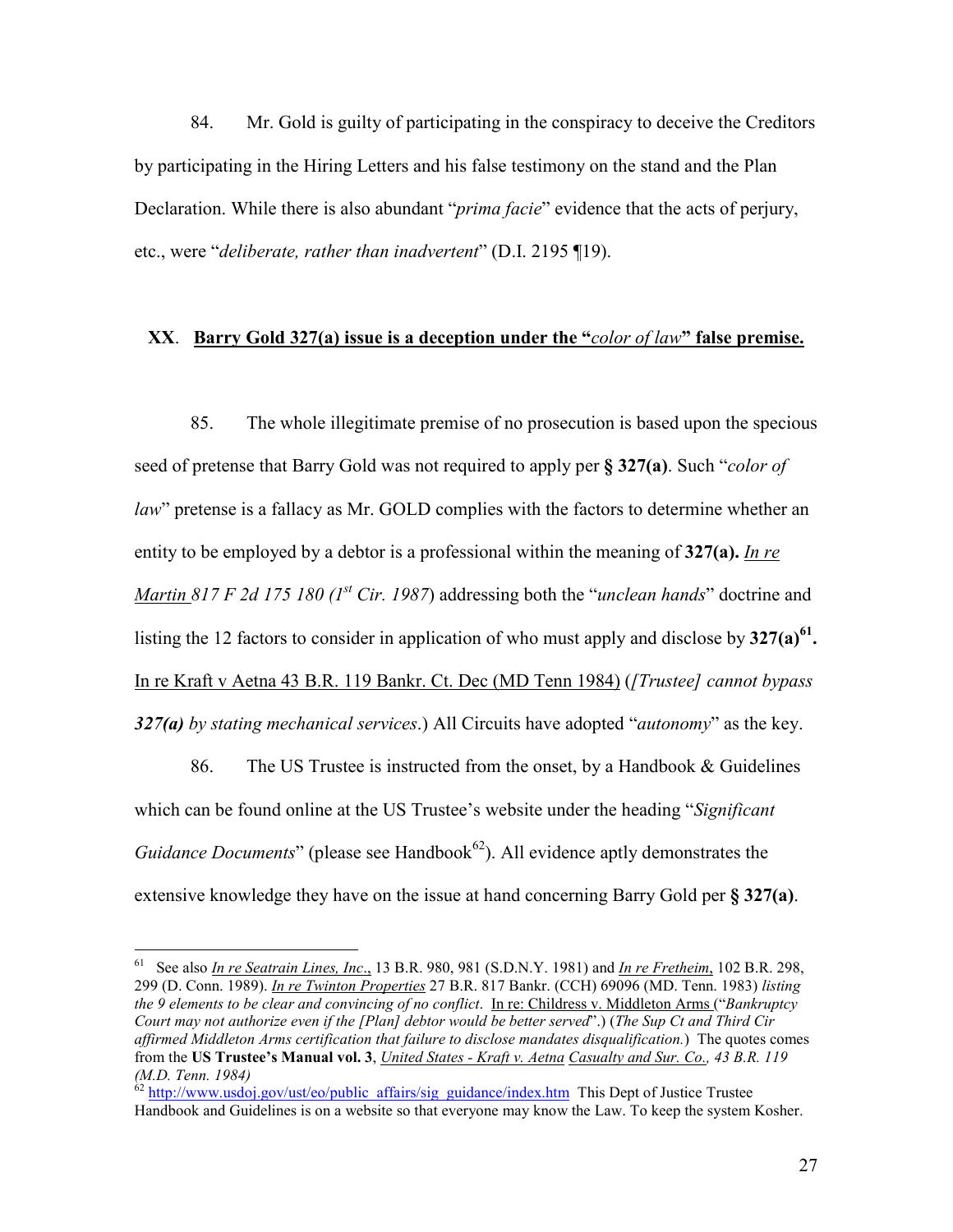Having such vast experience and expertise in the matter, one must therefore conclude that

they know their fiduciary obligations and choose to do otherwise. Why, who knows?

## XXI. Summary of criminal acts that have been confessed

- `1. It is undisputed that TBF placed Barry Gold in as "wind-down coordinator" of the Debtor without disclosure. (D.I. 2195 ¶17)
- 2. TBF has confessed to multiple false affidavits including TBF's intentionally overt act permitting the false affidavits to stand, even after Traub and Michael Fox discussed the issue that their relationship became apparent (publicly visible) in the Bonus Sales case, yet they surreptitiously choose to remain silent demonstrating "mens rea". (D.I. 2195 ¶18).
- 3. It is a fact that MNAT has confessed to supplying multiple false affidavits, which is Perjury. (While MNAT has failed to totally "come clean" on other false items such as Bain and Mattel). TBF alone submitted over 15 pledges.
- 4. Barry Gold supplied additional "*actus reus*" items by the clandestine Hiring Letter (D.I. 2169), which contains the illegitimate clause that bribed Mr. Gold if he would intentionally choose not to apply to the Court  $\lbrack \S 327(a) \rbrack$
- 5. Barry Gold "scienter" is documented by the perjury, on the stand, when questioned by Alber about undisclosed connections to TBF (D.I. 1394)
- 6. Barry Gold "actus reus" act of committing perjury was also the Plan Declaration/Affidavit, which stated that the Plan was negotiated in "arms length" negotiations between Debtor and Creditor's. (Perjury as Mr. Gold is testifying "arms length" Between Barry Gold and TBF)(D.I. 1312).
- 7. A Rule 2014/2016 certification is required every time a fee application is submitted. More than a twenty such fee applications were submitted by TBF, MNAT & others knowledgeable about non-disclosure acts, these acts also compound the perjury violations. Where even the Scheme to Fix Fee statute (18 USC 155) while being a misdemeanor in nature, has become a format of a conspiracy felony when both the Debtor and Creditor's counsel conspire to draft the Hiring Letter to circumvent the court  $\&$  the Code. (*It is* absurd how MNAT refuses to state which partner did the drafting).
- 8. Asst US Trustee Frank Perch also testified in the Disgorge Motion that TBF had discussed the issue, prior to doing the bad faith act, of anyone replacing key personnel of the Debtor with persons connected to retained lawyers in the case. (D.I. 2195 ¶19 &¶35). This is sufficient "*scienter*" requisite.
- 9. The Asst US Trustee documented additional "bad faith" acts of complicity when TBF sought to handle the conflicted issue of Goldman Sachs because MNAT was also non-disclosed. Whereby TBF compounded the original acts of "non-disclosure" by a supplemental affidavit, affirmatively misrepresenting TBF had no "*conflict of interest*" issues (D.I. 2195 ¶17).
- 10. The parties committed the crime of Intimidation of Victim/Witness when TBF warned Haas to "back off", or else Haas would see how high TBF was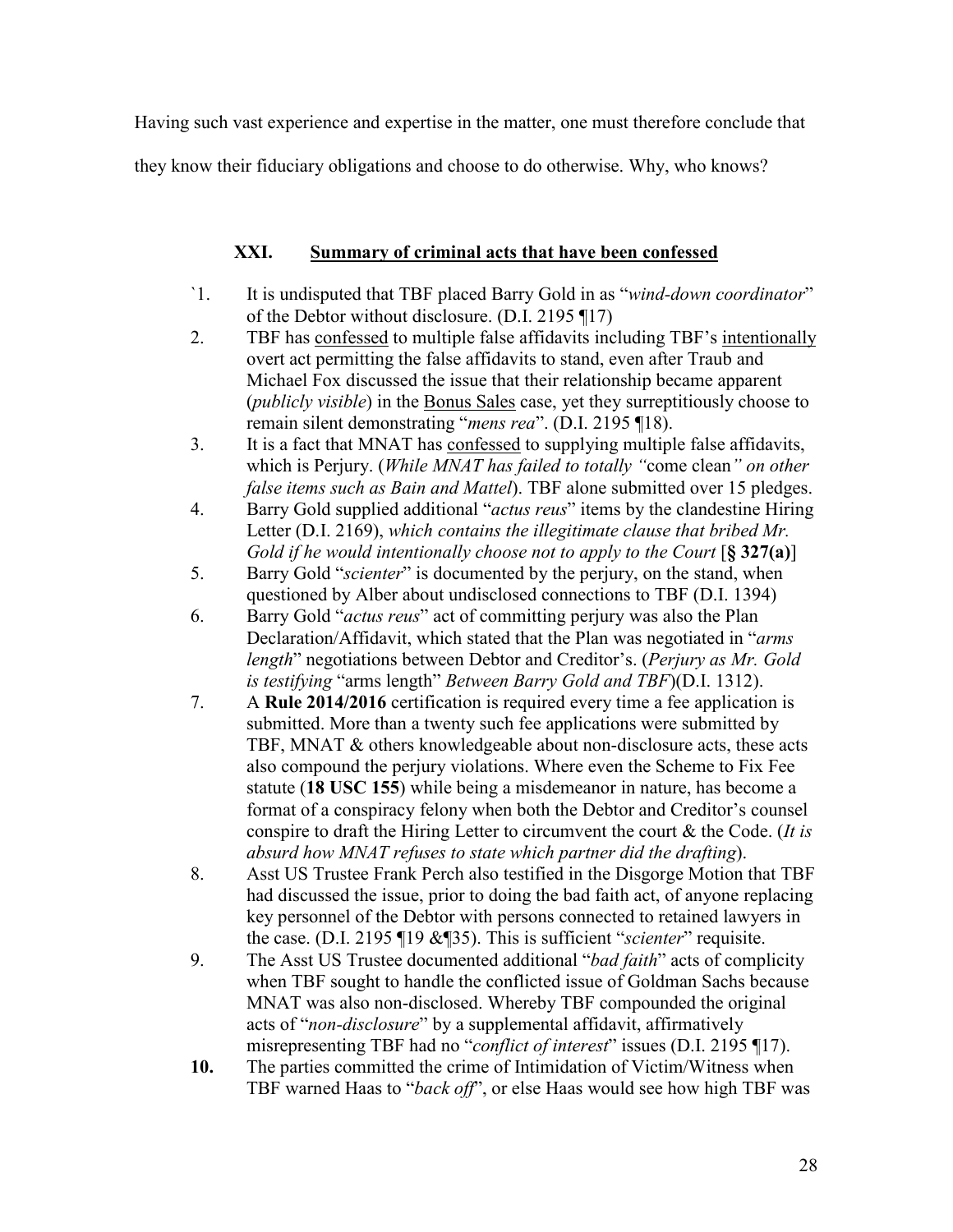"connected". MNAT has done similar efforts against Robert Abler nefariously in working with a party that sued Alber in many instances.

### XXII. Dept of Justice breaches duty as it is not permitted discretion to give immunity

87. The US Trustee is the "*watchdog*<sup>63</sup>" for public equity entities per the **Janet** Reno Reform Act of 1994. When the policing entity turns against the public's trust and engages in acts that defy statutory requisites, betraying Oaths of office, for the sake of felons, the whole system collapses and anarchy becomes the controlling factor.

 88. The duty to Notify and Refer criminal acts is statutory for US Trustee's per 28 USC § 586(a)(3)(F) and 18 USC 3057(a). So restrictive is the mandate to refer that the US Trustee's Handbook & Guidelines state that if a US Trustee desires that no prosecution occur, a Memo of Declination must be sent with a history of the events to the US Attorneys office. This was a Congressional mindset to protect against indecency; even a US Trustee is barred from any latitude of prosecution. The US Trustee cannot pic n choose whom to review for tribunal; it is the US Trustee's job to report and let others decide.

### XXIII Justice Dept personnel continue efforts to Cover up their fiduciary breach.

 89. Mark Kenney told this petitioner that a bribe or threat to "back off" was not a crime until the bribe was accepted or an act of documented harm had occurred (nice try)!

l

<sup>63</sup> CORPORATE DISCLOSURE STATEMENT PURSUANT [US Trustee] TO FED. R. APP. P. 26.1 [the]United States Trustees are officials of the Department of Justice appointed by the Attorney General to supervise the administration of bankruptcy cases and trustees . See 11 U.S.C. §§ 581-589; United States Trustee v. Revco,D.S.,Inc. (In re Revco D.S.,Inc), 898F.2d498, 499 (6`hCir. 1990)("[t]heUnited States trustee, an officer of the Executive branch, represents . .[the] public interest.")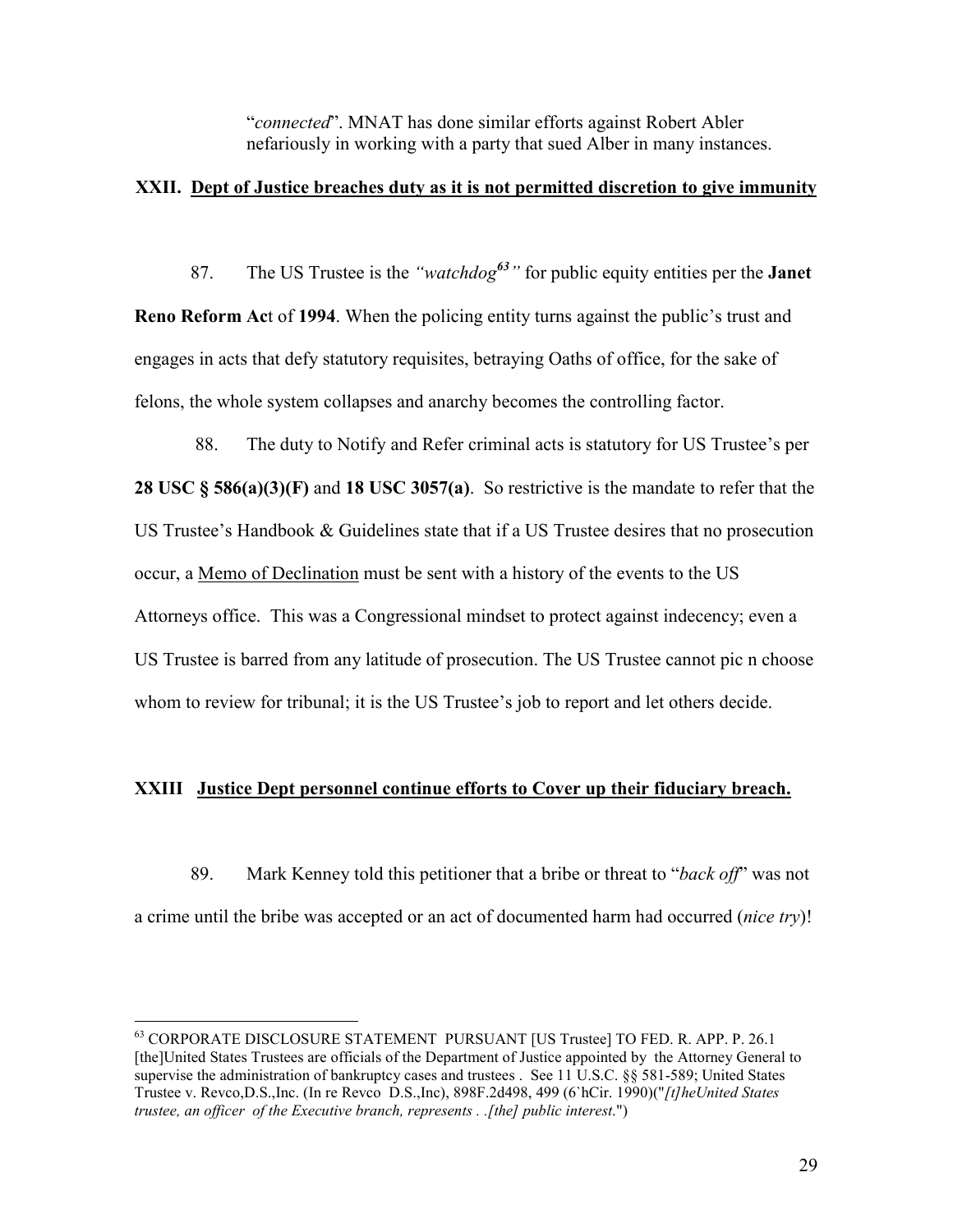90. TBF was assisted by Mark Kenney's Motion to Strike and Expunge this whistle-blower (please see KB Toys case 04-10120 docket item 2228). (Taxpayers paying for the US Trustee's office to defend criminal acts – now that is a real budget breaker).

 91. Email notices have also been sent to Kelly B. Stapleton. As the Region 3 Trustee that replaced Roberta DeAngelis the fact remains Stapleton's electronic signature is upon all Trustee documents in the eToys matter since Feb. 2005. Including the erroneous Stipulation to Settle.

 92. Roberta DeAngelis seeks to bring the full clout of the Washington DC office to the Third Circuit appeal, where she has signed her name to the brief, along with 3 other members of the United States Trustee Dept, to defeat "pro se" parties.

 93. Spuriously the US Trustee is an appellee, hand in hand with the perpetrators, defending the right to proffer the illegitimate clause that circumvents § 327(a). While defrauding Haas/CLI with the efforts to improperly dismiss Haas

#### XXIV. It is a criminal conflict that the US Attorney in DE was a partner at MNAT

 94. Finally, the saga of the failure to prosecute can only be successful if a prosecutor, after being informed of the crimes, chooses to decline prosecution. Given the overwhelming amount of court docket evidence of perjury and fraud of MNAT, TBF and Barry Gold, the issue of selling the assets of one client (eToys) to their other "*continuous*" client (Bain) remains unaddressed. Begs the question, if Colm F Connolly handled the Bain/eToys/MNAT issue while he was a partner at the MNAT law firm?

#### XXV The criminal acts the shameful "not seek to compel" clause desires to Cover-Up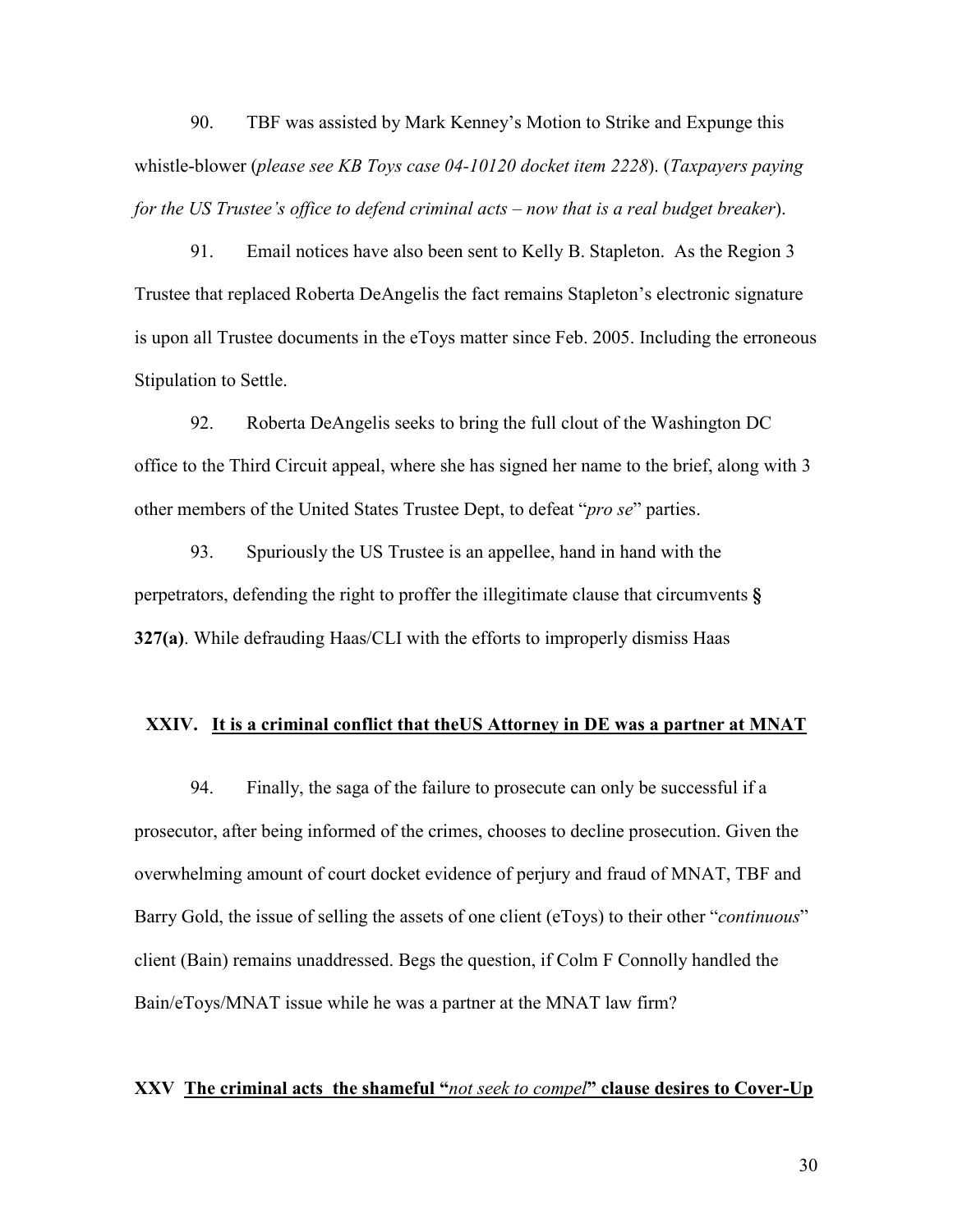95. Having been enraged by the audacity of the Dept. of Justice doublemindedness, where we were already upset that the Disgorge Motion erroneously stated in the very first footnote thereof, remarking that Barry Gold was not required to apply<sup>64</sup> [per  $\S$ ] 327(a)]. Failing to seek the mandatory disqualification<sup>65</sup> of conflicted attorneys as required by Law. Even the CLI attorney at the time, Brad Brook said it was insulting and gave this petitioner the Norton books to see in black n white, case histories about requisites & Law.

 96. It dawned on Haas that there must be something very important that would have one arm of the US Trustee's office endeavor to go against another arm. What could be so important as to necessitate such a dichotomy? The answer was found in research and the obvious, syndicated effort to protect ones cronies from additional, prosecution harm.

97. The US Trustee is instructed from the onset; by the Handbook  $\&$ Guidelines<sup>66</sup>, on who is required to apply as a professional person and how the US Trustee must protect the Court and public from such harms<sup>67</sup>. So many harms one is mindboggled. No principled person can dismiss without extensive review, the following items,

l

<sup>66</sup> http://www.usdoj.gov/ust/eo/private\_trustee/library/chapter11/docs/Ch11Handbook-200405.pdf

<sup>&</sup>lt;sup>64</sup> The Disgorge Motion 1<sup>st</sup> footnote states -1/ Gold, "as an employee of the debtors rather than a professional employed under 11 U.S.C.  $\S$   $\S$  327(a)", was not required to file a Rule 2014 affidavit  $\frac{65}{5}$  See In re Section Lines In a 13 B B  $\frac{65}{5}$  See In re Eustheim 102 B B

See In re Seatrain Lines, Inc., 13 B.R. 980, 981 (S.D.N.Y. 1981) and In re Fretheim, 102 B.R. 298, 299 (D. Conn. 1989). In re Twinton Properties 27 B.R. 817 Bankr. (CCH) 69096 (MD. Tenn. 1983) listing the 9 elements to be clear and convincing of no conflict. In re Kraft v Aetna (appraiser cannot bypass  $327(a)$  by stating mechanical services.) In re: Childress v. Middleton Arms ("Bankruptcy Court may not authorize even if the [Plan] debtor would be better served".) (The Sup Ct and Third Cir affirmed Middleton Arms certification that failure to disclose mandates disqualification.) The quotes comes from the US Trustee's Manual vol. 3, United States - Kraft v. Aetna Casualty and Sur. Co., 43 B.R. 119 (M.D. Tenn. 1984) The Circuits have long adopted the notion that it is the "autonomy" in bankruptcy decisions that is germane. You cannot simply rename a "wind-down coordinator" to the post of janitor (or CEO) & bypass the statutory requisite of the Code, an estate "sine qua non" is disclosure, above all else

 $67$  (We apologize if it seems that there is redundancy here, in pointing out the items that may now seem obvious and hammered home. As our efforts for 6 years, to get the felony criminal acts halted, have thus far been unsuccessful, we do not know how to conform with the requisite of the Law by any other manner than that of repeating the narrative enough, until someone "gets it" sufficiently- to then halt the crimes/remedy)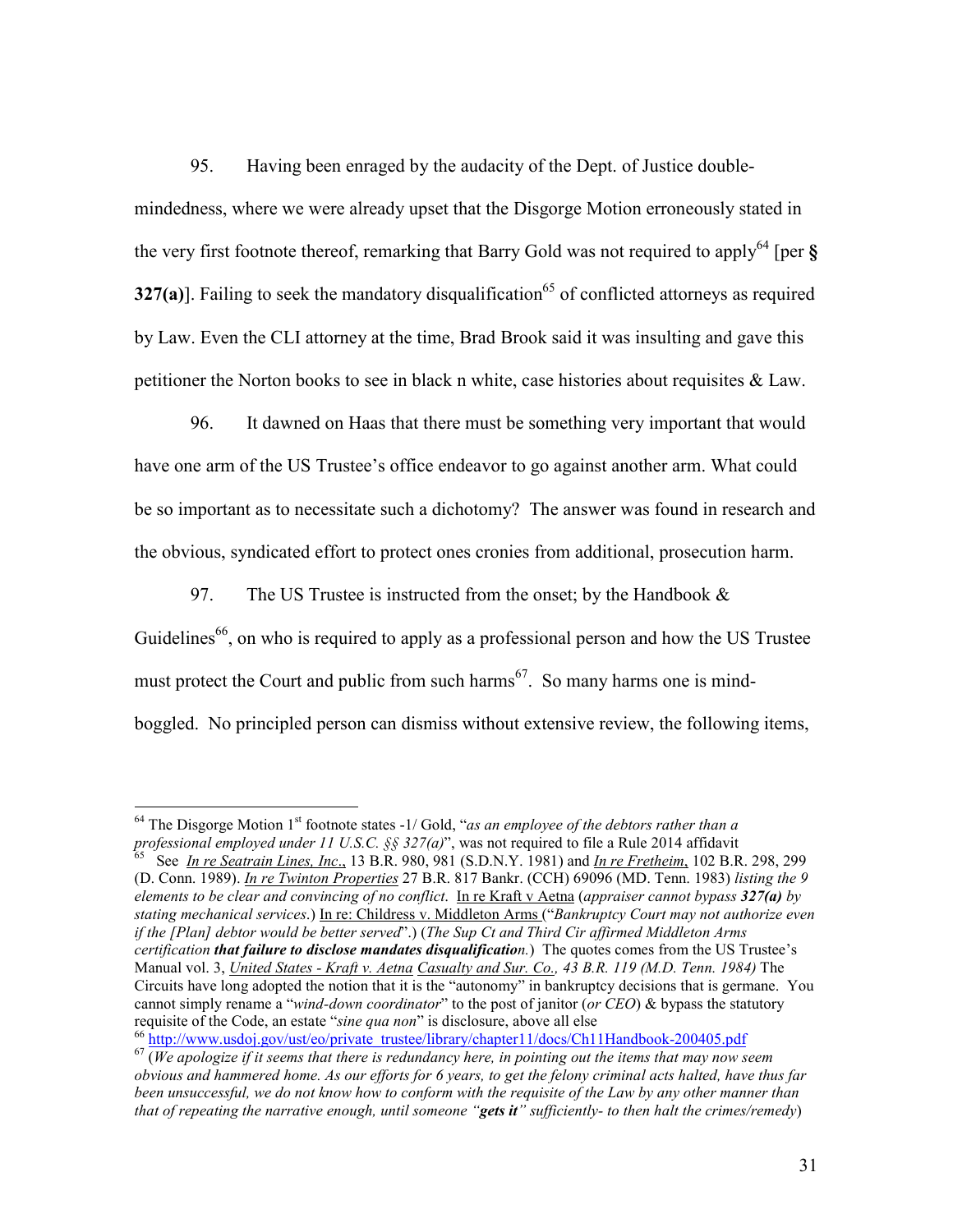- 1. The Debtor's estate sold the bulk of eToys assets to Bain/KB Toys. The \$10 million was reduced to \$3 million by TBF, MNAT and Barry Gold.
- 2. TBF, MNAT and Barry Gold are connected to Bain. Bain and their affiliated owner(s) controlled Stage Stores/Liquidity Solutions Where TBF and Barry Gold was engaged, prior to and during eToys work. Michael Glazer, the CEO of KB was at Stage Stores. (Southern TX Bankr 00-35078)
- 3. Mitt Romney owns a lot of stock in Stage Stores at the time the offenses transpired. Toby Lenk the CEO of eToys vacated the Debtor and went to work for a Bain affiliated. We now have Dave Gatto's resume of Bain.
- 4. MNAT is also connected to Bain; MNAT brazenly represents Bain in the KB Toys bankruptcy case (as the cat is now out of the bag). MNAT was less than candid in its disclosure discussions about the Learning Company. The Learning Company was a Bain, affiliated entity merging with Mattel.
- 5. While much has been discussed about the issue, the fact remains, though the Court and US Trustee have acknowledged reading the Hiring Letter, the criminality thereof has simply been ignored, TBF and Barry Gold are connected to Wells Fargo/Foothill Capital, Foothill loaned eToys \$40 million in Nov 2000 and transacted over \$100 million in cash transactions prior to eToys filing bankruptcy in March 2001.
- 6. TBF, MNAT and Barry Gold were all working in the KB Toys bankruptcy the same time they are working in the eToys bankruptcy, which is contemptible. TBF petitioned the KB Toys court to be the one to prosecute the \$100 million cash pre petition transfer to Bain/Michael Glazer.
- 7. When we notified the Court, Mark Kenney motioned to strike us, instead of prosecuting the crime.
- 8. MNAT, Barry Gold, Ellen Gordon of Xroads and TBF refused to engage in purchase discussions with parties that sought to acquire the public entity of eToys. This is an SEC violation of the highest order.
- 9. The parties also refused to assist the shareholders to have an equity committee, which compounds the crimes when a sale is not sought by collusive efforts to gain sizeable control of the estate.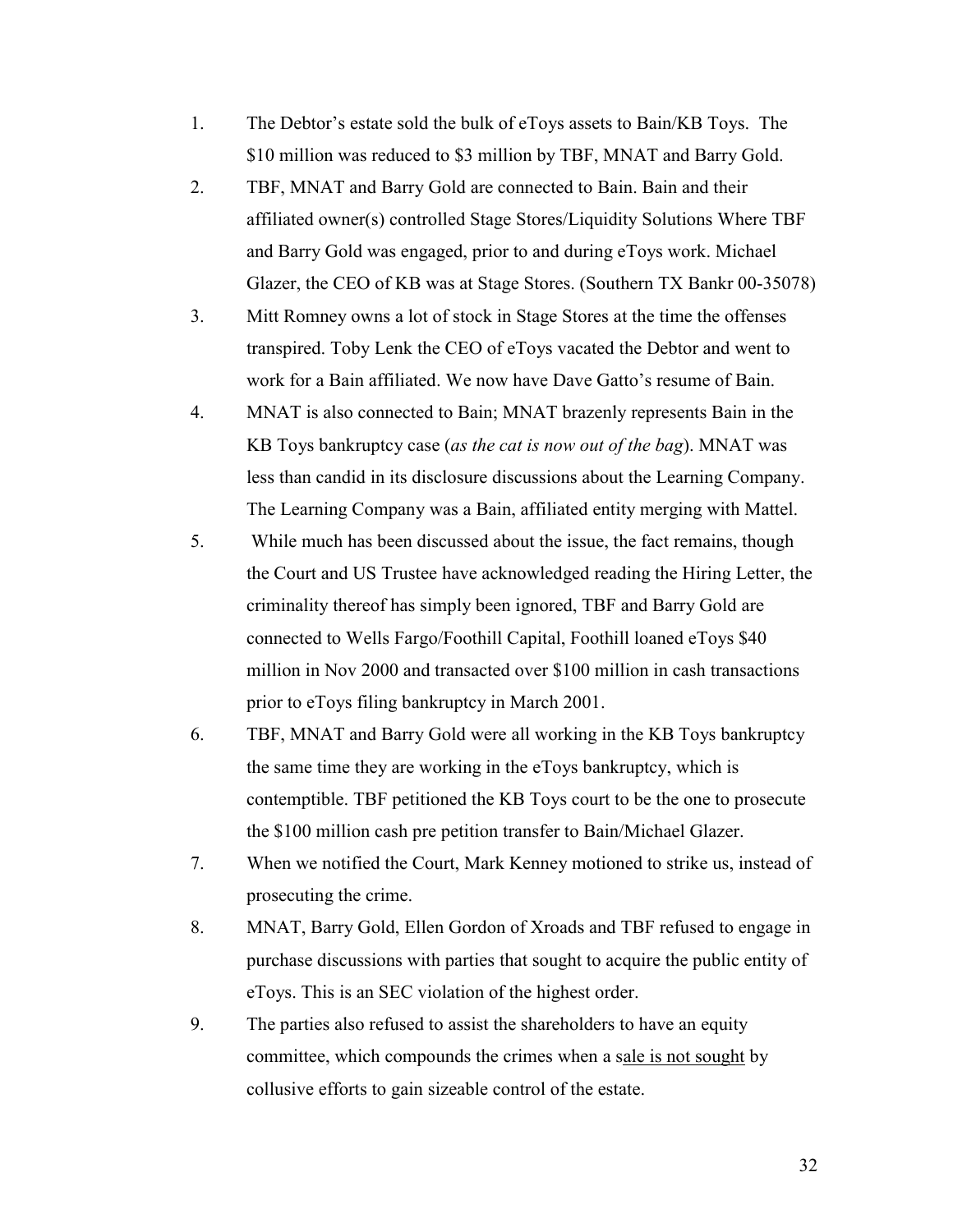- 10. Xroads also had non-disclosed connections to Wells Fargo.
- 11. TBF and Barry Gold have undisclosed connections to Fleet and Merrill Lynch as well, huge causes of action and other matters of fiduciary duties.
- 12. TBF and Barry Gold also have non-disclosed connections to Goldman Sachs (In re: Cosmetics Plus).
- 13. CLI had a potential merger/acquisition of Playco International. TBF and Barry Gold declined to consider the offer. TBF did not disclose TBF was creditors counsel in Playco.
- 14. TBF did not disclose in eToys or Playco that TBF was connected to the secured lender Wells Fargo (Wells Fargo was involved in both Playco and eToys matters).
- 15. TBF did not disclose connections to Paragon Capital that was co-owned by OZER and Wells Fargo in Playco.
- 16. TBF was of revoked status in the state of NY for several years, until Alber informed the Courts. (The bankruptcy court acknowledge blue ink copy).
- 17. TBF, MNAT and Barry Gold handpicked the counsel of eToys and TBF is co counsel for the eToys lawsuit against Goldman Sachs (a \$300 million dollar issue that the Supreme Ct of NY has permitted to go forward. (case # 601805/2002)).
- 18. Susan Balaschak has supplied a false affidavit within (D.I. 216) stating that TBF has informed the eToys case "parties of interests" of everything. Including the Creditor's Committee.
- 19. Susan Balaschak has speciously offered Ellen Gordon of Xroads as a key witness of the fact.
- 20. TBF neglects to tell the NY Court that Scott Henkin of Fir Tree Value Fund already confessed to being part of the conspiracy to place Barry Gold in the Debtor, knowing that Barry Gold and TBF were connected.
- 21. Scott Henkin is guilty of conspiracy and seems to have been rewarded, as he is now a senior exec at D E Shaw who owns the "new" public entity of eToys.com on NASDQ (symbol KIDS).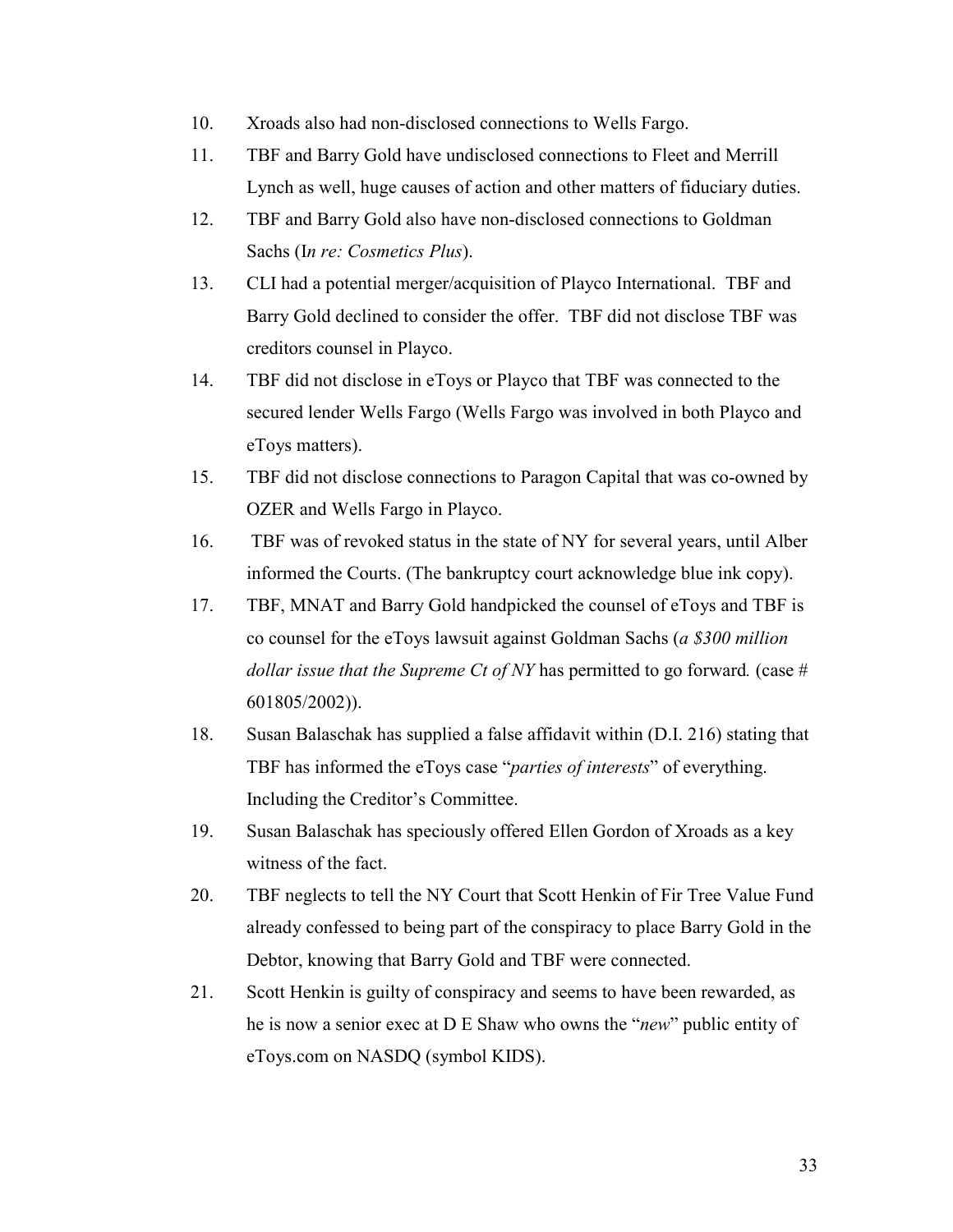- 22. At the same time the other Committee person that was assisting Haas to solve the eToys issues, *(Jim Brown of Fisher Price)*, has been speciously removed from office.
- 23. TBF and Barry Gold entity ADA was formed by Nancy A Valente, who also works for Johnson & Johnson. J&J acquired the assets of Babycenter.com from eToys pre petition, *(purportedly for \$10 million)*.
- 24. As a pre petition preferential the J&J issue is also a crime, even without the Valente issue, when not independently reviewed.
- 25. Stage Stores is co-debtor with Liquidity Solutions, Liquidity Solutions deceptively began to acquire the bulk of eToys claims, without disclosure after Barry Gold was placed on board eToys in mid 2001. All claims therefore are equitable subordinates under Code § 510(c).
- 26. While at the same time the sale of the Debtor's assets to Bain/KB having "undisclosed" connections to the counsels and CEO of eToys results in the sale of eToys.com failing the "*bona fide*" requisite of the Code. This makes all sales to Bain/KB rescindable as fraudulent transactions or equitable subordinates. Etoys.com is now public again on NASDQ as KIDS.

### XXVI The acts of "*nolle prosequi*" seek to outclass the acts of perjury & Fraud

98. The US Trustee's guidelines states the United States Trustees is instructed by 28 U.S.C. § 586(a)(3)(F). (In the same manner the court is instructed by 18 U.S.C. § 3057) The trustee must also (*a*) investigate the debtor's financial affairs, 11 U.S.C.  $\S$ § 704(4), 1106(a)(3); (b) oppose discharge where appropriate, 11 U.S.C. §§ 704(6), 1202(b)(1), 1302(b)(1); and (c) furnish information concerning the estate as requested by party in interest, 11 U.S.C. § 704(7). (*i.e. Books n Records to the Court approved CLI.*)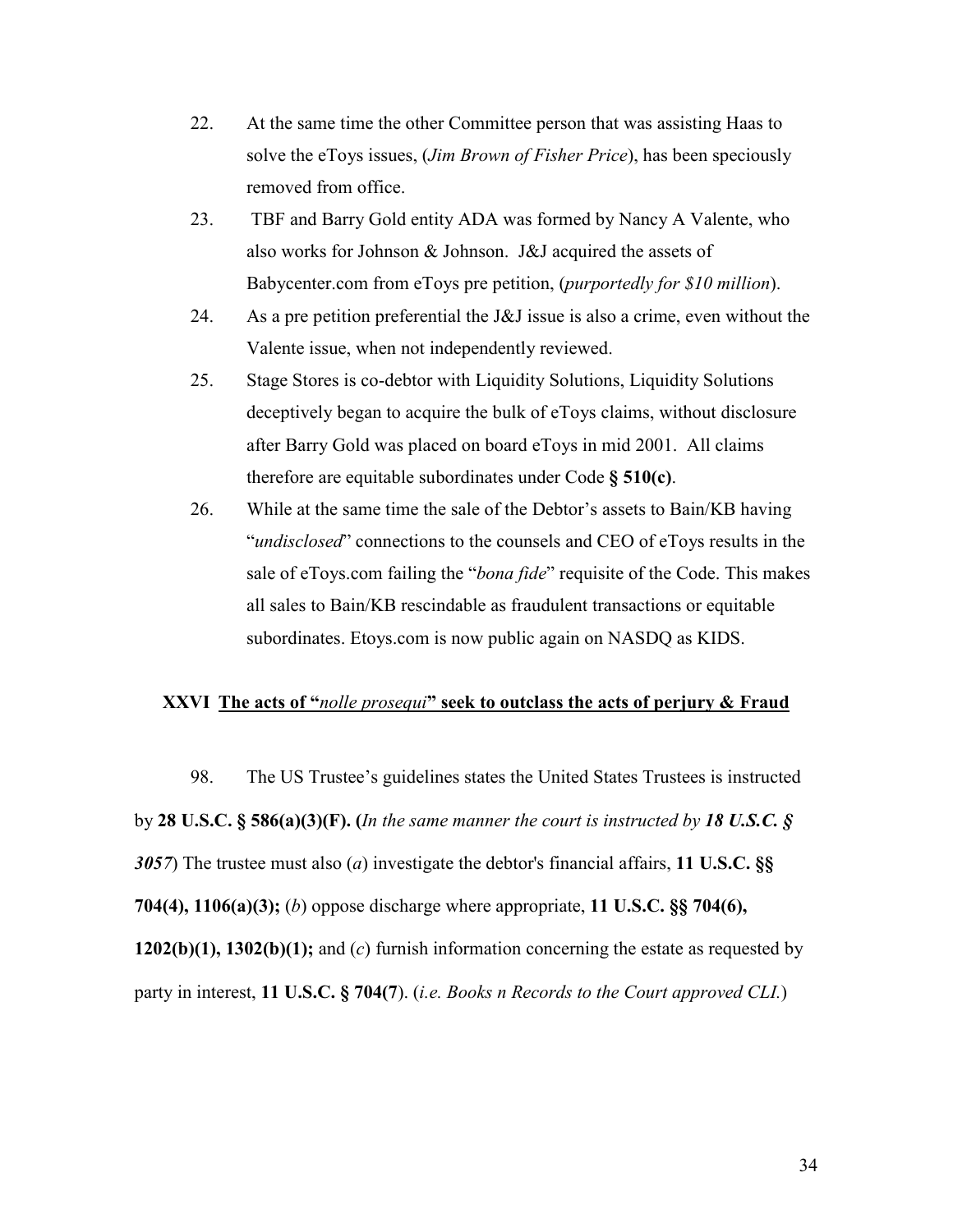### XXVII Denial of standing is a criminal attempt to conceal fraud with no legal basis

99. Haas has sought, prior to this time, requests for Fed.R.Civ.Proc. 23.1 "Derivative rights of shareholders", **Fed.R.Civ.Proc Rule 24** "Right to Intervention" and Fed.R.Civ.Proc Rule 25 "Right to Substitution of Parties" because the Courts would inappropriately allow CLI's counsels to abstain from the issue. Rule 23.1, 24 and 25 are even given validity in Bankruptcy Rules as 7023.1, 7024 and 7025 respectively. The denial of Article III has no foundation in Law, it only benefits the "malum in se"!

 100. Also Haas had the qualified right offered to anyone (even a janitor or person off the street) under §503(b) Substantial Contribution. No one can suitably argue that the US Supreme Ct would sustain that such latitude to restrict "due process" can be use as a tool to defeat a whistle-blowers efforts to halt manifest injustice of fraud on the court, by officers of the court, who commit willful perjury and intentional, schemed fraud!

 101. Be that as it may, TBF, MNAT and Barry Gold, along with the US Trustee/Court's have repeatedly denied Haas the ability to bring forth the proof of fraud. Even if, arguendo, you allow such perverse logic some fundamental basis, the fact remains it is now discovered that what is occurring is the Court, US Trustee and the perpetrators are finding fault with the Debtor's breach of a contractual fiduciary duty that the Court itself approved by the "*indemnification*" clauses that were drafted by MNAT, TBF, Irell  $\&$ Manella & Barry Gold. The Indemnification clauses specifically provide that the Debtor is to DEFEND, indemnify and hold harmless CLI and Haas. Finding fault of no counsel is finding fault with the Debtor, as is stated in Amended CLI order, the clause verbatim;

**Indemnification.** The Debtors shall defend, indemnify and hold CLI and its affiliates, the officers, directors, agents and employees of each, harmless from and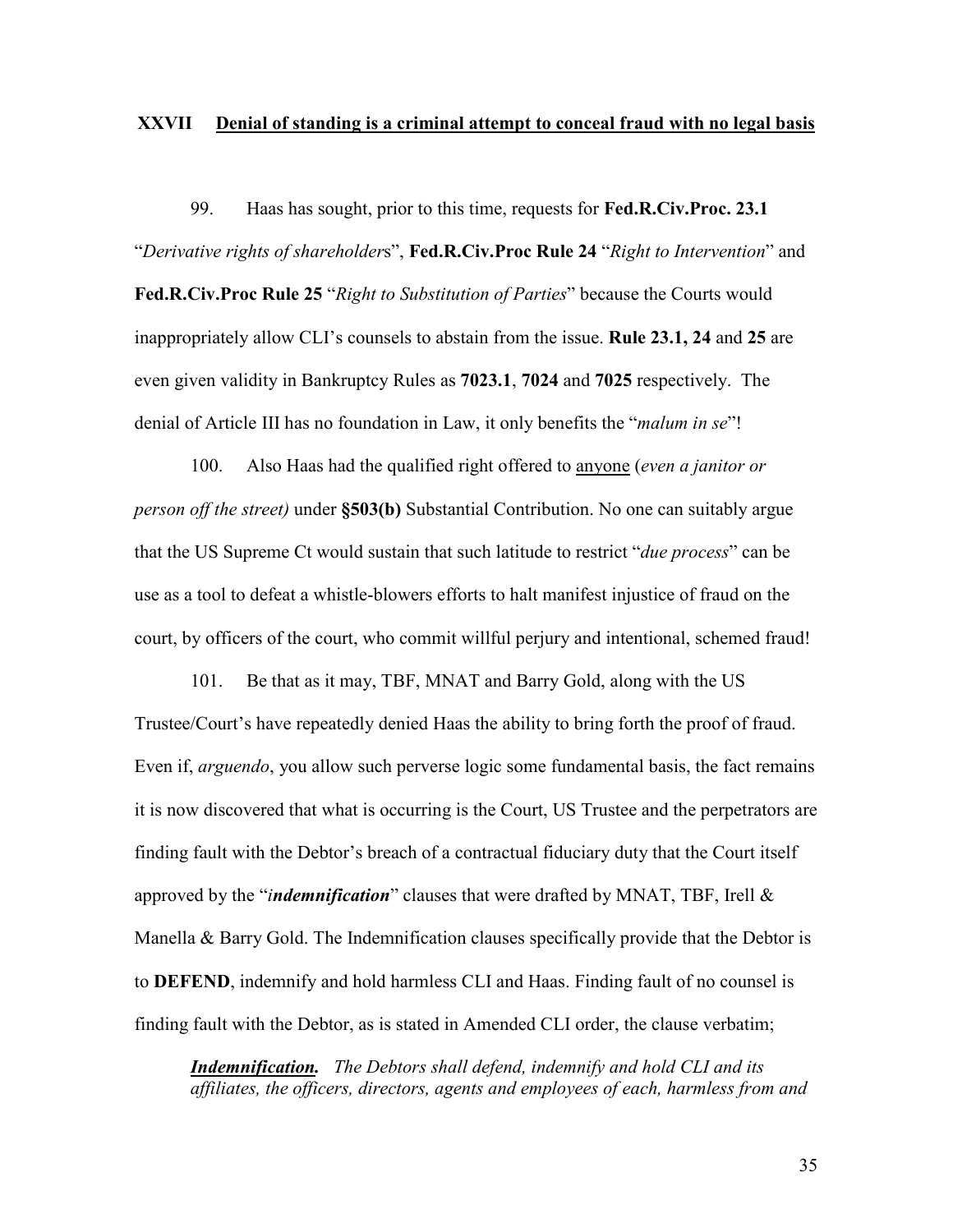against any and all claims, suits, damages, losses, liabilities, obligations, fines, penalties, costs and expenses (whether based in tort, breach of contract, product liability or otherwise), including reasonable attorneys fees and expenses, arising out of or based on any loss of the Remaining Collateral other than any such loss arising from or in connection with CLI's, its agents and/or employee's negligence or intentional misconduct.

 102. Anyone can point out a crime. It is only for the benefit of criminals that one would deny any person the right of standing during issues or efforts to point out fraud.

103. It is established that "Fraud upon the Court" is a serious issue that the Circuits and the Supreme Court have established the "doctrine" of extended timing, which all seem to find their genesis in Hazel-Atlas Glass Co. v Hartford-Empire Co., 322 U.S. 328 (1944) ("Hazel-Atlas") where it has been established that an Order is made void "ab initio" as stated in the In the matter of Kenner v. Comm'r Of Internal Revenue, 387 F.2d 689, 691 (7th Circuit 1968) "a decision produced by fraud on the court is not in essence a decision at all and never becomes final." This precedent has been affirmed by the Circuits and was also quoted by the Court (MFW) in the Opinion of October 4, 2005. Yet, when it concerns Haas, the Court simply ignores its own advice in the Opinion, including the statements that "extra-ordinary" circumstances exist where the Court said "that to hold otherwise [concerning TBF  $\&$  MNAT] would only serve to punish [plaintiffs] and reward conflicting attorneys" (please see Opinion by Her Honor Walrath pg 16) (D.I. 2319).

### Conclusion and prayer for relief

 104. So far any authoritative party must either face the discretion is better than valor pathway, by resignation, or; any public servant that remains is faced with an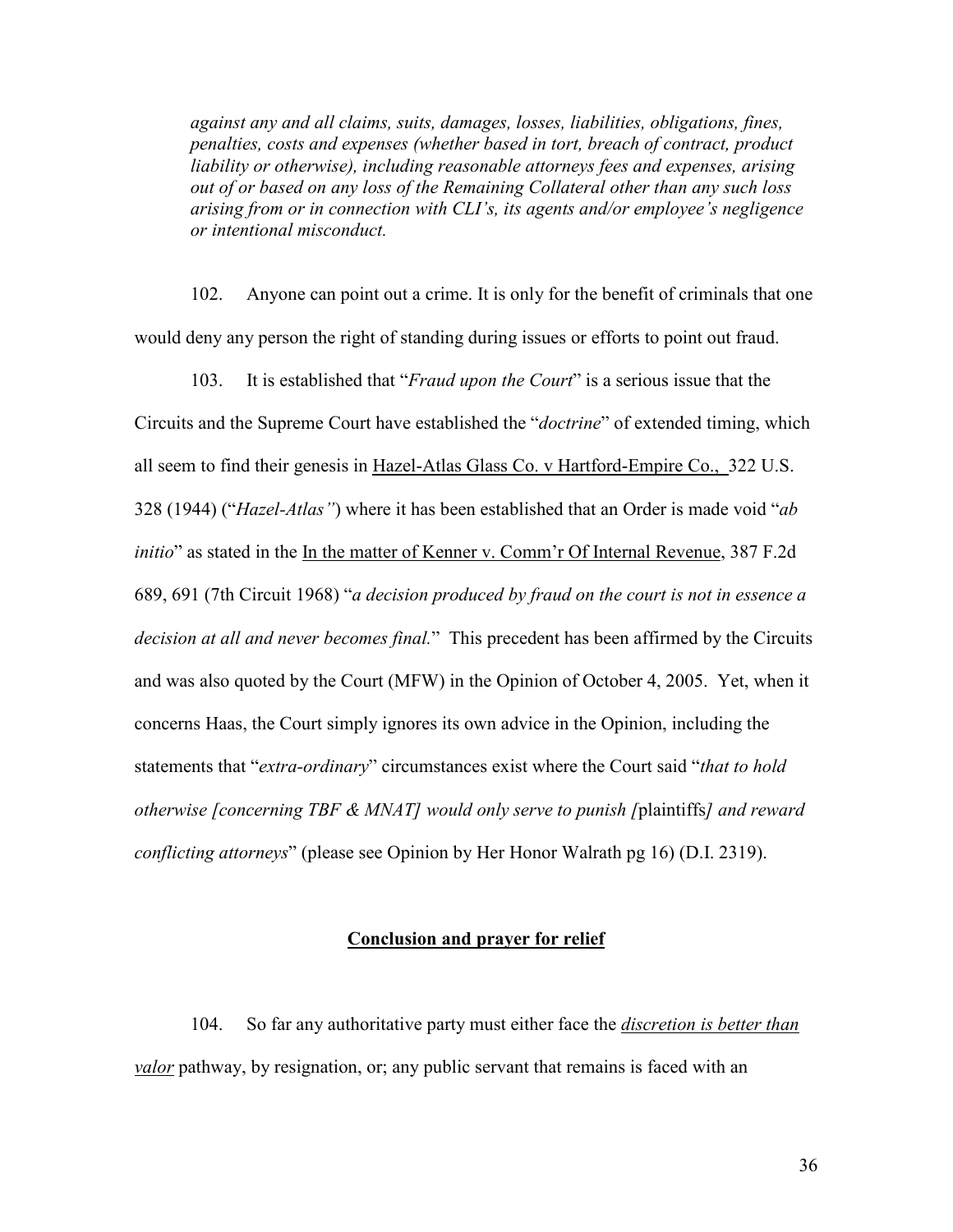overwhelming hedge of power, influence and the blue wall of silence truism. Leaving one with a choice to rule against one's esteemed colleagues or join in the deceit, (a dilemma to say the least)! Extraordinary circumstance needs many "extraordinary" remedies.

 105. We therefore seek honorable public servants who will refuse to stand idle while corruption; cronyism and criminal acts of a "*bankruptcy ring*" pervert the entire justice system so blatantly that it ensnares everyone who the government assigns to the case. We need the undeniable spirit that seeks Truth, Justice and the American way.

 106. The recent Dist Ct. case in Michigan dealt with a similar refusal to classify fraud as Fraud upon the Court (please see matter of M.T.G. In re Matrix Tech Grp 95- 48268). However, unlike the Matrix case, where the question of "*intent*" is in debate, this case does have concrete proof of intentional circumvention with the written collaborative Hiring Letter. The case of Baron's in Florida (S FL Dist Ct 07-60770) cited the eToys & Matrix issues, concerning Fraud on the Court - and Baron's successfully reopened the closed case. (It is amazing that other cases can accomplish remedies where the cited case is woefully lacking.)

107. The N Y case of the US Trustee Paul Banner v Cohen Estis and Assoc, cited eToys as a case precedent for the denial of all fee's for non-disclosure. (The Balco/Estis case involved only 1 non-disclosure issue, where eToys has over 20 failures to disclose). To date there has been no adequate remedy in eToys, with sufficient deterrent, by proper disqualification and disgorgement, to conspired acts of willful, Fraud on the Court, accomplished via "officers of the Court". It appears that the whole Delaware court system is in disarray and that no one in the system of justice has the fortitude to stand tall.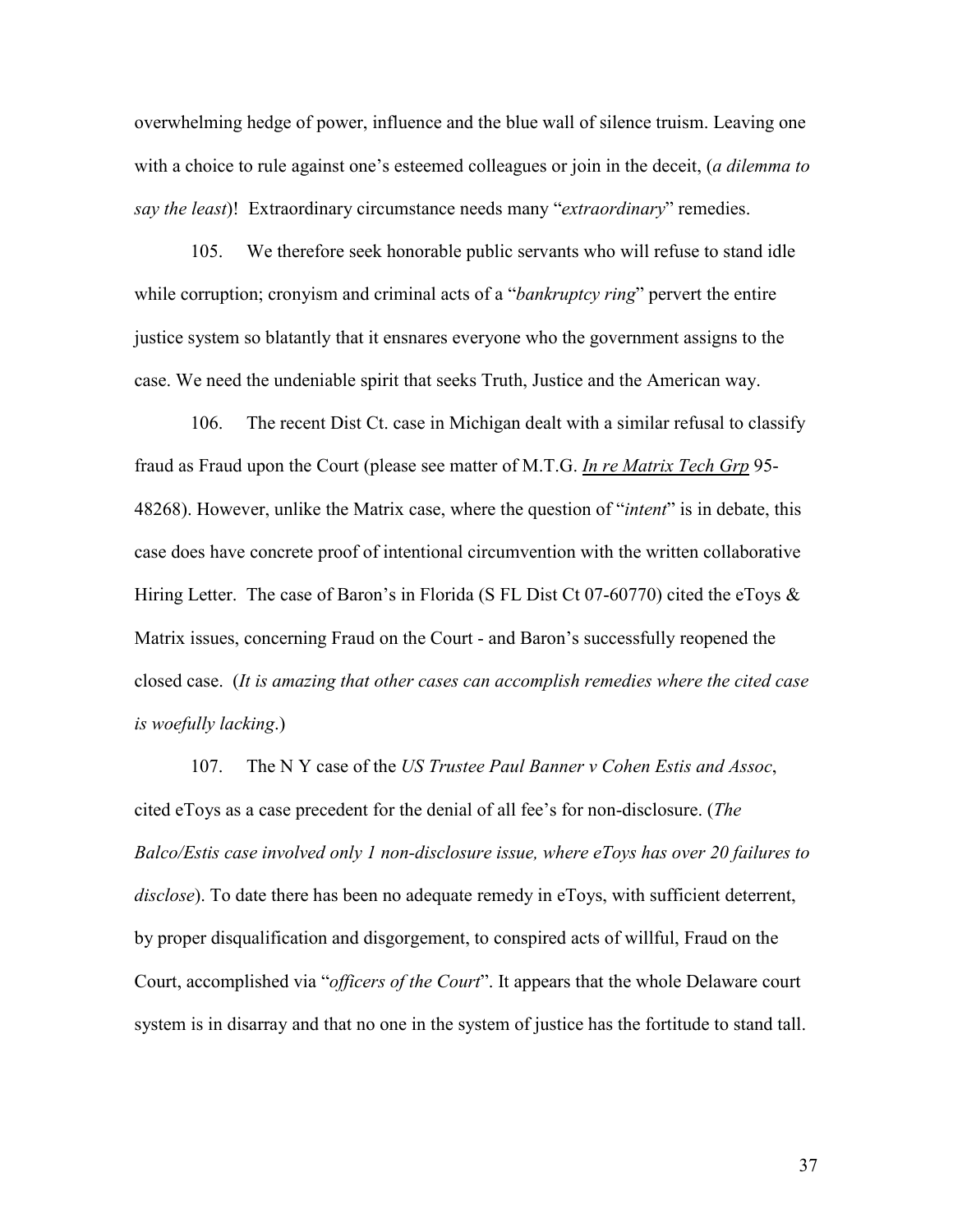108. One should only have to point out the egregiousness of the "shall not compel" clause and that item alone should send a shockwave through the system of justice. Anyone with any sense of decency should be aghast at the audacity of Mark Kenney and his cohorts. When a public servant betrays their oath of office and then engages in overt acts of obstruction contrary to ones fiduciary duties, against whistle-blowers, in order to cover up malfeasance by ones cronies. Such is instilling civil unrest by the destruction of the integrity of the judicial process for the sake of persons who consider themselves to be Above the Law. This is overwhelming demonstrated! One need only look at the facts, which we have placed online, in affidavit form, for everyone to see  $68$ .

109. I, Steven Haas,  $\left(a/k/a$  Laser) testifies to these statements, throughout this brief, under the "*penalty of perjury*". We said we would provide you with a few items of criminal, felony violations. We have provided you with more than 30. Without going into the many, many more, such as Sarbanes Oxley, failure to disclose overseas cash assets, the SEC being instructed to refrain from making an official investigation occur. Every single time the court was told that CLI had waived all claims against the estate, was an act of perjury and collusion to defraud CLI and Haas. (Does anyone really believe that a person would wave \$3 million in fees/commissions earned over 9 months?)

 110. It is really a simple question. Was the nomination of a new head of the Dept of Justice a real change toward restoring the integrity of the Justice Dept? Or, being that a Presidential hopeful, Mitt Romney, owned Bain, a potential future boss, will such cause the Justice Dept. to maintain the status quo?

 111. The parties of MNAT, TBF and Barry Gold have engaged in vote rigging, Plan rigging, perjury, fraud, deception and voluminous schemes that are as reprehensible

 68 http://fraud-corruption-mnat.townhall.com/Default.aspx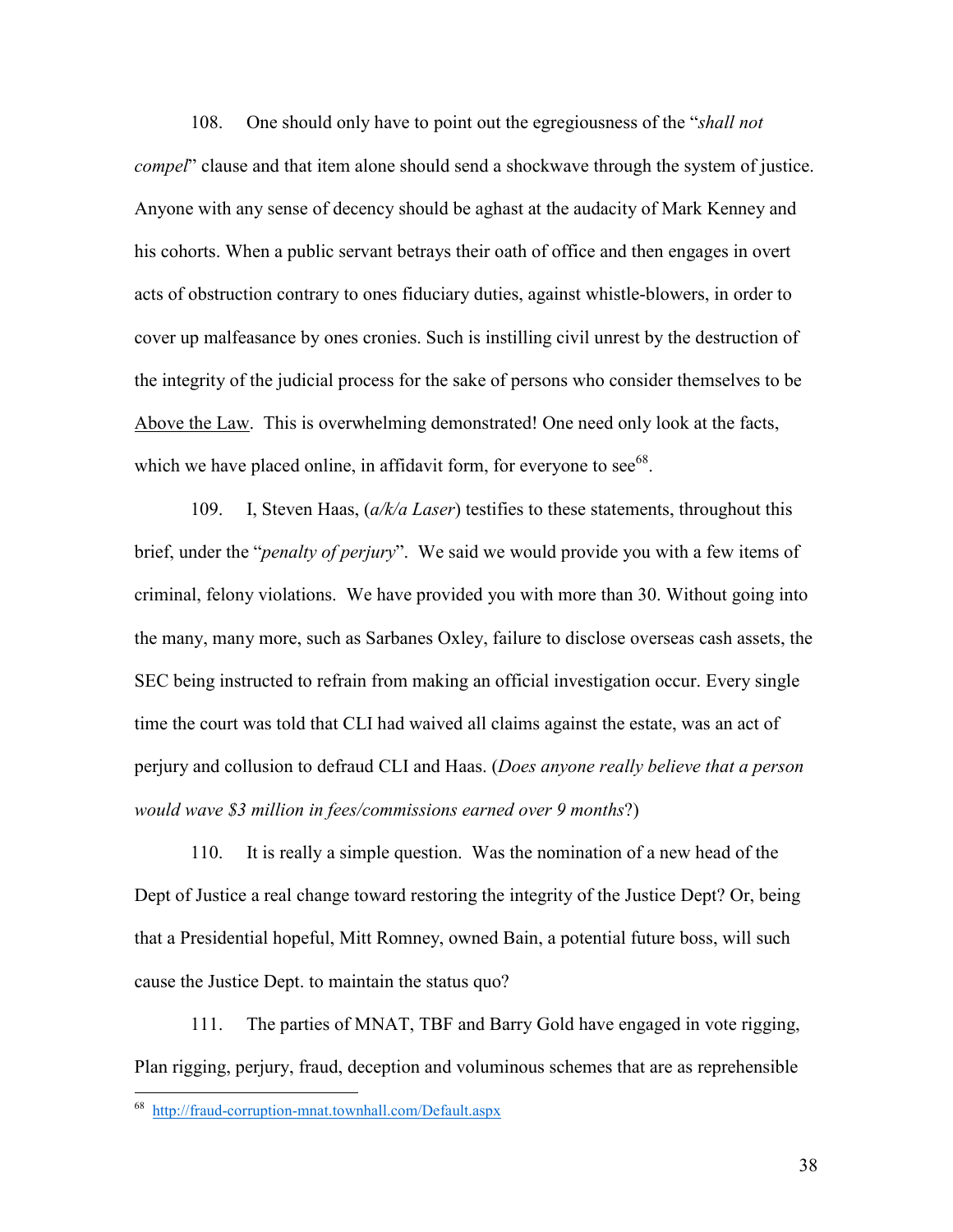as anyone can imagine. They state the PEDC does this or that, when the fact is, they, the perpetrators of fraud, are the PEDC. (An independent counsel must review all the facts).

 112. Thus far the system of justice has shown no integrity? The evidence, the facts at hand, and the effort to remedy fraud in a manner befitting justice can only answer the question. Thus far in this eToys matter, it has been proven, that there is a double standard of justice. This case is the poster child to prove that there are those that there is a "bankruptcy ring" by those that are "*Above the Law*".

 113. As stated originally, the issues presented are clearcut, as such we pray this Court utilize the Fed Rules of Evidence of Judicial Notice 201 and put a halt to the organized crime that seeks to corrupt the entire system. Therefore we beseech that this Court state that Haas has standing as a "person aggrieved". That from this date forward the parties shall be sanctioned if the dare to effort to fail to notice Haas.

 114. We feel it is readily apparent by every standard established within the Circuit that Barry Gold had to apply per § 327(a). It is also practical that a declaratory remark of the disdain of all efforts to circumvent the Code by the Stipulation to Settle occur. The Courts must halt all efforts to give implied immunity in the "not seek to compel" clause. As the Court and US Trustee are errant in the finding of fact and conclusion of Law, which the Opinion of October 4, 2005 states that no perjury has been documented. Many disqualifications are therefore required.

 115. We also pray this Court acknowledge that there is overwhelming documentation that warrants the disqualification of MNAT, TBF, Barry Gold, Frederick Rosner, Irell & Manella, Xroads LLC, Richard Cartoon, Scott Henkin and any other person, party or entity that had complicity in the intentional deceptions. That all must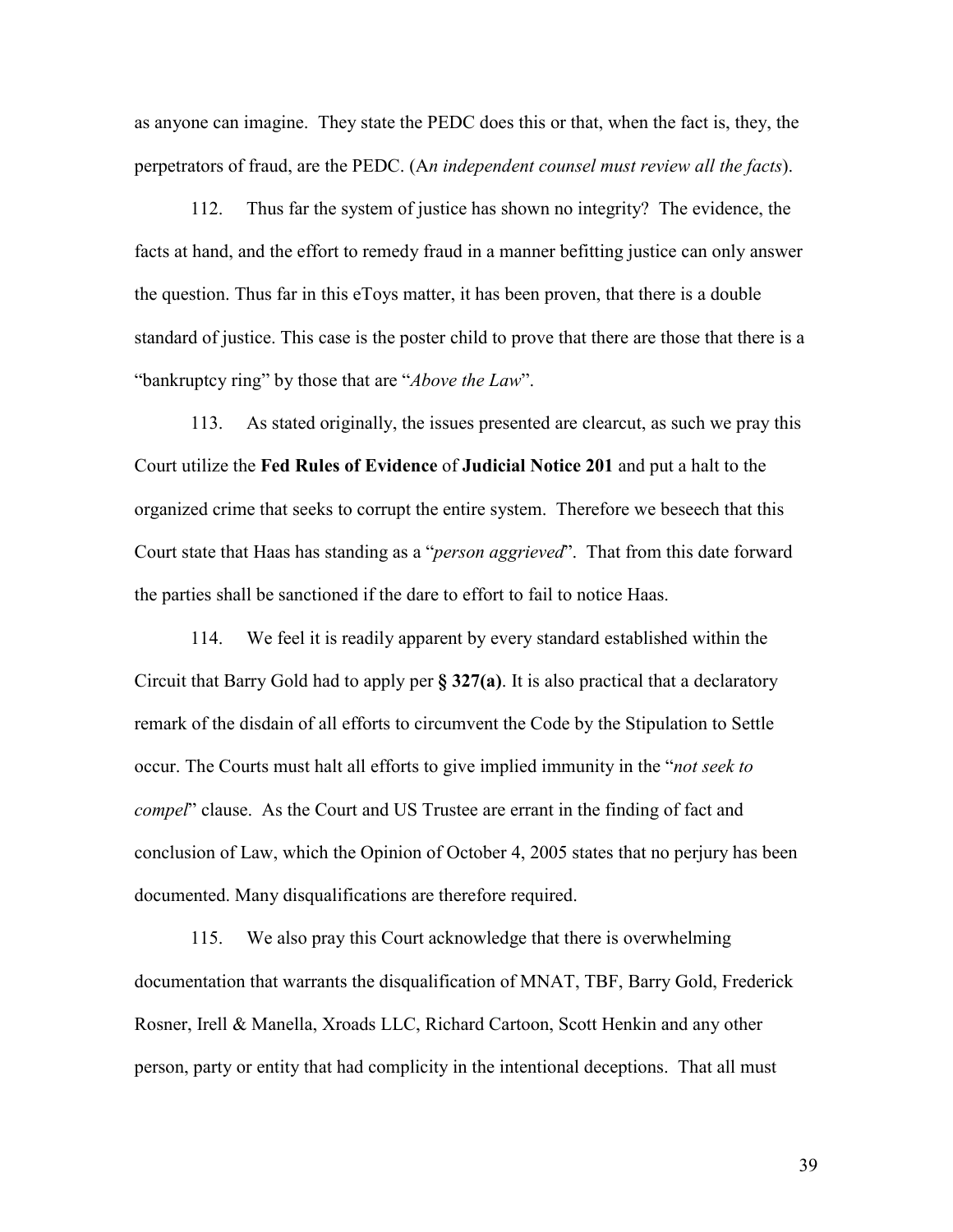disgorge, at a minimum, 100% of all fees and expenses. That a comfort Order be given to permit proper Plan compliant causes of actions and pursuits. Including the remedies permitted due to the avoidable preference treatment afford KB/Bain acquisition of eToys assets. As well as the issues of equitable subordination of Liquidity Solutions, etc.

 116. The Dist. Ct. was totally errant in dismissing Robert Alber by the Poulis Standard. As such this case is to be remanded to a Bankruptcy Judge to adjudicate properly the merits.(The shareholders should be granted an equity committee standing and counsel).

 117. We especially pray this Court find that the original responses Ordered by the Bankruptcy Court for January 25, 2005 were to be a totally "come clean" affair. Lest the Courts send a message that officers of the court can continue deceptive practices due to the inability to ferret out all statutory violations that are continuously cloaked.

 118. Given the abundant amount of skullduggery involved, we beseech this honorable body to maintain a heavier than average hand of authority to assure the integrity of the judicial process. If such is not prudent due to the need to keep each Court separate in duties, may it please the court to either change venue to California (the physical presence of the Debtor) or, in the pursuit of equitable justice and good faith efforts of Plan compliance it is therefore necessary to appoint a special independent Justice, above reproach.

 119. Especially given the abundant bias shown against Haas and CLI by multiple judicial parties. As the recent case of Dickie Scruggs in Alabama demonstrates, it is sometimes necessary to recuse an entire Judicial body who would be faced with the dilemma of Ruling against a life long colleague. Especially since Haas filed a Judicial Misconduct complaint against the Bankruptcy Court for the abundant acts of bias.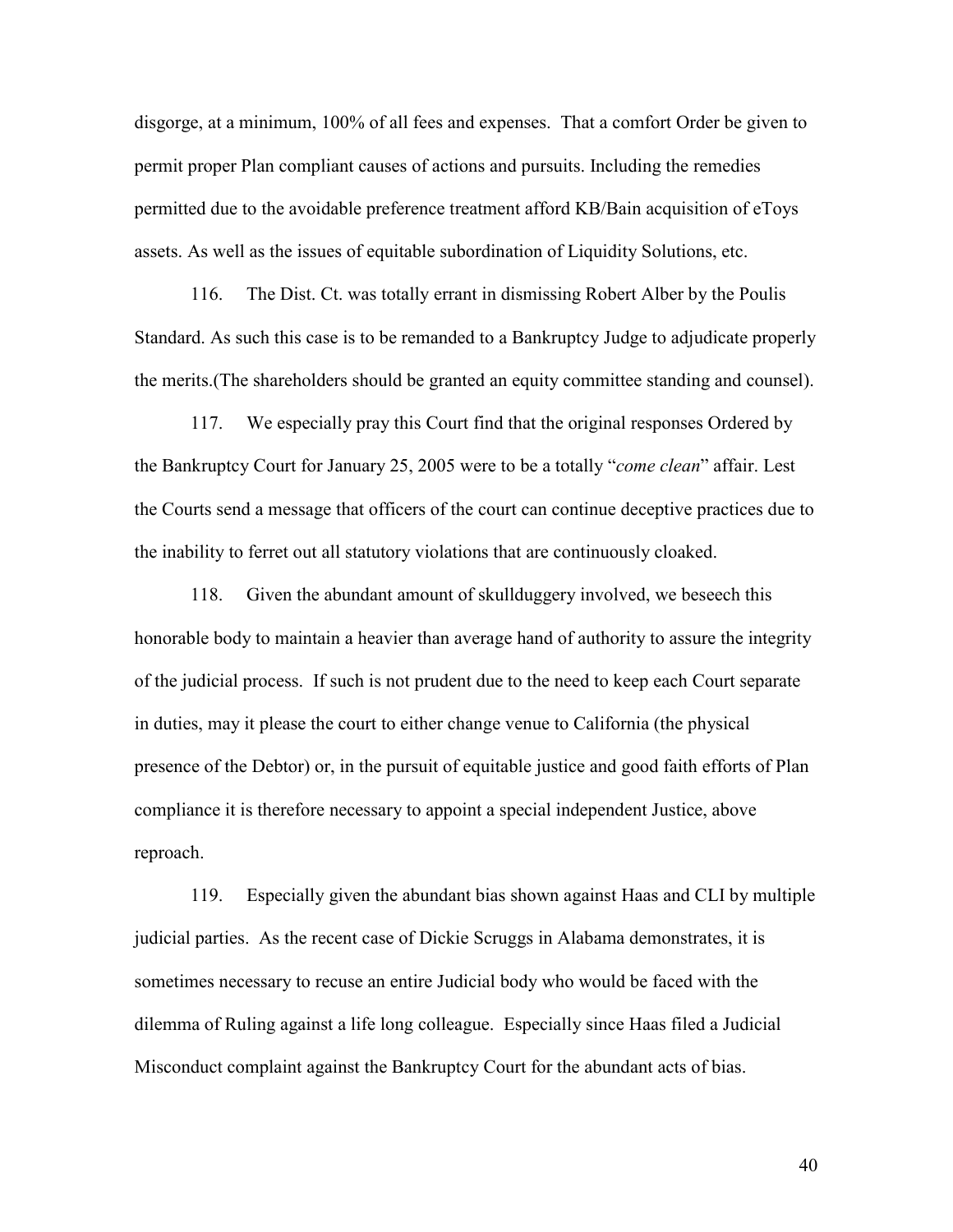120. Being that the Bankruptcy Court has ignored review request concerning Books n Records, a Rule 2004 fishing expedition should be permitted by Haas and the shareholders, totally at the Debtor's expense. The Xroads LLC entity has been paid over a million dollars to handle the financial accounting of the Debtor and cannot state legitimately, that it will take time to detail all financial records.

 121. The Bankruptcy Court also simply ignored the December 1, 2005 requests for Recusal under Rule 5004 and Review of Failure to Act by US Trustee under Rule 2020. Therefore it is necessary, combined with the abundant efforts that are contrary to the statutory mandates of the US Trustee, that "*Ouo Warranto*" be considered to remove the parties of Mark Kenney, Roberta DeAngelis, Colm F Connolly, Kelly B Stapleton, Andrew Vara, Her Honor Mary F Walrath, His Honor Randolph Baxter, His Honor Donald Sullivan and His Honor Kent A Jordan from this case. For most certainly we are parties with interest and extraordinary circumstances are already acknowledge, now being documented in abundance. Their honor is not a question, but their actions dictate a must.

 122. Wherefore we ask that the Court make an official recommendation for a special US Attorney and prosecutor with official request for a statement from the SEC Bankruptcy Fraud Division whom Mark Kenney instructed not to send any official requests. That the Court void Barry Gold, ab initio, as is provided in the Plan clause 5.2 for willful misconduct and gross negligence. Barry Gold also had Plan clauses that forbade him from dealing with connected parties (clause 3.12). As such all payments, postplan confirmation to MNAT, TBF, Frederick Rosner and/or any other connected issue, such as Bain, Liquidity Solutions, Richard Cartoon, etc. are void "ab initio".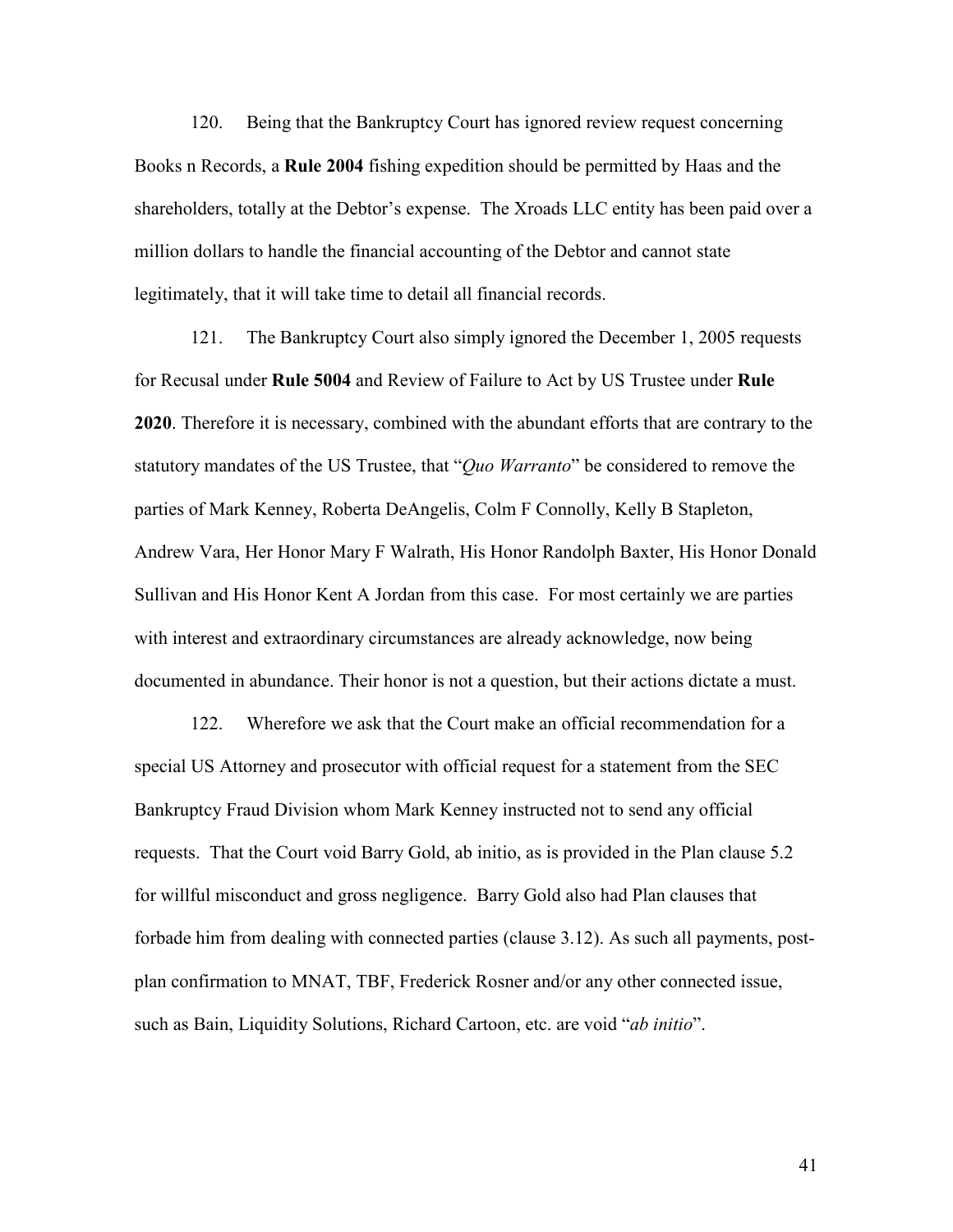123. As the parties schemed to defraud Haas and CLI, where Barry Gold was muscled in to do the duties of CLI and Haas. (*Wind down coordinator* being the same thing as "sole" liquidation consultant), to place Haas in, *nunc pro tunc*, as CLI and Haas were Court approved complies with every thing that is decent and correct, including Plan Administrator as this is in compliance and duties as liquidation consultant, already going above and beyond the call to halt organized criminal efforts to fleece the estate. As the perpetrators are engaged in efforts, anticipating this Circuits rulings, where they shall seek to replace Barry Gold with one of their own "hand picked" parties under the guise that the PEDC is a purely, honorable, framework. It is only prudent that the Courts do "extraordinary" remedies to assure the fraudulent acts do not continue.

 124. The only parties that will object to the monies being returned to the estate, are those that took it and will lose it. Barry Gold has now motioned for his legal defense fund to be paid by the Debtor and his motion infers that the PEDC, which was till this date, Barry Gold's cronies, where Barry Gold hints, at the item Haas has known would come. The perpetrators of fraud can protect themselves by hand picking the PEDC and new Plan Administrator parties. Which will in essence assure their success in the criminal efforts, by proxy. The NY Supreme Court case of ebc1, Inc (Debtor) vs Goldman Sachs and others, was also a TBF ploy and all parties thereto, hand picked by TBF are subject to scrutiny even if they are the promised child, due to the association with TBF and the failure thus far to point out the frauds to the NY Supreme Ct. (we have been emailing all parties).

 125. Susan Balaschak of TBF has falsely informed the NY Supreme Court that they have kept everyone informed and TBF seeks to offer the former Xroads LLC party Ellen Gordon as proof. Without disclosing to the NY Court all the issues prevalent and that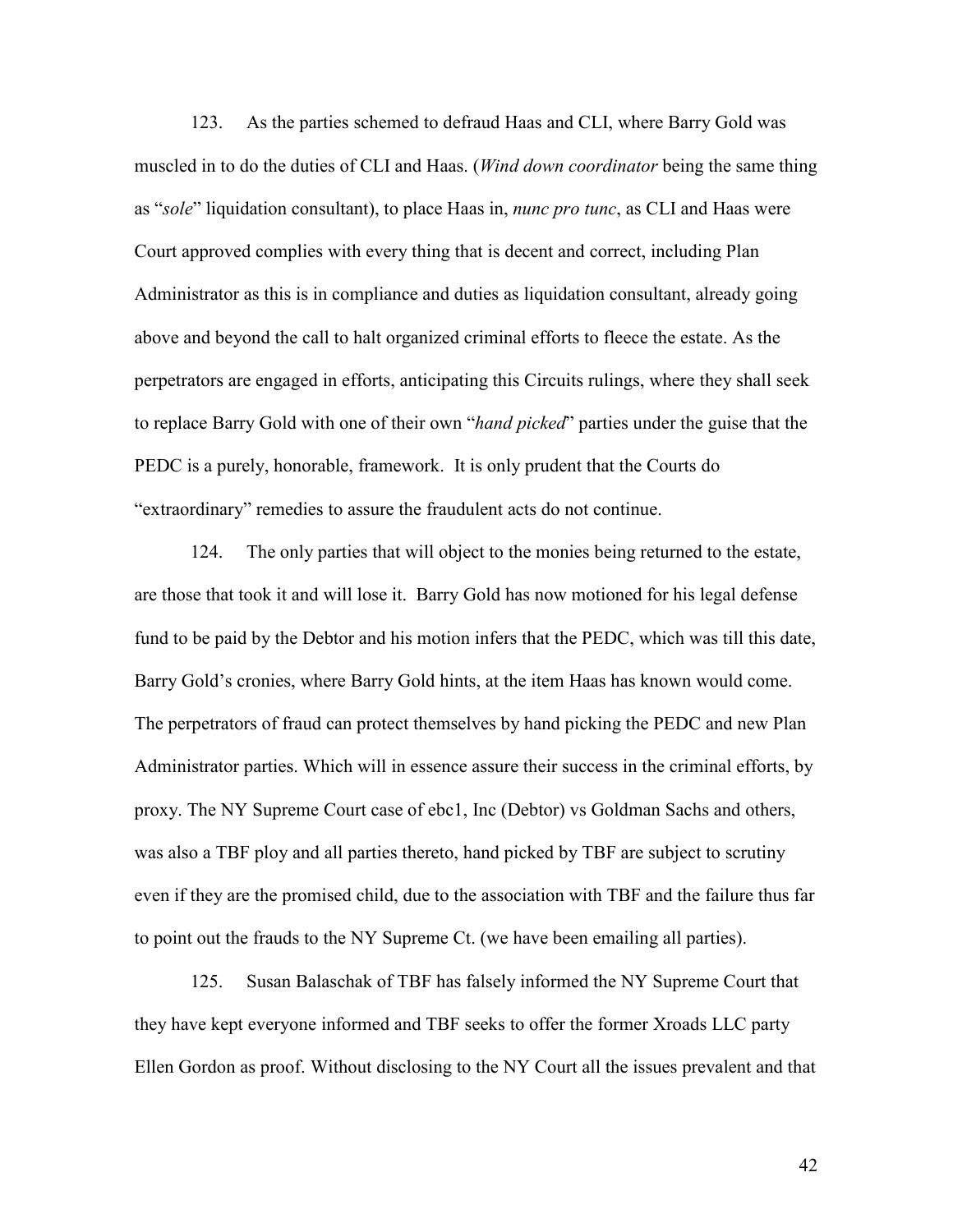Ellen Gordon is most likely no longer with Xroads LLC as Xroads LLC contacted Haas about the fraud, perjury and Xroads billing issue.

 126. The KB Toys case, which owes this Debtor money and is rushing to close is a matter of tens to maybe hundreds of millions of dollars. The NY Case is a \$300 million issue. Which at the barest of minimums needs a new independent counsel to review and that Court to be officially informed of the jeopardy of all rulings being void, ab initio, due to the fraud on the court that is ongoing. A comfort order is highly warranted as this Debtor, with honorable Plan Administration, can become whole. Courts are required to act differently when a company can be made whole again.

 127. We do not ask that the hearing scheduled for January 2, 2008 be delayed. We only ask that this Court permit Emergency relief, allowing shortened notice (*email*) should suffice) and chance for reply, as an email notice is more good faith treatment, than those afforded Haas by the perpetrators who refuse to give notice to Haas.

 128. We seek, (Haas begs), for your conscience and nobility. Friends of the Court are not permitted to ask the latitude of clemency, with self-dealings, for such abundant malfeasance. Once they do such acts, they are enemies of the Court. Please agree to have spirit against organized crime? We do not even ask that you solve the CLI senior admin claim or Haas claims issue(s). (Though they have assisted in making this petitioner itinerant and bereft of career or funding). For we will gladly let those items stand on their own once the fraud issues have been properly pursued.

 129. It is not the eToys case or claims thereof that is the priority here. For Haas, CLI, eToys and even the defrauded shareholders is not an American quest. The issue here is key personnel at the Dept. of Justice would rather resign then force a remedy to occur.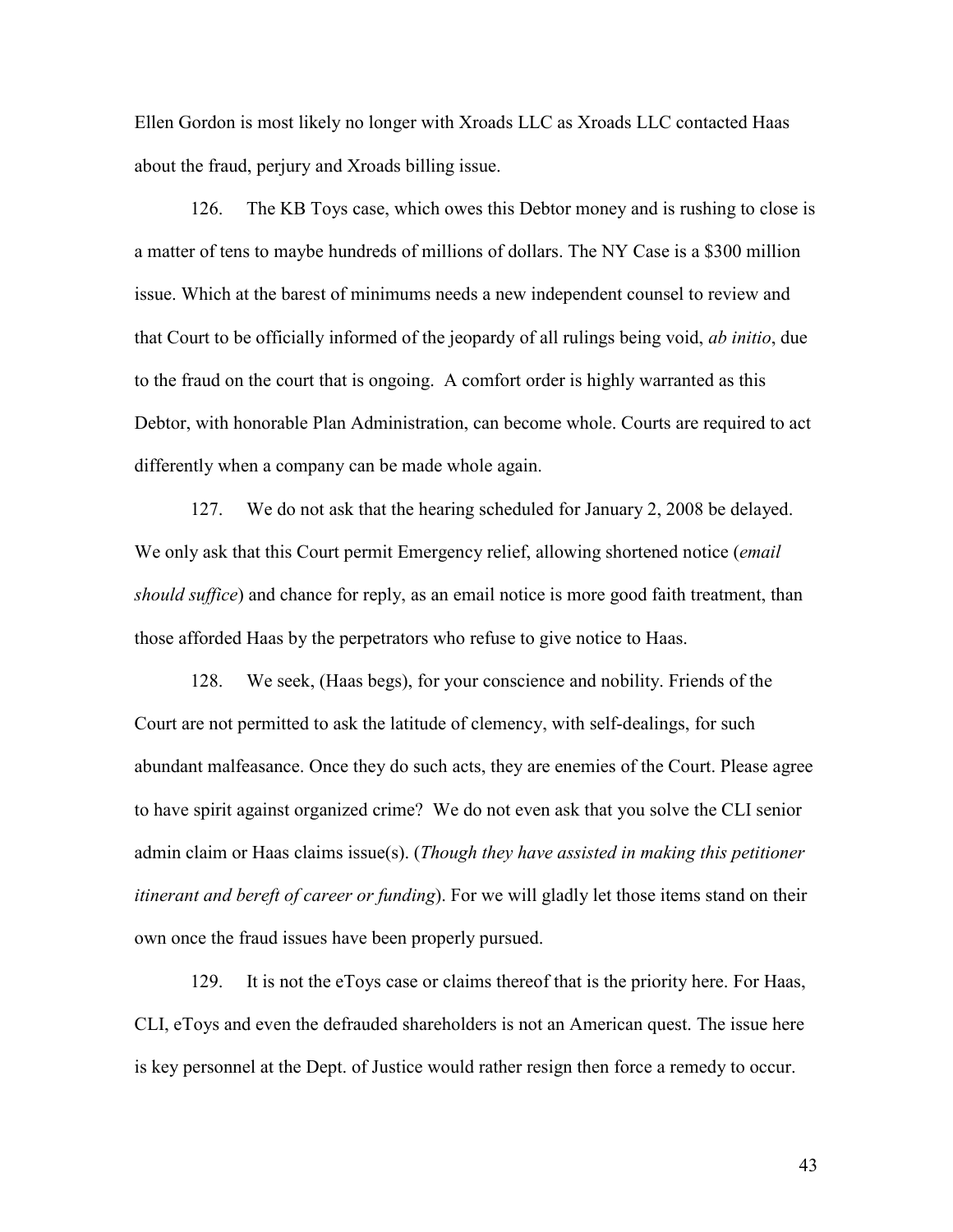This should exasperate any conscience. If the Justice Dept personnel, the US Trustee's attorney, can arbitrarily betray their Oath's of office and design to defraud the entire integrity of the judicial process, for the sake of ill gotten gains & perverted acts of justice on behalf of esteemed friends, then where can one turn? (Anyone would be hard to find a case more reprehensible, with more fraudulent efforts, than eToys).

 130. We seek the American spirit of right and wrong. The sense of goodness and righteousness that is intolerant to insidious acts of bad faith by those we assign with authority over us, controlling the system of justice in our Federal Courts. They can only get away with the schemes, which has stolen a public entity and corrupted our Dept of Justice nefariously, if we permit them free reign to do so. As it has always been stated;

"All that is required for evil to prevail is that good people remain at rest"

 131. For though it is our cookies that the attorneys and others have stolen, it is the American Jar of Justice whose lid was removed and tossed away for the benefit of those that have proven the Law has no authority over them. *Prima facie* evidence of a "bankruptcy ring" and Cronyism lives. This Circuit has already acknowledged such exists. (see Arkansas Supra). We pray the Court forgive our briefs length, our request for short notice and hope the Court is sympathetic to the plight of our pursuit for justice.

 132. On Feb. 25, 2005 the Director of the EOUST emailed us that we had his specific attention and that his staff will exercise appropriate judgment. The result was the Stipulation to Settle and then the resignation of the Director and Asst US Trustee for personal reasons, that seems to have left the Justice Dept void of honorable persons in Delaware. We hope and pray, that this Court has extensive resilience to go well beyond such exercises and judgments and can see beyond the ineptitude of this "*pro se*" Haas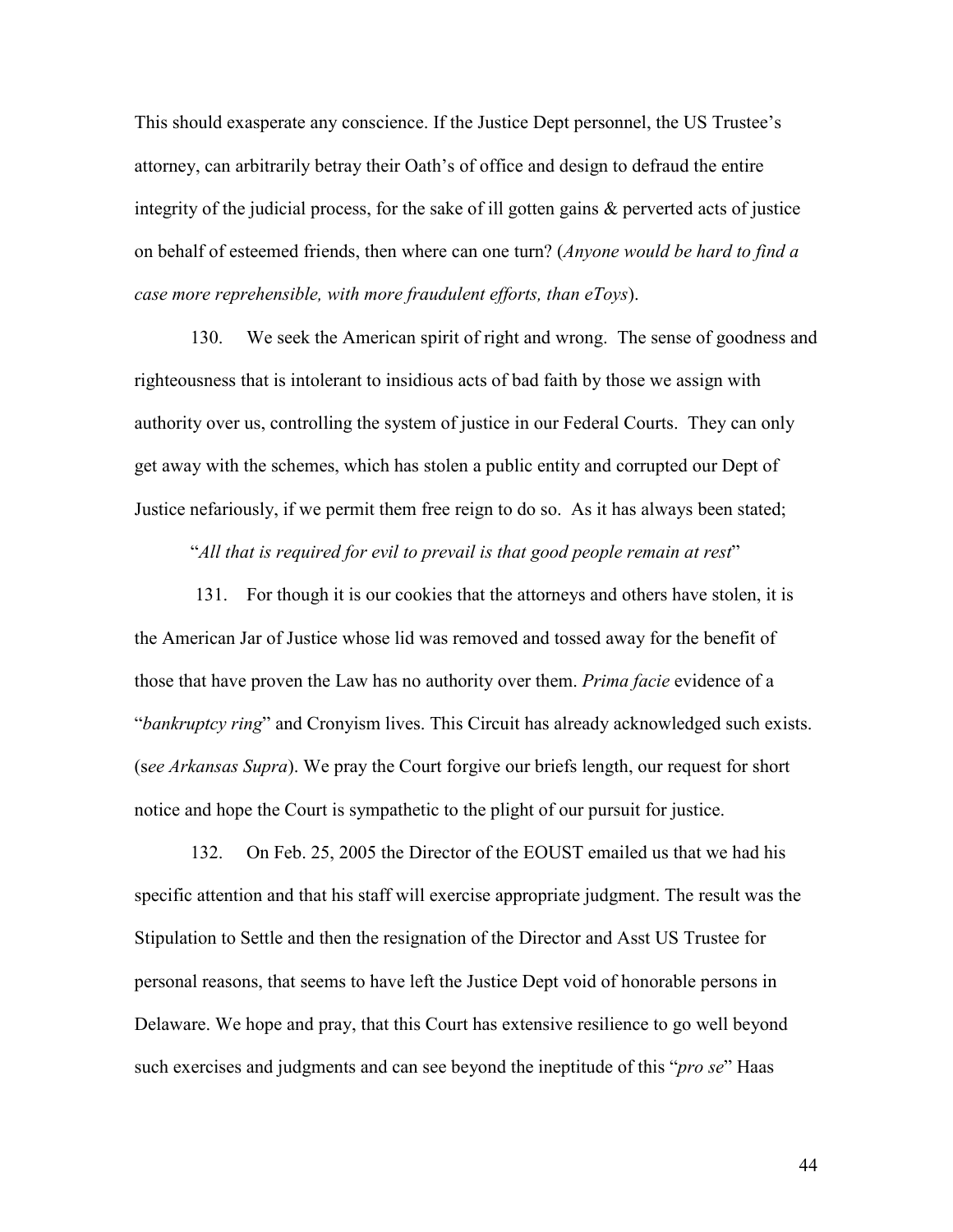pleadings. While we would welcome (and deeply need) to have adjudication upon our "*quantum meruit*" for our good faith work that was Court approved. The fact of the matter is "unjust enrichment" is benefiting "unclean hands" of "officers of the Court" who perpetrated intentional "*Fraud on the Court's*" (With acts that are perjury "*confessed*").

 133. Being that the parties are connected to many of the claims by nondisclosure and have therefore violated the **Plan clause 3.12**<sup>69</sup> that forbids dealings with connected parties. All the fraud, fees and monies connected thereto must be reviewed by a Rule 2004 examination, which is a duty of CLI and Haas from day one. When TBF, MNAT, Barry Gold and others requested that the Court "excuse" CLI and Haas from Local Rule 2016-(2)d compliance, to not describe the detailed efforts, except in generalities, of the CLI duties, under the pretext of saving the estate expense. This is clear-cut conceivable evidence that they were scheming all along to intentionally defraud CLI and Haas. The Court approved the Order, which was drafted by the perpetrators. (CLI contracts, which state the eToys Debtor is directly responsible for all labor and expense "to be paid for by eToys" excusing Rule 2016-(2)d compliance(eToys D.I 253  $\&$  523).)

 134. The Foothill/Wells Fargo, Bain and other preferential transfers (under § 547 of the Code) or fraudulent conveyance (*under*  $\frac{1}{5}$  548 of the Code) has occurred. Equitable Subordination<sup>70</sup> of the many crimes that is overwhelmingly documented can

l

 $^{69}$  Section 3.12 of the Plan addresses and forbids "*Transactions with Related Persons*" while Plan Section

<sup>4.13</sup> allows the Plan Administrator to Settle items under \$1 million without Court approval (TBF's 3 million)  $70$  The principles of equitable subordination are set out in the Code, and are defined by law. See, e.g., Pepper v. Litton, 308 U.S. 295, 305 (1939) (ruling that the bankruptcy court has exclusive jurisdiction over subordination, allowance, and disallowance of claims, and that the court may reject a claim in whole or in part according to the equities of each case); In re 80 Nassau Associates, 169 B.R. 832, 837 (Bankr. S.D.N.Y. 1994) (the court, citing In re Kansas City Journalism, 144 F.2d 791, 800 (8th Cir. 1944), stated that "[t]he power to subordinate a claim derives from the Bankruptcy Court's general equitable power to adjust equities among creditors in relation to the liquidation results") In re Poughkeepsie Hotel Assoc. Joint Venture, 132 B.R. 287, 292 (Bankr. S.D.N.Y. 1991) ("The notion of equitable subordination, as embodied in § 510(c), is peculiar to bankruptcy law and an issue which can only be decided in a bankruptcy setting");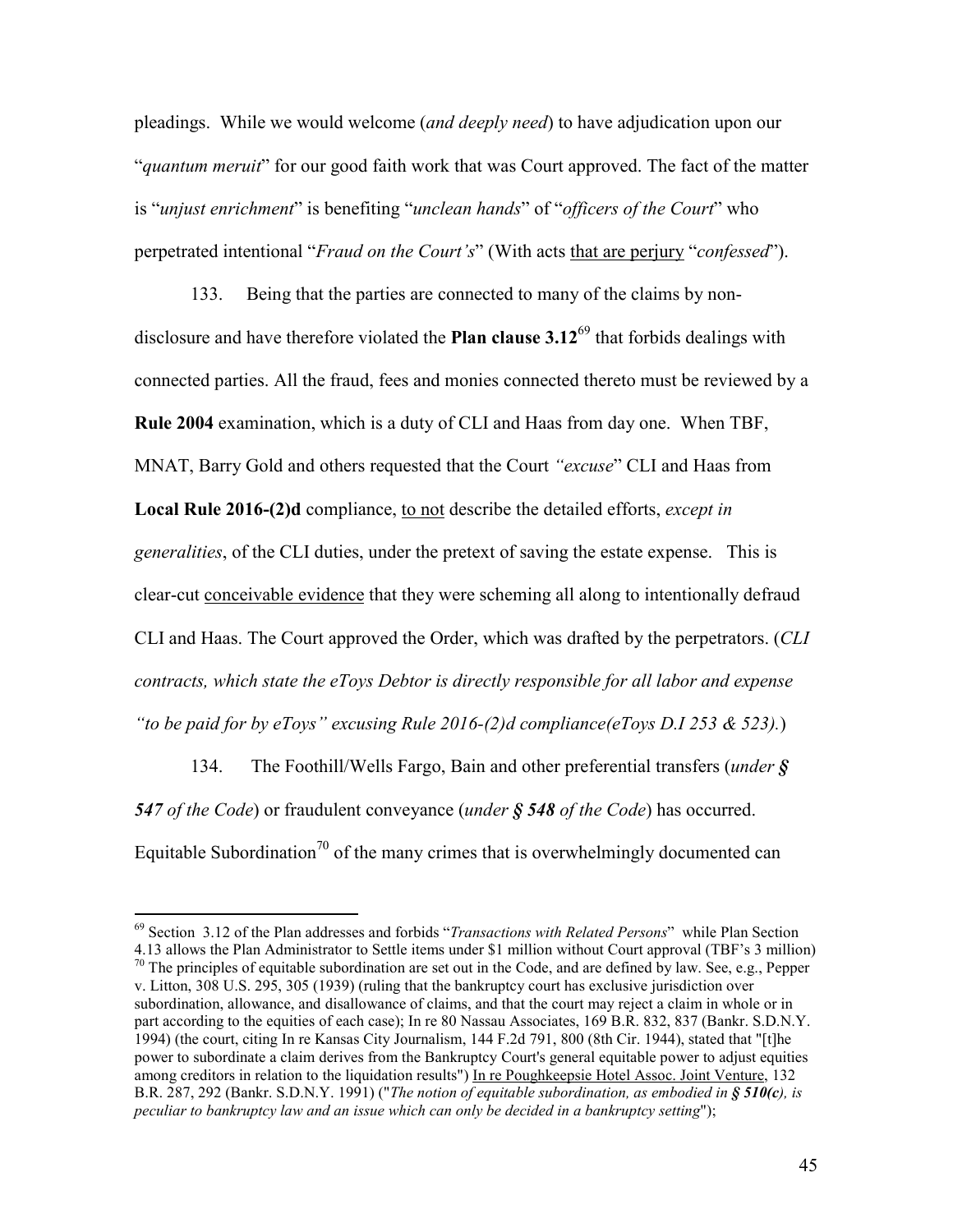make the Debtor whole. In re the O'Day Corp., 126 B.R. 370, 412 (Bankr. D. Mass. 1991) ("equitable subordination is an equitable remedy available to the Trustee"[Debtor]); HBE Leasing Corp. v. Frank, 48 F.3d 623, 633 (2nd Cir. 1995) ("[e]quitable subordination is distinctly a power of federal bankruptcy courts, as courts of equity, to subordinate the *claims of one creditor to others*"). Code  $\S$  510(c) is explicitly designed to halt fraud profits.

 135. Now the nefarious hordes are up to their usual bag of tricks. They drafted the Plan to give the Plan Administrator and the PEDC, G-d like powers. Including the ability to pay items under \$1 million, without the Courts approval. All they have to do is rush to settle the Goldman Sachs NY Court issue, where there is also major deceptions occurring and then "plant" their own hand picked in as Plan Administrator in place of Barry Gold. This would result in permanent manifest injustice to benefit "*unclean hands*".

 136. We only ask that the Court see the facts as they are. Plainly evident and clearly demonstrative of a "bankruptcy ring", a terminology that no one desires to hear or acts that no one desires to admit. Yet it is an issue only an honorable body can resolve. Trusted parties, have deceived this Circuit, and other authorities. We pray that you send a message to the horde of Not Here, not in this Circuit! That no one, no matter how powerful, is Above the Law! Their power and influence can only continue to be contrary to Law if no honorable adjudication upon merits occur. Which is why we have come to this Circuit again. The last dismissal of this Circuit case 06-4308 stated CLI did trucking and security. Only this Circuit can prevent any such further falsehoods from occurring.

We humbly await the Court's response.  $\frac{1}{s}$  Steve Haas (a/k/a Laser) (Haas)

100% Sole owner of Collateral Logistics, Inc. CLI being the Court approved company Haas the Court approved employee of eToys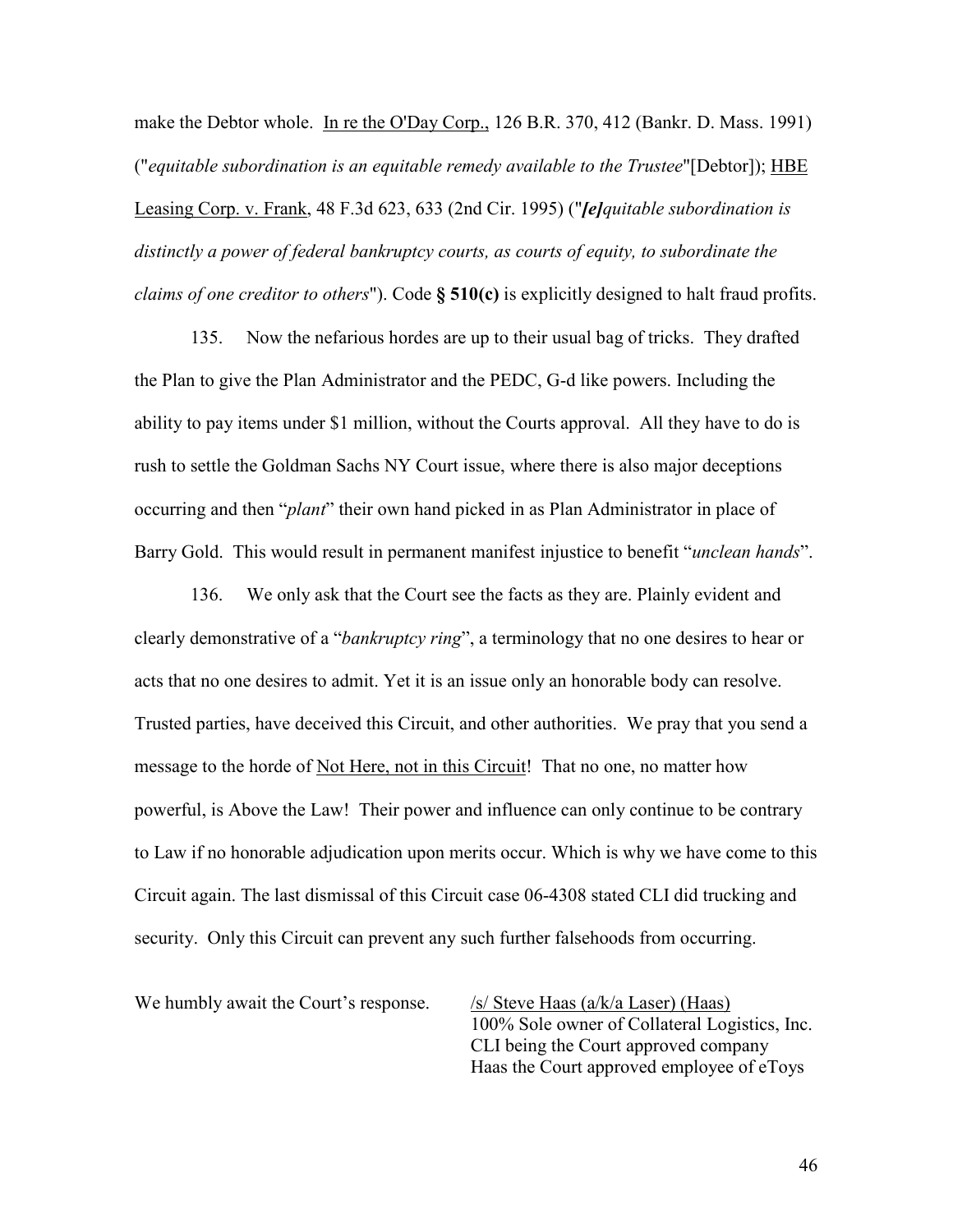# TABLE OF AUTHORITIES

## FEDERAL CASES

| In re: $eTovs$ 01-706                                                                      |  |
|--------------------------------------------------------------------------------------------|--|
| In re: Hazel-Atlas Glass Co. v Hartford-Empire Co.,                                        |  |
| In re Arkansas Co.,                                                                        |  |
| Matter of M.T.G. Inc.,<br>(In re: Matrix Technologies Group) Bankr. S.D. Mich. 95-48628 37 |  |
| In re: Bucyrus 94-20786 (E.D. Wisc. Bankr. 1994)                                           |  |
| In re: Middleton Arms, Ltd. Partnership.,                                                  |  |
| Stahl v. Bartley Lindsay Co.                                                               |  |
| In re: Martin                                                                              |  |
| In re: Fretheim,                                                                           |  |
| In re: Twinton Properties<br>27 B.R. 817 Bankr. (CCH) 69096 (M.D. Tenn. 1983) 27,31        |  |
| In re: Kraft v Aetna                                                                       |  |
| In re: Childress v Middleton Arms                                                          |  |
| In re: Bonus Stores.,                                                                      |  |
| Opinion In re: eToys 01-706 October 4, 2005                                                |  |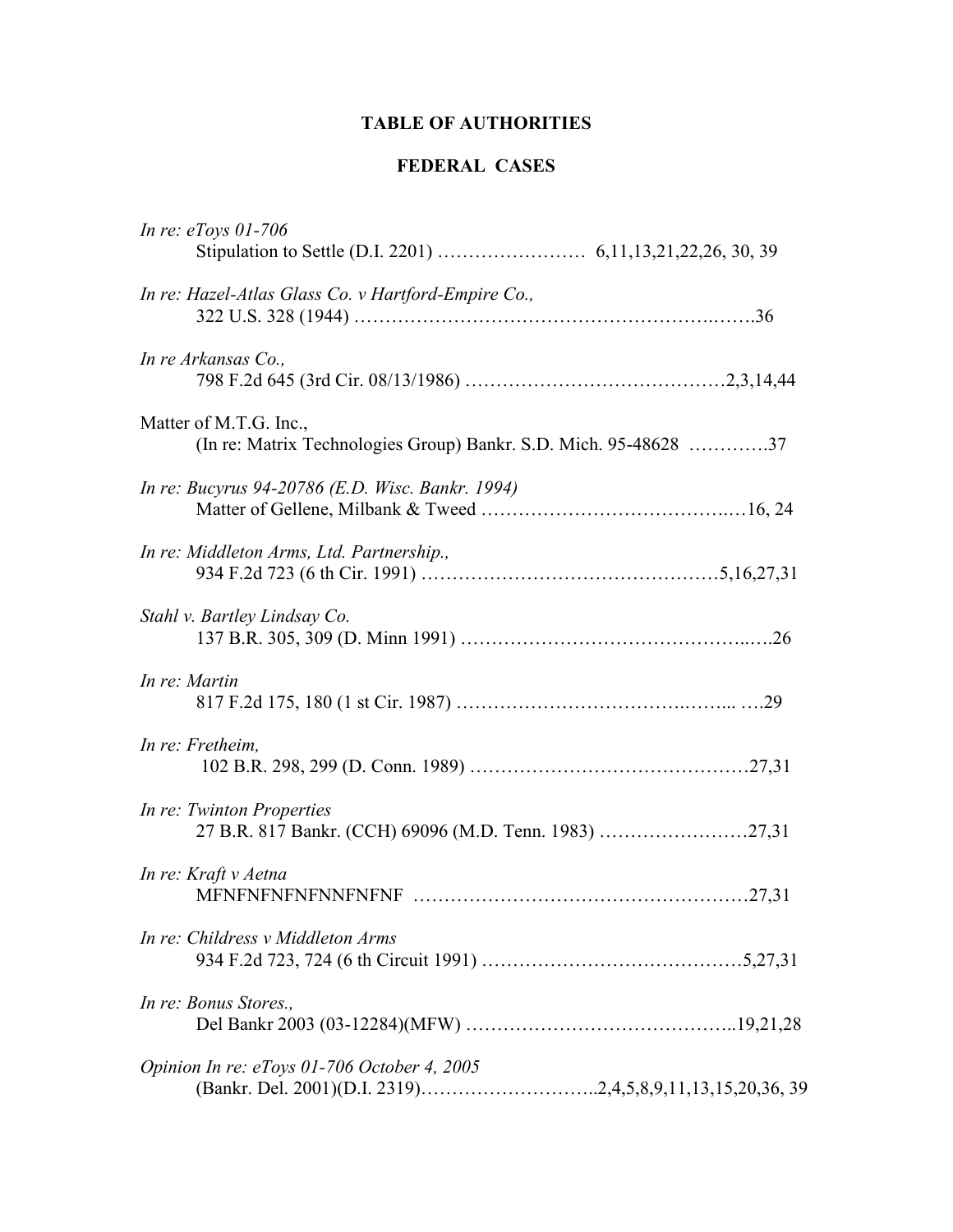| United States Trustee Motion to Disgorge Traub Bonacquist<br>& Fox In re: eToys 01-706                              |
|---------------------------------------------------------------------------------------------------------------------|
|                                                                                                                     |
| (Bankr. Del. 2001) (D.I. 2195).2,4,5,9,10,11,12,13,14,15,16,20,21,23,28,31,37,40                                    |
| Stage Stores v Traub Bonacquist & Fox<br>Supplemental Rule 2014 Paul Traub (Stage Bankr. S Tx 00-35078) 10,17,32,34 |
| <i>In re: KB Toys</i>                                                                                               |

US Trustee KB Toys (KB 04-10120) (D.I. 2228)…….4,11,22,23,30,32,34,40, 43

## FEDERAL STATUTES

| Janet Reno Reform Act 1994 |  |
|----------------------------|--|
|                            |  |